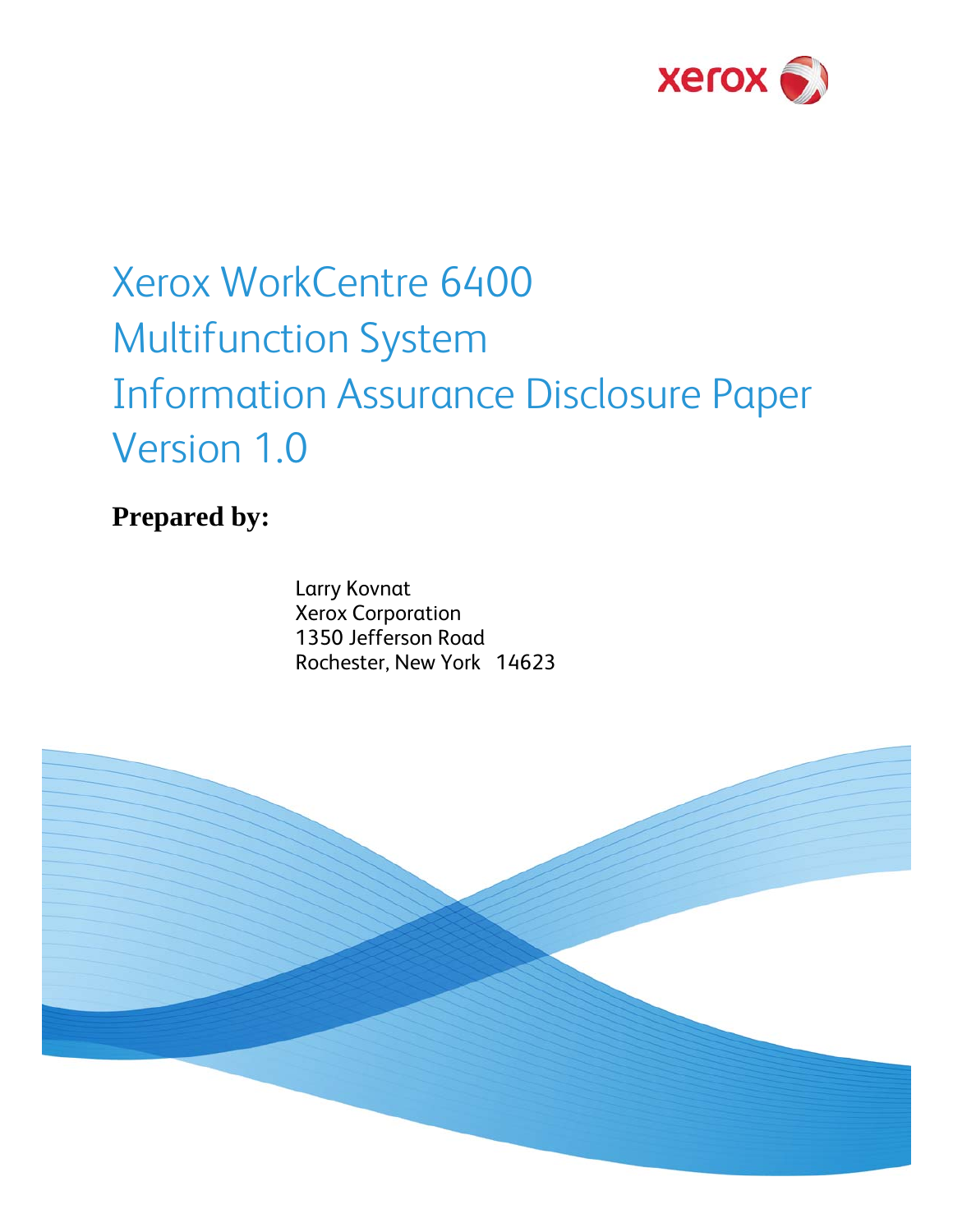

©2010 Xerox Corporation. All rights reserved. Xerox and the sphere of connectivity design are trademarks of Xerox Corporation in the United States and/or other counties.

Other company trademarks are also acknowledged.

Document Version: 1.00 (May 2010).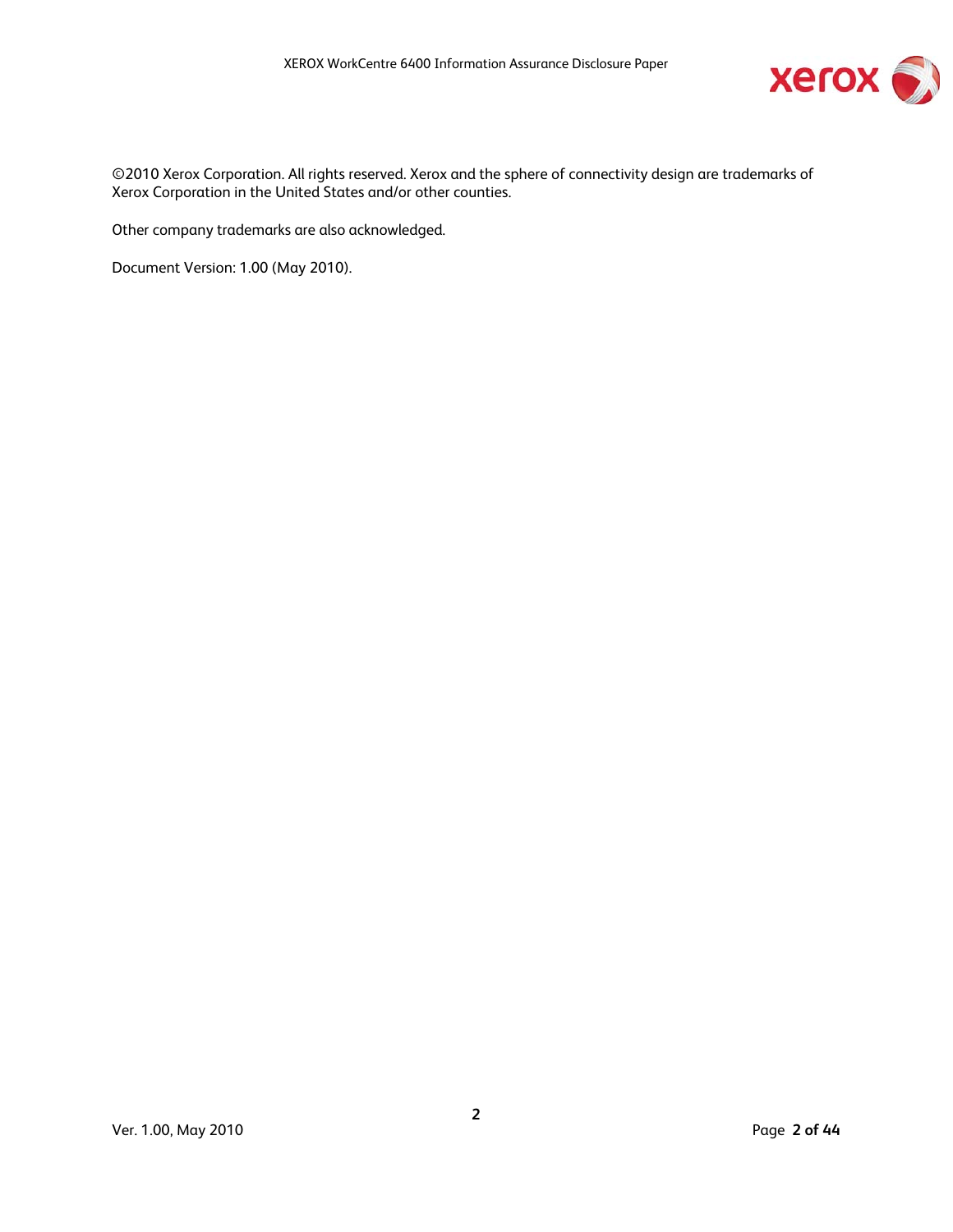

| 1.   |  |
|------|--|
| 1.1. |  |
| 1.2. |  |
| 1.3. |  |
| 2.   |  |
| 2.1. |  |
|      |  |
|      |  |
| 2.2. |  |
|      |  |
|      |  |
|      |  |
|      |  |
| 2.2. |  |
|      |  |
|      |  |
| 2.4. |  |
|      |  |
|      |  |
| 2.5. |  |
|      |  |
|      |  |
| 2.6. |  |
|      |  |
|      |  |
| 2.7. |  |
|      |  |
|      |  |
|      |  |
| 2.8. |  |
|      |  |
|      |  |
|      |  |
| 3.   |  |
|      |  |
| 3.1. |  |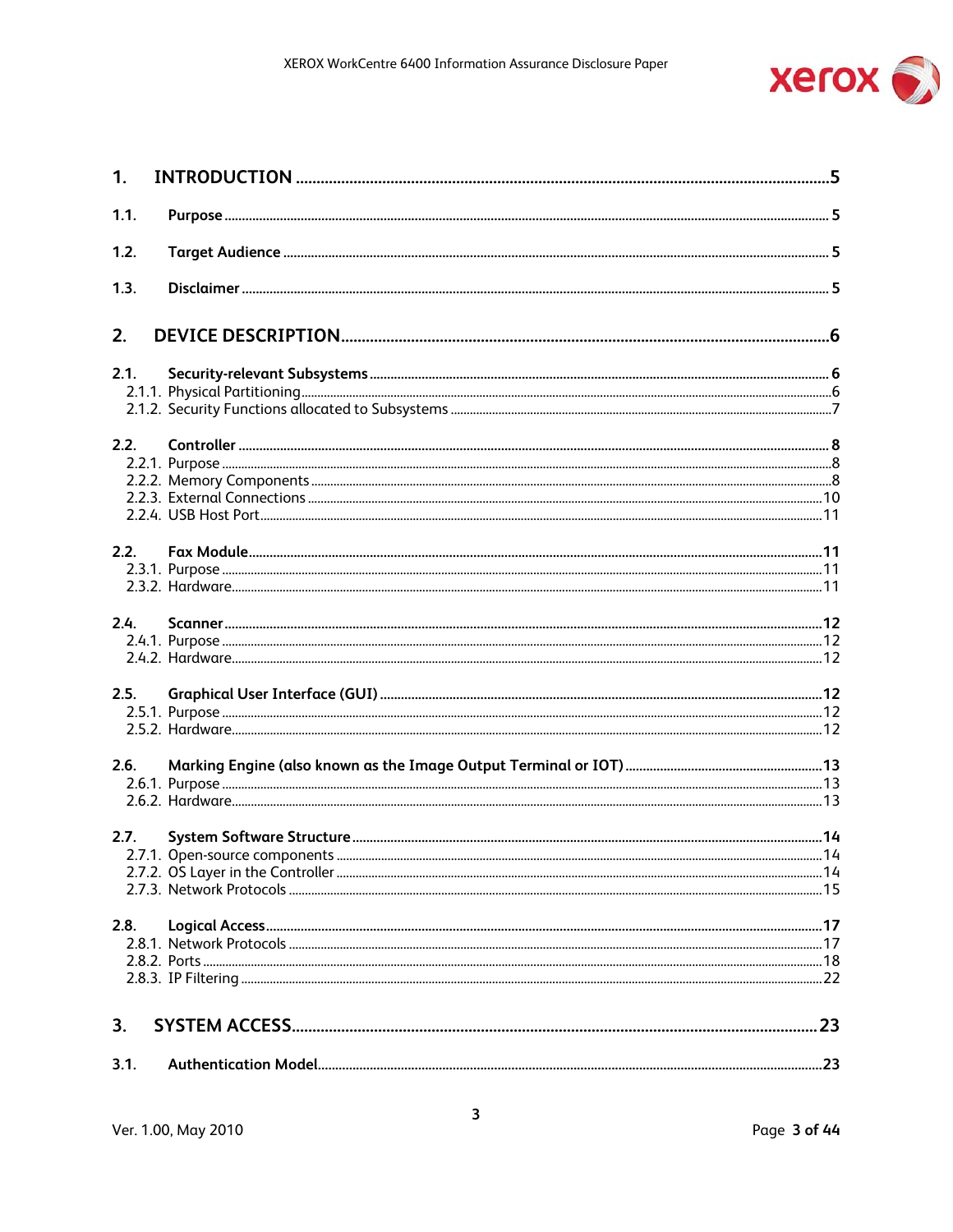

| 3.2. |  |
|------|--|
|      |  |
|      |  |
| 3.3. |  |
|      |  |
|      |  |
|      |  |
| 3.4. |  |
|      |  |
|      |  |
|      |  |
| 4.   |  |
| 4.1. |  |
| 4.2. |  |
| 4.3. |  |
| 4.4. |  |
| 4.5. |  |
|      |  |
|      |  |
|      |  |
| 5.   |  |
|      |  |
| 5.1. |  |
| 6.   |  |
| 6.1. |  |
|      |  |
| 6.2. |  |
| 6.3. |  |
| 6.4. |  |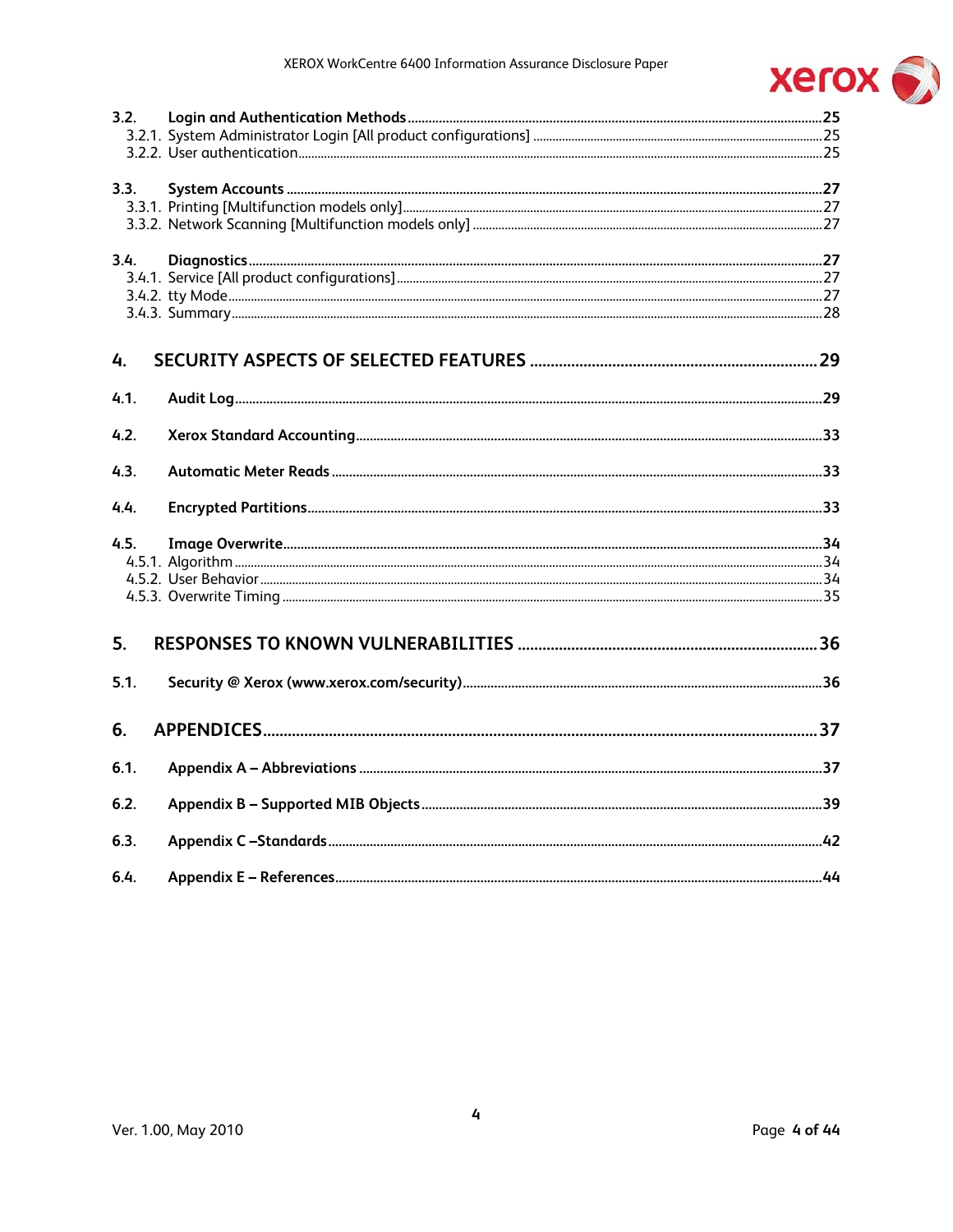

# 1. Introduction

The WorkCentre 6400 Multifunction System is among the latest versions of Xerox copier and multifunction devices for the general office.

### 1.1. Purpose

The purpose of this document is to disclose information for the WorkCentre products with respect to device security. Device Security, for this paper, is defined as how image data is stored and transmitted, how the product behaves in a networked environment, and how the product may be accessed, both locally and remotely. Please note that the customer is responsible for the security of their network and the WorkCentre products do not establish security for any network environment.

The purpose of this document is to inform Xerox customers of the design, functions, and features of the WorkCentre products relative to Information Assurance (IA).

This document does NOT provide tutorial level information about security, connectivity, PDLs, or WorkCentre products features and functions. This information is readily available elsewhere. We assume that the reader has a working knowledge of these types of topics. However, a number of references are included in the Appendix.

### 1.2. Target Audience

The target audience for this document is Xerox field personnel and customers concerned with IT security.

### 1.3. Disclaimer

The information in this document is accurate to the best knowledge of the authors, and is provided without warranty of any kind. In no event shall Xerox Corporation be liable for any damages whatsoever resulting from user's use or disregard of the information provided in this document including direct, indirect, incidental, consequential, loss of business profits or special damages, even if Xerox Corporation has been advised of the possibility of such damages.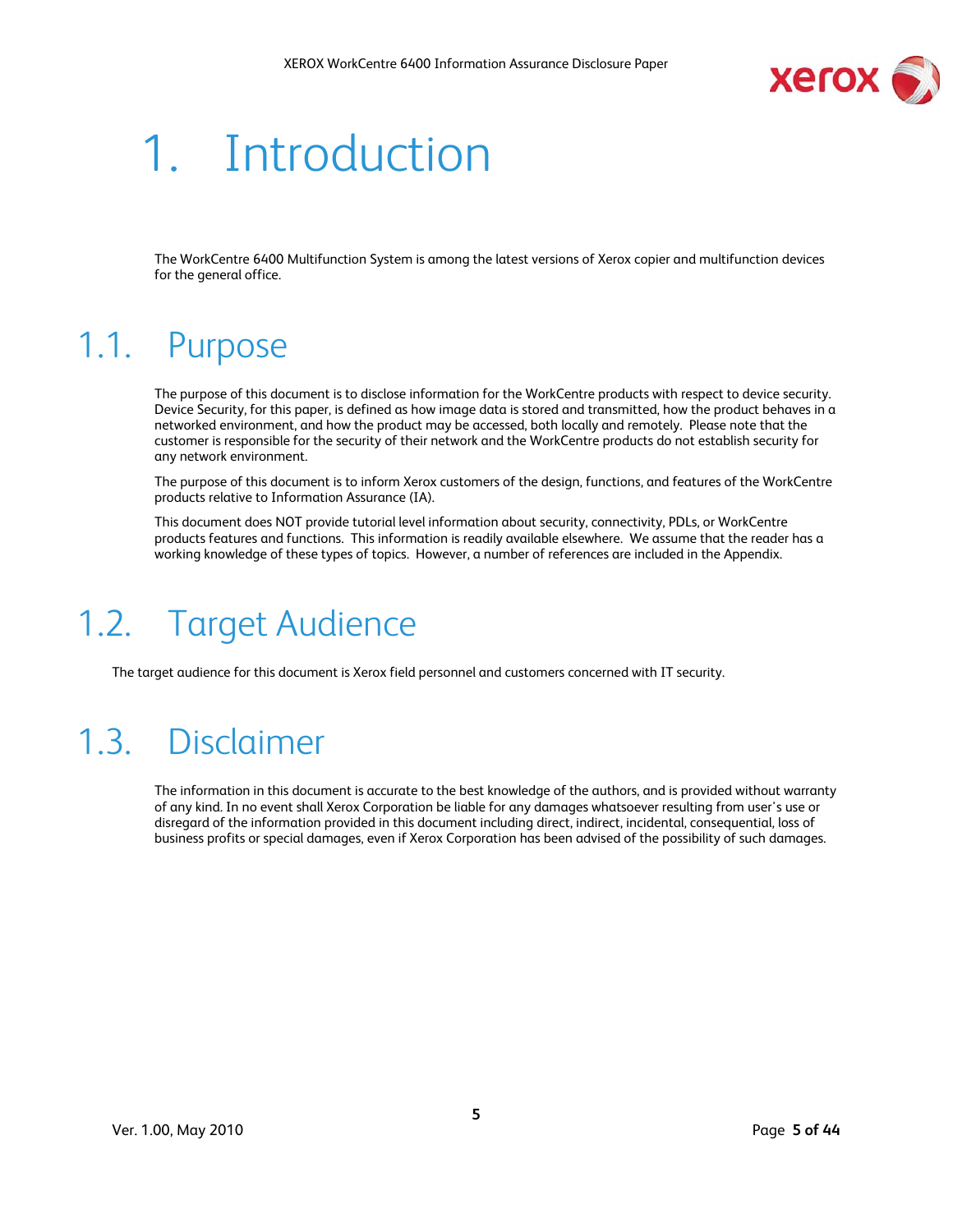

# 2. Device Description

This product consists of an in put document handler and scanner, marking engine including paper path, controller, and user interface. Not shown in the picture below are optional additional paper trays and an optional finisher.



#### **Figure 2-1 WorkCentre Multifunction System**

### 2.1. Security-relevant Subsystems

#### 2.1.1. Physical Partitioning

The security-relevant subsystems of the product are partitioned as shown in Figure 2-2.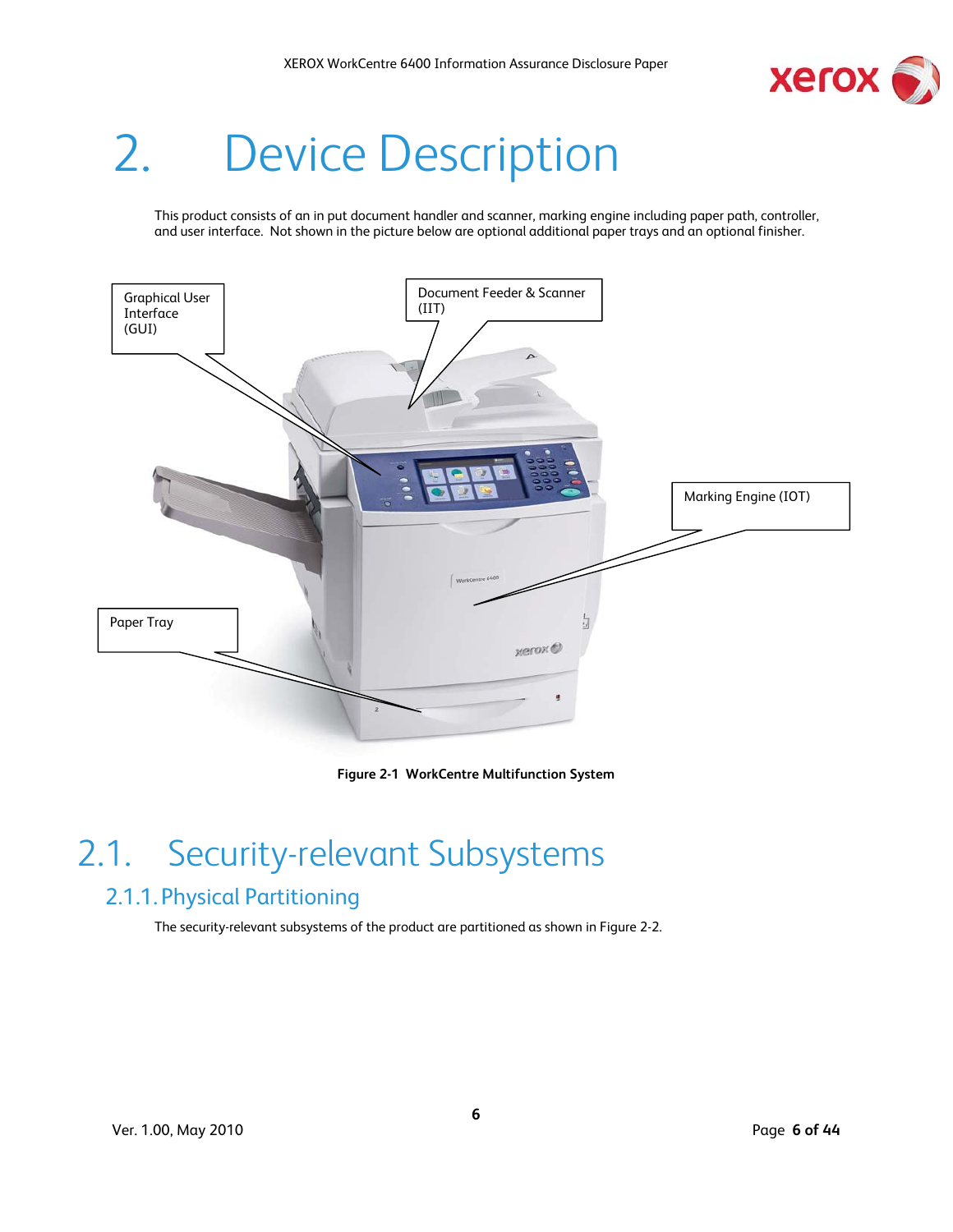





#### 2.1.2. Security Functions allocated to Subsystems

| <b>Security Function</b>               | <b>Subsystem</b>                |
|----------------------------------------|---------------------------------|
| <b>Image Overwrite</b>                 | Controller                      |
|                                        | <b>Graphical User Interface</b> |
| <b>System Authentication</b>           | Controller                      |
|                                        | <b>Graphical User Interface</b> |
| <b>Network Authentication</b>          | Controller                      |
|                                        | <b>Graphical User Interface</b> |
| <b>Security Audit</b>                  | Controller                      |
| <b>Cryptographic Operations</b>        | Controller                      |
| User Data Protection - SSL             | Controller                      |
| User Data Protection - IP Filtering    | Controller                      |
| User Data Protection - IPSec           | Controller                      |
| User Data Protection - Disk Encryption | Controller                      |
| <b>Network Management Security</b>     | Controller                      |
| <b>Fax Flow Security</b>               | Fax Module                      |
|                                        | Controller                      |
|                                        | <b>Graphical User Interface</b> |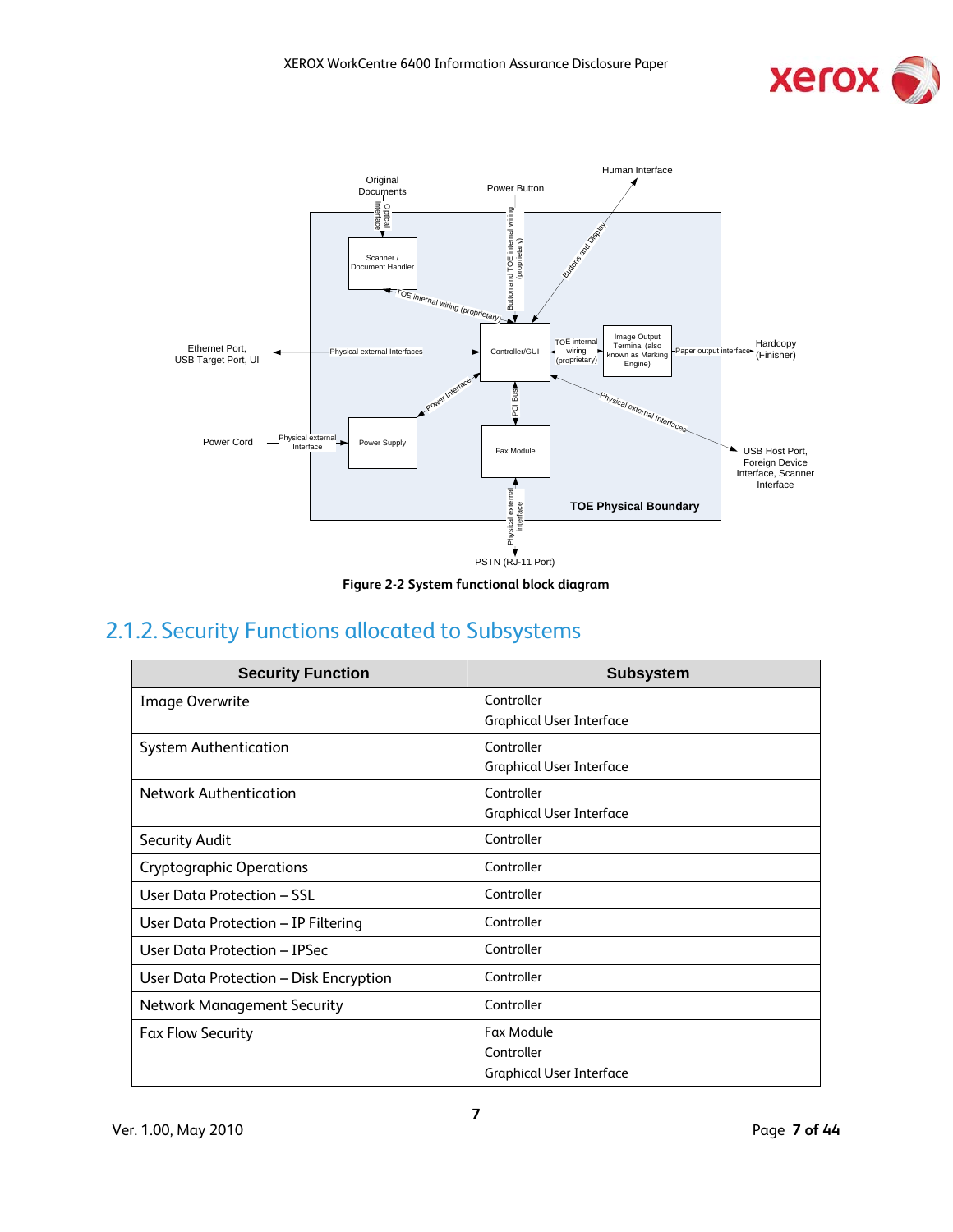

| <b>Security Function</b>   | <b>Subsystem</b>         |
|----------------------------|--------------------------|
| <b>Security Management</b> | Controller               |
|                            | Graphical User Interface |

**Table 1 Security Functions allocated to Subsystems** 

### 2.2. Controller

#### 2.2.1.Purpose

The controller provides both network and direct-connect external interfaces, and enables print, email, network scan, server fax, internet FAX, and LanFAX functionality. Network scanning, server fax, internet fax, and LanFax, are standard features. Image Overwrite, which is included as a standard feature, enables both Immediate and On-Demand overwrite of any temporary image data created on disk. The controller also incorporates an open-source web server (Apache) that exports a Web User Interface (WebUI) through which users can submit jobs and check job and machine status, and through which system administrators can remotely administer the machine.

The controller contains the image path, which uses proprietary hardware and algorithms to process the scanned images into high-quality reproductions. Scanned images may be temporarily buffered in DRAM to enable electronic pre-collation, sometimes referred to as scan-once/print-many. When producing multiple copies of a document, the scanned image is processed and buffered in the DRAM in a proprietary format. Extended buffer space for very large documents is provided on the network disk. The buffered bitmaps are then read from DRAM and sent to the Image Output Terminal (IOT) for marking on hardcopy output. For long documents, the production of hardcopy may begin before the entire original is scanned, achieving a level of concurrency between the scan and mark operations.

The controller operating system is Wind River Linux, kernel v. 2.6.20+. (Note: Consistent with Flaw Remediation, this baseline may be updated as indicated by the '+' sign. Unnecessary services such as rsh, telnet and finger are disabled in the OS. FTP is used in client-only mode by the network scanning feature for the filing of scanned images and the retrieval of Scan Templates; however the controller does not contain an FTP server.

The controller works with the Graphical User Interface (GUI) assembly to provide system configuration functions. A System Administrator PIN must be entered at the GUI in order to access these functions.

#### 2.2.2.Memory Components

| <b>Volatile Memory Description</b>  |             |                          |                                                                                                    |                          |  |  |
|-------------------------------------|-------------|--------------------------|----------------------------------------------------------------------------------------------------|--------------------------|--|--|
| Type (SRAM, DRAM, etc)              | <b>Size</b> | User Modifiable<br>(Y/N) | <b>Function or Use</b>                                                                             | <b>Process to Clear:</b> |  |  |
| DDR SDRAM                           | 512MB       | N                        | Executable code, control data, buffer<br>memory (temporarily contains<br>incoming image data) [NC] | Power Off System         |  |  |
| <b>DDR SDRAM</b>                    | 512MB       | N                        | Executable code, control data, buffer<br>memory (temporarily contains image<br>data) [CC]          | Power Off System         |  |  |
| ASICs, Registers, RAM Buffers, etc. | various     | N                        | Image manipulation, image transfer<br>(temporarily contains image data).                           | Power Off System         |  |  |
| <b>Additional Information:</b>      |             |                          |                                                                                                    |                          |  |  |

#### All memory listed above contains code for execution and configuration information. No user or job data is permanently stored in these locations.

Scan to Remote File is supported on this device.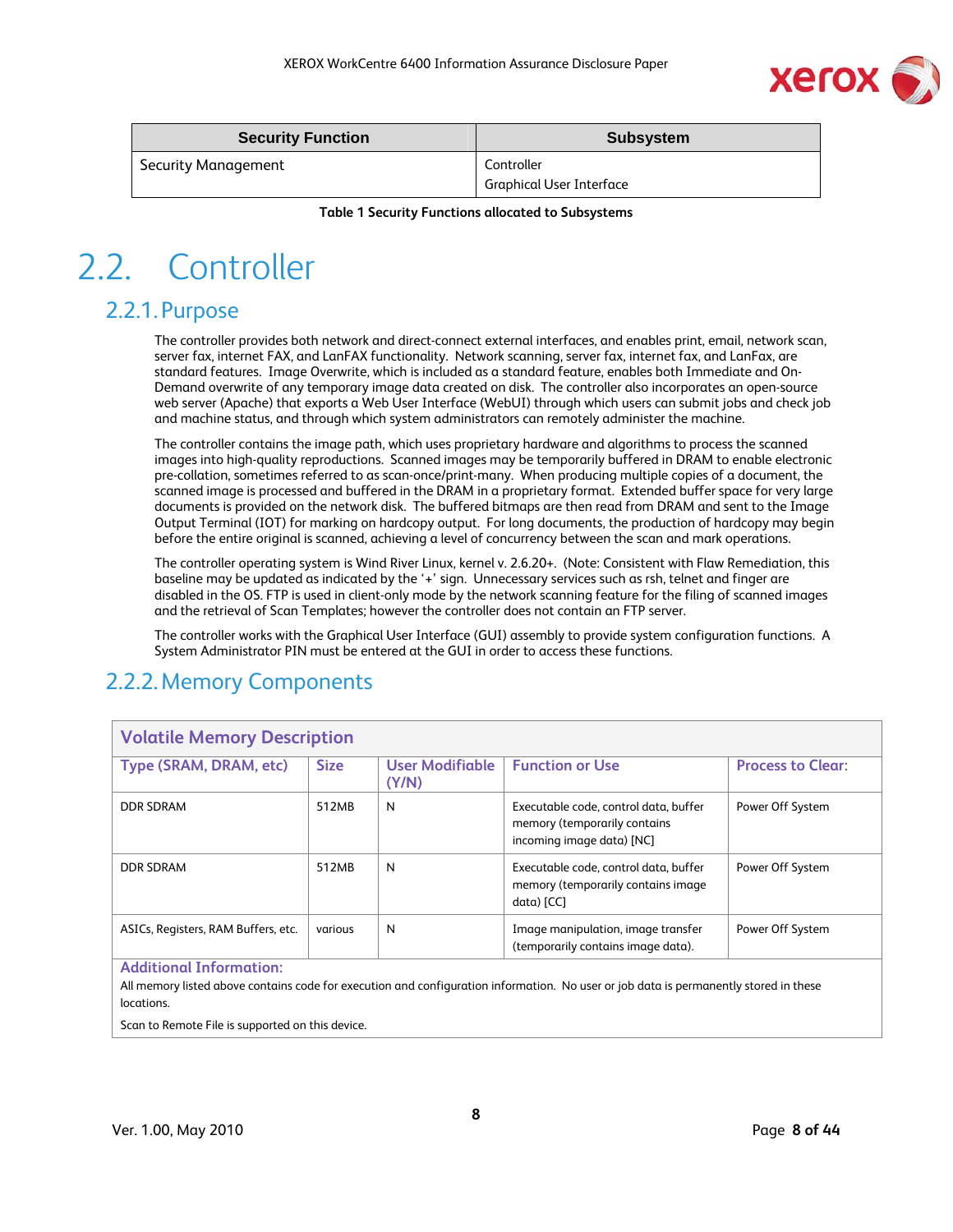

| <b>Non-Volatile Memory Description</b>                                                                     |             |                                       |                                                                                 |                          |  |
|------------------------------------------------------------------------------------------------------------|-------------|---------------------------------------|---------------------------------------------------------------------------------|--------------------------|--|
| Type (Flash, EEPROM, etc)                                                                                  | <b>Size</b> | User Modifiable<br>(Y/N)              | <b>Function or Use</b>                                                          | <b>Process to Clear:</b> |  |
| Flash                                                                                                      | 16MB        | via Diagnostics &<br>Software Upgrade | U-Boot, IOTIF FPGA code, sw upgrade<br>boot mgr, kernel [CC]                    | Diagnostic               |  |
| Flash                                                                                                      | 32MB        | via Diagnostics &<br>Software Upgrade | U-Boot, scanif FPGA code, splash<br>screen, sw upgrade boot mgr, kernel<br>[NC] | Diagnostic               |  |
| Battery backed up SRAM                                                                                     | 512Kb       | N                                     | CC parameters                                                                   | Diagnostic               |  |
| N<br>ASICs, FPGAs, etc.<br>None<br>Basic device information including the<br>various<br><b>MAC Address</b> |             |                                       |                                                                                 |                          |  |
| <b>Additional Information:</b>                                                                             |             |                                       |                                                                                 |                          |  |

All memory listed above contains code for execution and configuration information. No user or job data is stored in these locations.

#### **Table 2 Controller memory components**

| <b>Hard Drive Description</b>              |                           |               |                                 |                                                                                                                                                           |                                                                                                       |  |
|--------------------------------------------|---------------------------|---------------|---------------------------------|-----------------------------------------------------------------------------------------------------------------------------------------------------------|-------------------------------------------------------------------------------------------------------|--|
| <b>Drive/Partition</b><br>(System, Image): | <b>Removable</b><br>Y/N   | <b>Size</b>   | <b>User Modifiable</b><br>(Y/N) | <b>Function or Use</b>                                                                                                                                    | <b>Process to Clear:</b>                                                                              |  |
| Copy Disk                                  | Yes but not<br>normal use | 80GB<br>(min) | N with normal<br>operation      | CC and Fax Application SW, Fax<br>parameters, spooling for images<br>in process                                                                           | Diagnostic for all areas<br>and during normal<br>operation spooling<br>areas with Image<br>Overwrite. |  |
| Network Disk                               | Yes but not<br>normal use | 80GB<br>(min) | N with normal<br>operation      | NC and UI Application SW, NC<br>and XUI parameters, fonts,<br>stored jobs, stored scanned<br>images, device settings, spooling<br>for files to be printed | Diagnostic for all areas<br>and during normal<br>operation spooling<br>areas with Image<br>Overwrite  |  |

#### **Additional Information:**

These disks contain OS, stored executables, fonts, device settings and images, etc. Scan to Local File is supported on this device The "Stored Job" files remain on the disk until deleted during normal operation. Other job files are deleted during normal operation.

The spooling space is dynamically allocated to each job; at the job completion this space is deallocated to be available for new images.

The images and files spooled to the hard drive and not being used can be erased during normal operation using Immediate Image Overwrite, Scheduled Image Overwrite, and On Demand Image Overwrite.

All residual customer data in dellocated space can be overwritten using a three pass algorithm that conforms to U.S. Department of Defense Directive 5200.28.M.

Data stored on disk can be encrypted using Encryption option.

#### **Table 3 Hard Disk Drives**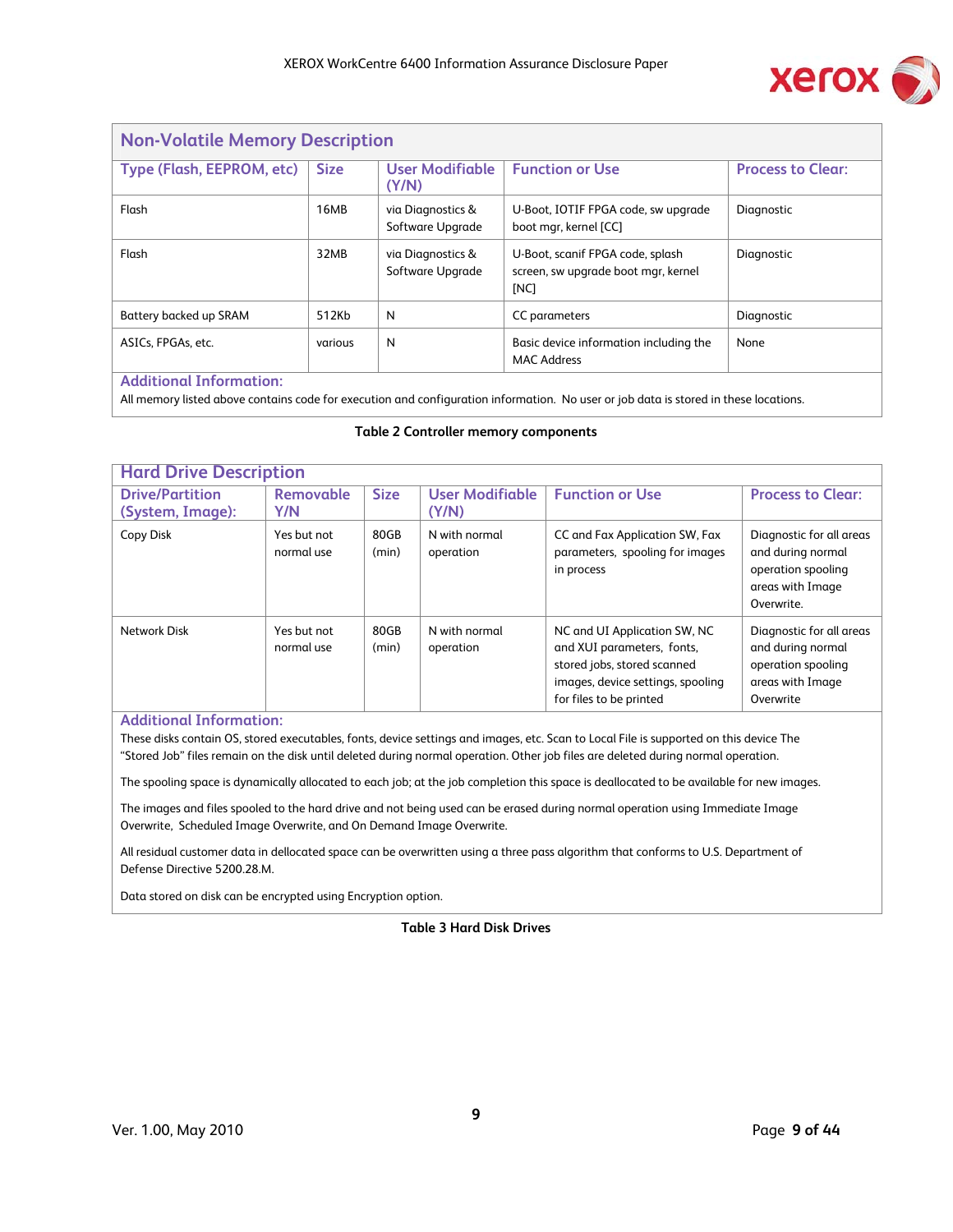

#### 2.2.3.External Connections



**Figure 2-3 Back panel connections** 

| <b>Interface</b>  | <b>Description / Usage</b>                                                                    |
|-------------------|-----------------------------------------------------------------------------------------------|
| Scanner           | Proprietary connection between the scanner and<br>controller                                  |
| USB Host Port     | Software upgrade module, network logging and<br>save/restore machine settings during service. |
| Ethernet          | Network connectivity                                                                          |
| <b>USB Target</b> | Direct connect printing                                                                       |
| FAX line 1, RJ-11 | Supports FAX Modem T.30 protocol only                                                         |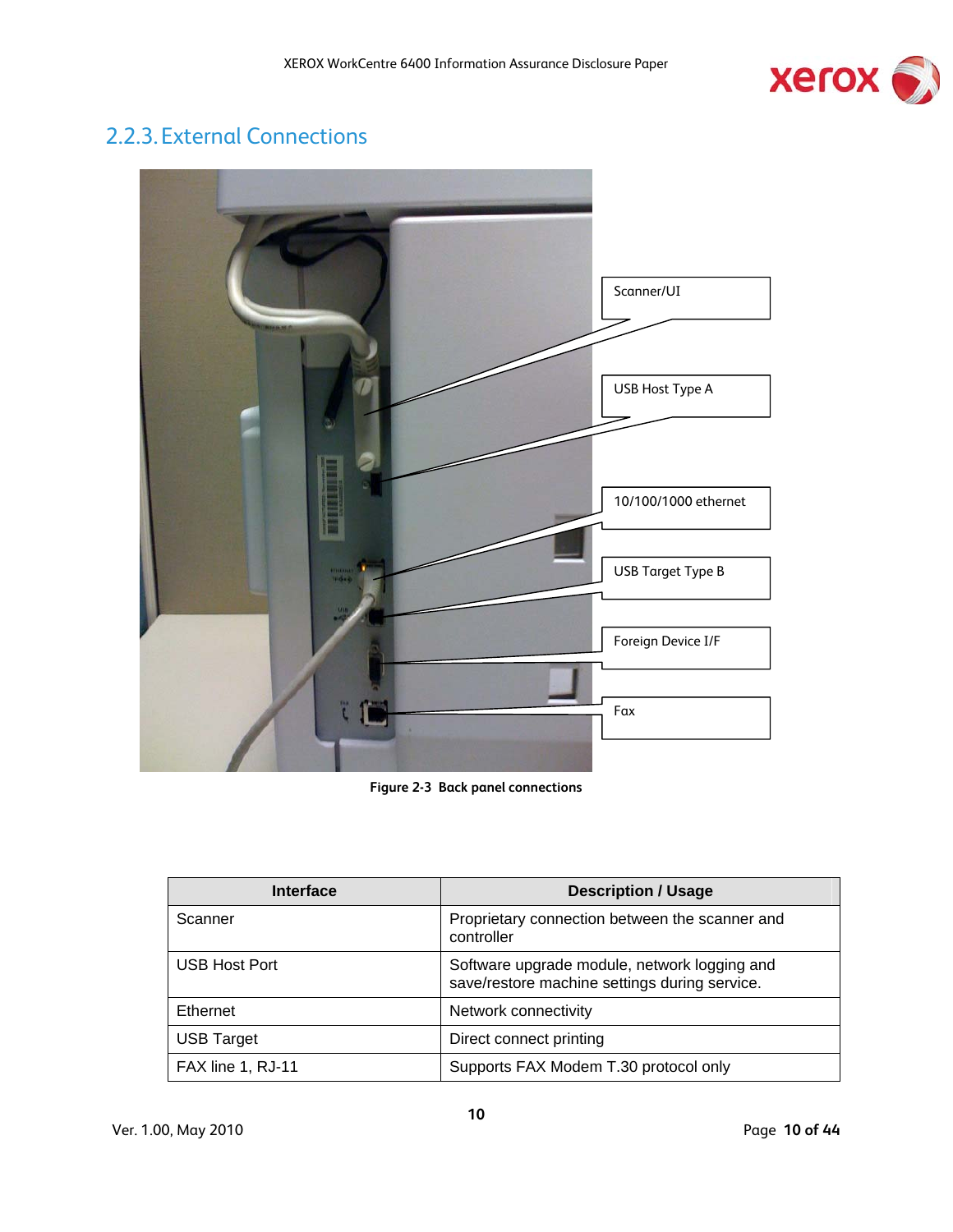

| Foreign Device Interface (FDI) | Allows connection of optional access control hardware |
|--------------------------------|-------------------------------------------------------|
|--------------------------------|-------------------------------------------------------|

#### **Table 4 Controller External Connections**

#### 2.2.4.USB Host Port

The WorkCentre 6400 contains a host connector for a USB flash drive, enabling upload of software upgrades and download of network logs or machine settings files.

Modifying the software upgrade, network logging or saved machine settings files will make the files unusable on a WorkCentre 6400.

The data in the network logging file is encrypted and can only be decrypted by Xerox service.

The machine settings that can be saved and restored by a service technician are limited to controller and fax parameters that are needed for normal operation. For example, the fax address book can be saved and restored by a service technician.

There is no method for a user, administrator or technician to move image data from the WorkCentre 6400 to a USB device.

### 2.2. Fax Module

#### 2.3.1. Purpose

The embedded FAX service uses the installed embedded fax card to send and receive images over the telephone interface.

#### 2.3.2.Hardware

The Fax module contains the fax modem and RJ-11 connector. The Fax modem implements the T.30 fax protocol. The Fax module contains a CPU, BIOS, RAM, and Non-Volatile Memory.

#### **Volatile Memory Description**

| Type (SRAM, DRAM, etc) | <b>Size</b> | User Modifiable   Function or Use |                               | <b>Process to Clear:</b> |  |
|------------------------|-------------|-----------------------------------|-------------------------------|--------------------------|--|
|                        |             |                                   |                               |                          |  |
|                        |             | (Y/N)                             |                               |                          |  |
|                        |             |                                   |                               |                          |  |
| <b>SRAM</b>            | 128Kb       | N                                 | Executable code, control data | Power Off System         |  |
| .<br>.                 |             |                                   |                               |                          |  |

#### **Additional Information:**

All memory listed above contains code for execution and configuration information. No user or job data is permanently stored in this location.

| <b>Non-Volatile Memory Description</b>                                                                     |       |                 |                                    |            |  |  |  |
|------------------------------------------------------------------------------------------------------------|-------|-----------------|------------------------------------|------------|--|--|--|
| Type (Flash, EEPROM, etc)   Size<br>User Modifiable   Function or Use<br><b>Process to Clear:</b><br>(Y/N) |       |                 |                                    |            |  |  |  |
| Flash                                                                                                      | 512KB | via Diagnostics | Set points, configuration settings | Diagnostic |  |  |  |
| <b>16Kb</b><br><b>EEPROM</b><br>via Diagnostics<br>Set points<br>Diagnostic                                |       |                 |                                    |            |  |  |  |
| <b>Additional Information:</b>                                                                             |       |                 |                                    |            |  |  |  |

All memory listed above contains code for execution and configuration information. No user or job data is stored in this location.

#### **Table 5 Fax Module memory components**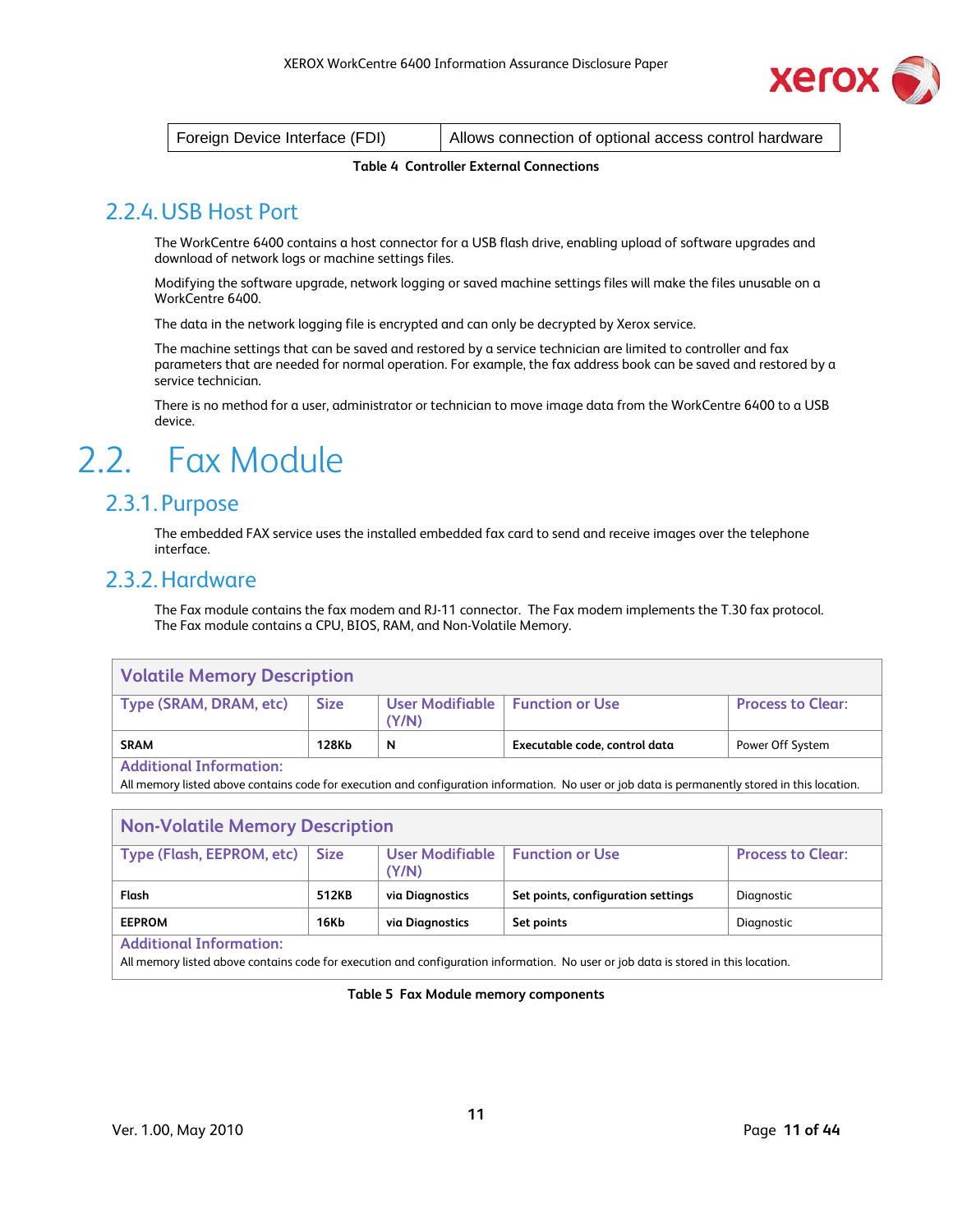

### 2.4. Scanner

#### 2.4.1. Purpose

The purpose of the scanner is to provide mechanical transport of hardcopy originals and to convert hardcopy originals to electronic data.

#### 2.4.2.Hardware

The scanner converts the image from hardcopy to electronic data. An optional document handler moves originals into a position to be scanned. The scanner provides enough image processing for signal conditioning and formatting. The scanner does not store scanned images. All other image processing functions are in the copy controller.

The DADF/Scanner contains a CPU, BIOS, RAM, and Non-Volatile Memory.

| <b>Volatile Memory Description</b> |             |                          |                                                               |                          |  |
|------------------------------------|-------------|--------------------------|---------------------------------------------------------------|--------------------------|--|
| Type (SRAM, DRAM, etc)             | <b>Size</b> | User Modifiable<br>(Y/N) | <b>Function or Use</b>                                        | <b>Process to Clear:</b> |  |
| <b>SDRAM</b>                       | 2MB         | N                        | Executable code, control data                                 | Power Off System         |  |
| Registers, RAM Buffer, etc         | 32MB        | N                        | Image buffer (temporarily contains<br>part of captured image) | Power Off System         |  |
| <b>Additional Information:</b>     |             |                          |                                                               |                          |  |

All memory listed above contains code for execution and configuration information. No user or job data is permanently stored in this location.

| <b>Non-Volatile Memory Description</b> |       |                                            |                                               |                          |
|----------------------------------------|-------|--------------------------------------------|-----------------------------------------------|--------------------------|
| Type (Flash, EEPROM, etc)   Size       |       | User Modifiable   Function or Use<br>(Y/N) |                                               | <b>Process to Clear:</b> |
| <b>EEPROM</b>                          | 8KB   | N                                          | Control set points, configuration<br>settings | None                     |
| <b>Flash ROM</b>                       | 512KB | N                                          | Firmware, control set points                  | None                     |

**Additional Information:** 

All memory listed above contains code for execution and configuration information. No user or job data is stored in these locations.

#### **Table 6 Scanner memory components**

### 2.5. Graphical User Interface (GUI)

#### 2.5.1. Purpose

The GUI detects soft and hard button actuations, and provides text and graphical prompts to the user. The GUI is sometimes referred to as the Local UI (LUI) to distinguish it from the WebUI, which is exported by the web service that runs in the controller. Images are not transmitted to or stored in the GUI. The Start hard button is located on the GUI panel.

#### 2.5.2.Hardware

The user interface contains a FPGA that contains RAM and Non-Volatile Memory.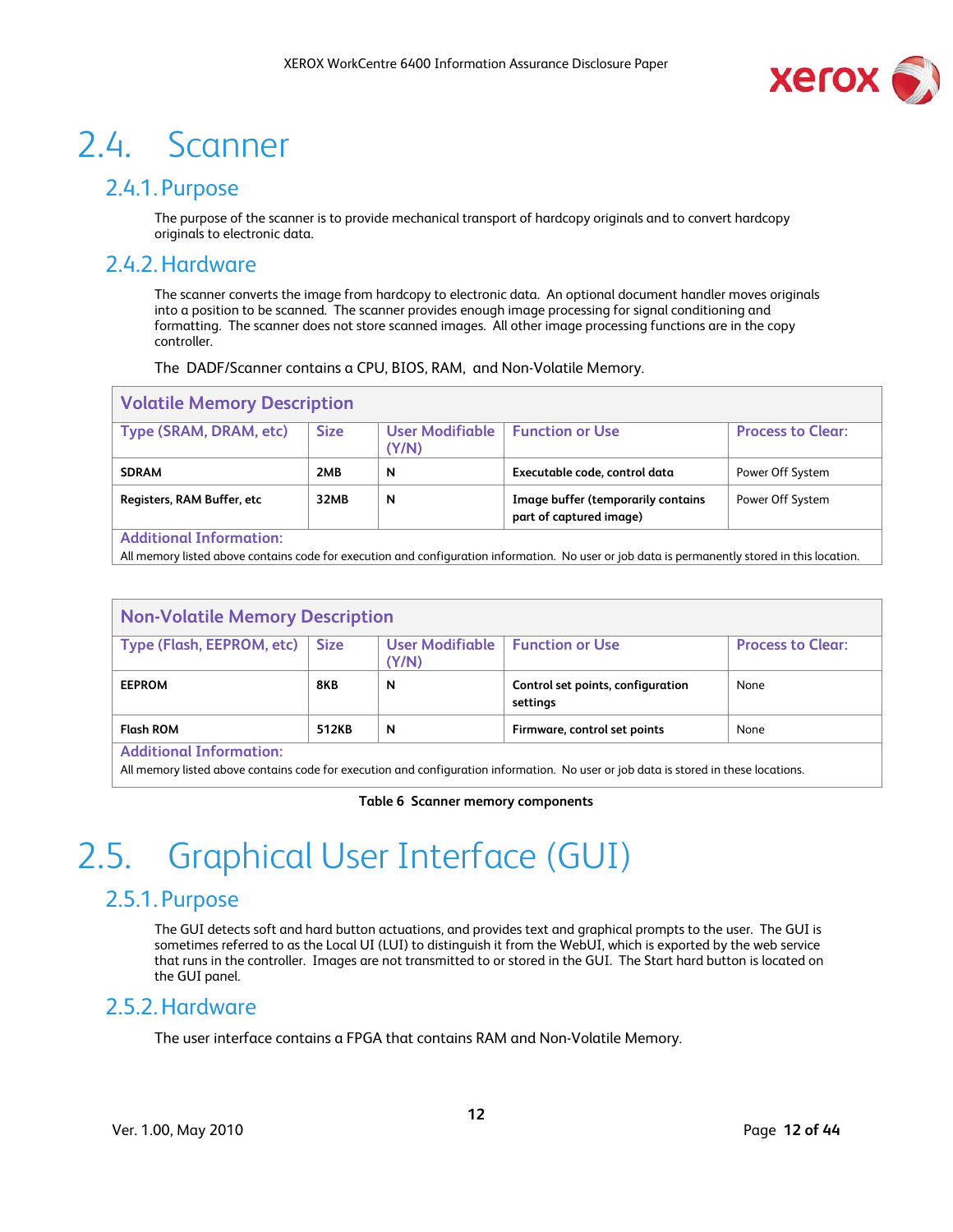

| <b>Volatile Memory Description</b> |             |                                            |                             |                          |
|------------------------------------|-------------|--------------------------------------------|-----------------------------|--------------------------|
| Type (SRAM, DRAM, etc)             | <b>Size</b> | User Modifiable   Function or Use<br>(Y/N) |                             | <b>Process to Clear:</b> |
| <b>SRAM within the FPGA</b>        | 87KB        | N                                          | Display logic, data buffers | Power Off System         |
| <b>Additional Information:</b>     |             |                                            |                             |                          |

All memory listed above contains code for execution and configuration information. No user or job data is permanently stored in this location.

| <b>Non-Volatile Memory Description</b>                                                                                                                               |       |                                            |                                        |                          |
|----------------------------------------------------------------------------------------------------------------------------------------------------------------------|-------|--------------------------------------------|----------------------------------------|--------------------------|
| Type (Flash, EEPROM, etc)                                                                                                                                            | Size  | User Modifiable   Function or Use<br>(Y/N) |                                        | <b>Process to Clear:</b> |
| <b>Flash ROM</b>                                                                                                                                                     | 128KB | via Diagnostics                            | <b>Configuration data for the FPGA</b> | Diagnostic               |
| <b>Additional Information:</b><br>All memory listed above contains code for execution and configuration information. No user or job data is stored in this location. |       |                                            |                                        |                          |

### 2.6. Marking Engine (also known as the Image Output Terminal or IOT)

#### 2.6.1. Purpose

The Marking Engine performs copy/print paper feeding and transport, image marking and fusing, and document finishing. Images are not stored at any point in these subsystems.

#### 2.6.2.Hardware

The marking engine is comprised of paper supply trays and feeders, paper transport, laser scanner, xerographics, and paper output and finishing. The marking engine contains a CPU, BIOS, RAM and Non-Volatile Memory.

| <b>Volatile Memory Description</b> |             |                                            |                                                                                                                                       |                          |
|------------------------------------|-------------|--------------------------------------------|---------------------------------------------------------------------------------------------------------------------------------------|--------------------------|
| Type (SRAM, DRAM, etc)             | <b>Size</b> | User Modifiable   Function or Use<br>(Y/N) |                                                                                                                                       | <b>Process to Clear:</b> |
| <b>SRAM</b>                        | 31KB        | N                                          | Executable code, control data                                                                                                         | Power Off System         |
| <b>Additional Information:</b>     |             |                                            | All memory listed above contains code for execution and configuration information. No user or job data is permanently stored in these |                          |
| locations.                         |             |                                            |                                                                                                                                       |                          |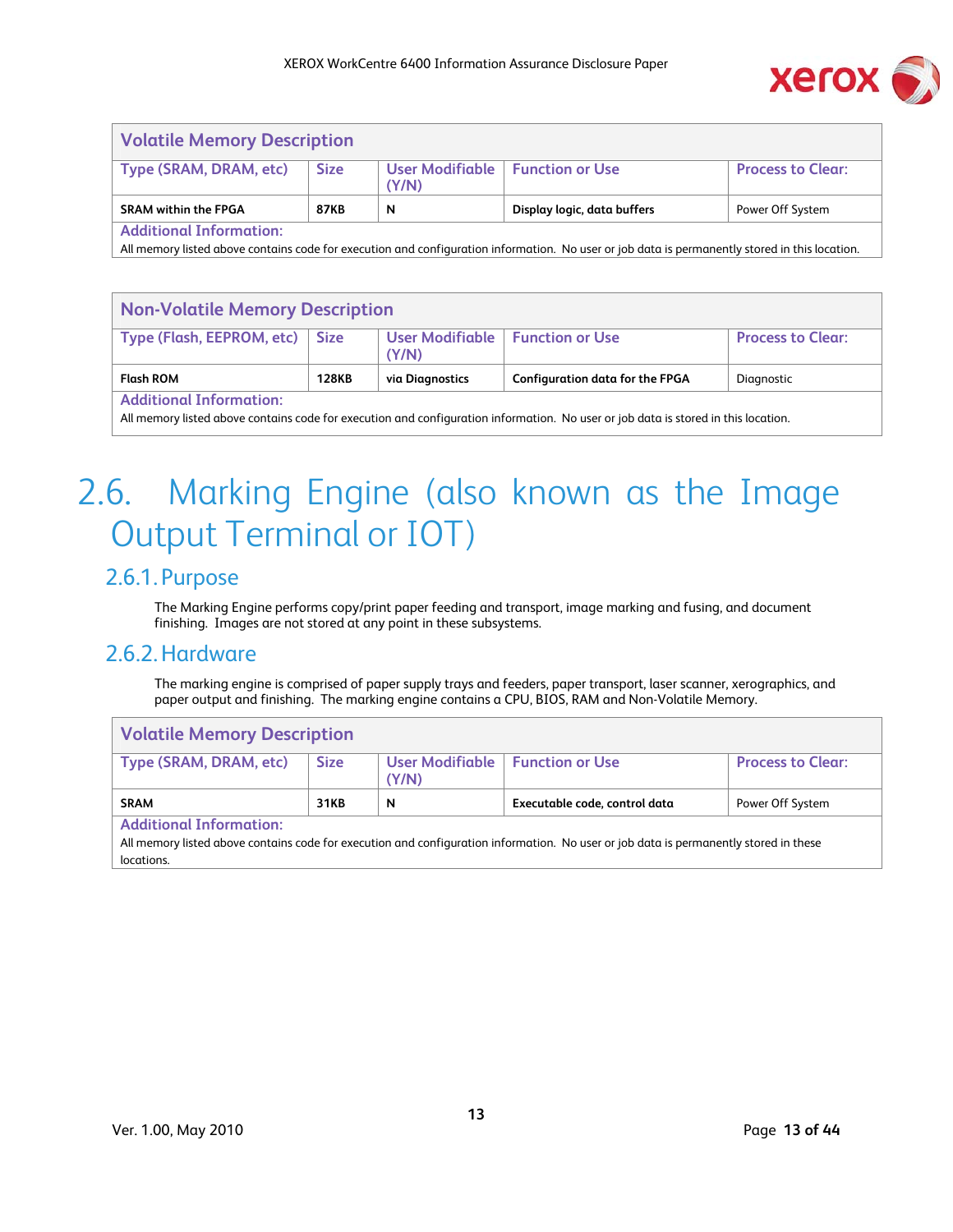

| <b>Non-Volatile Memory Description</b> |             |                          |                                               |                          |
|----------------------------------------|-------------|--------------------------|-----------------------------------------------|--------------------------|
| Type (Flash, EEPROM, etc)              | <b>Size</b> | User Modifiable<br>(Y/N) | <b>Function or Use</b>                        | <b>Process to Clear:</b> |
| <b>EEPROM</b>                          | <b>16KB</b> | N                        | Control set points, configuration<br>settings | None                     |
| <b>EEPROM (CRUMs)</b>                  | 1KB         | N                        | Control set points, configuration<br>settings | None                     |
| <b>Flash ROM</b>                       | 384KB       | N                        | Firmware, control set points                  | None                     |
| <b>Additional Information:</b>         |             |                          |                                               |                          |

All memory listed above contains code for execution and configuration information. No user or job data is stored in this location.

### 2.7. System Software Structure

#### 2.7.1.Open-source components

Open-source components in the connectivity layer implement high-level protocol services. The security-relevant connectivity layer components are:

- Apache 2.2.4, with mod\_ssl integrated (http and https)
- OpenSSL 0.9.7h (SSL)
- SAMBA 3.0.1 (SMB)
- Netsnmp 5.0.9 (SNMPv3)

#### 2.7.2.OS Layer in the Controller

The OS layer includes the operating system, network and physical I/O drivers. The controller operating system is Wind River Linux, kernel v. 2.6.20+. Xerox may issue security patchesfor the OS, in which case the Xerox portion of the version number (i.e.. after the '+' sign) will be incremented.

The crypto library for IPSec is provided by the kernel.

IP Filtering is also provided by the kernel.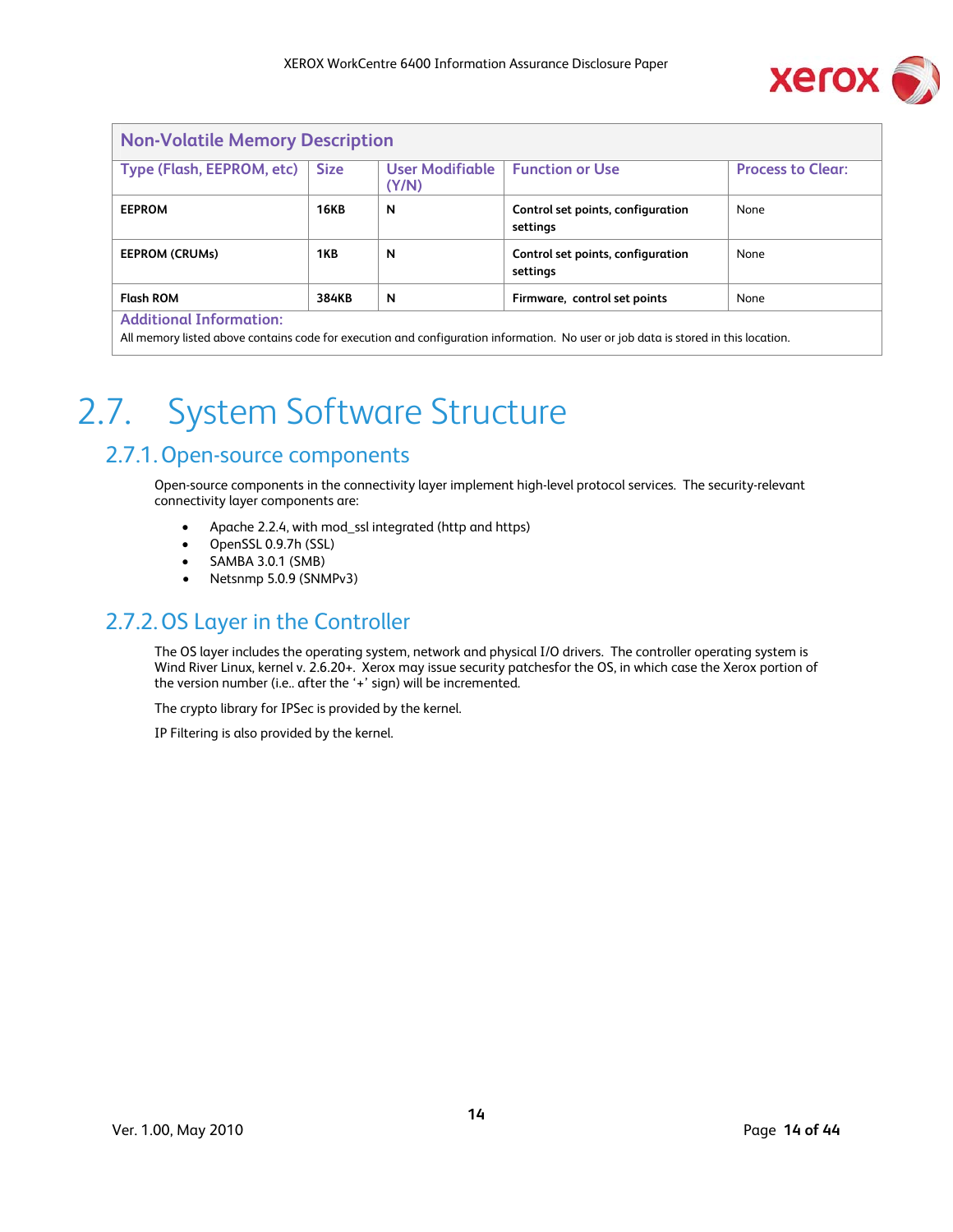



**Figure 2-4 Controller Operating System layer components** 

#### 2.7.3.Network Protocols

Figure 2-5 is an interface diagram depicting the protocol stacks supported by the device, annotated according to the DARPA model.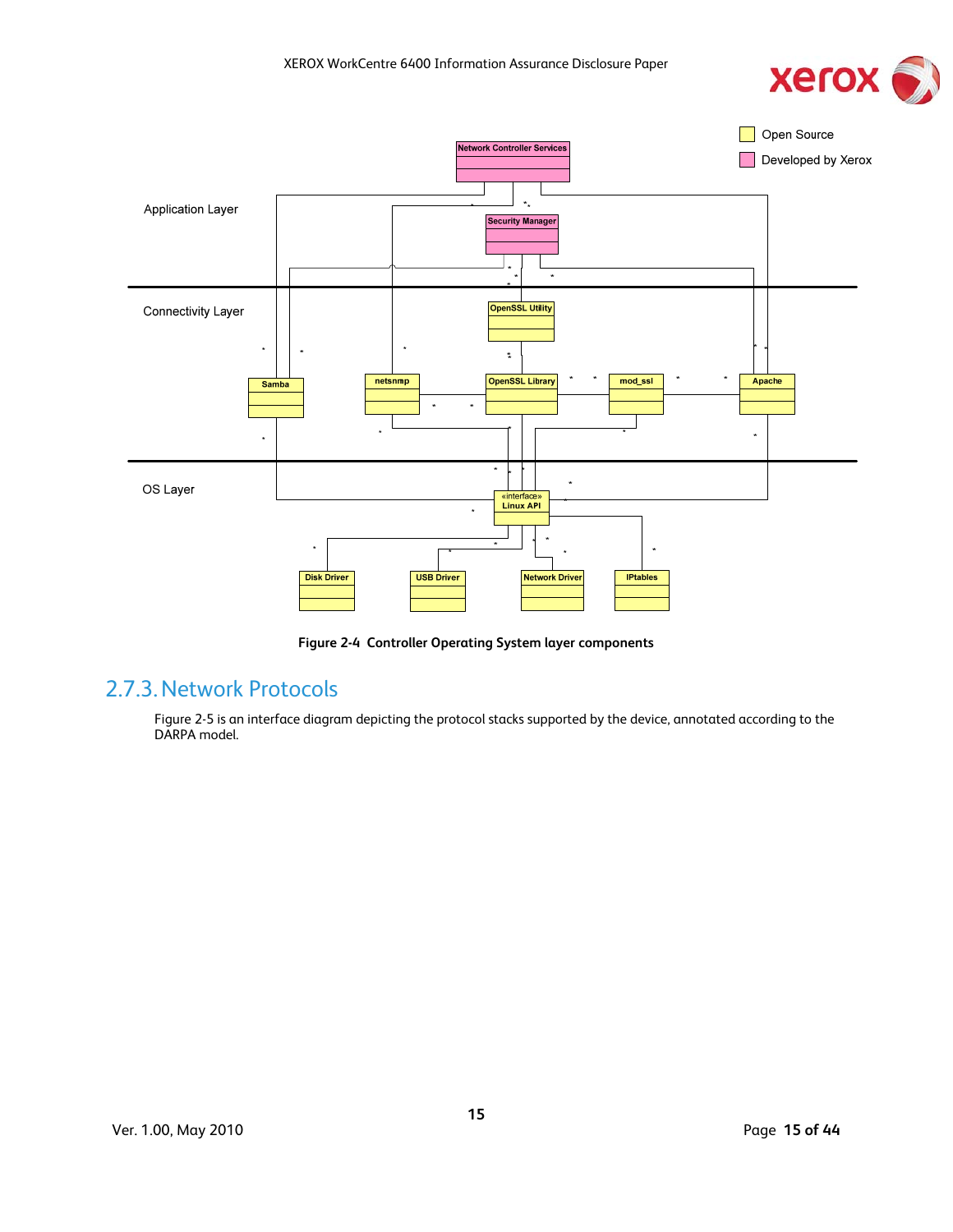



**Figure 2-5 IPv4 Network Protocol Stack**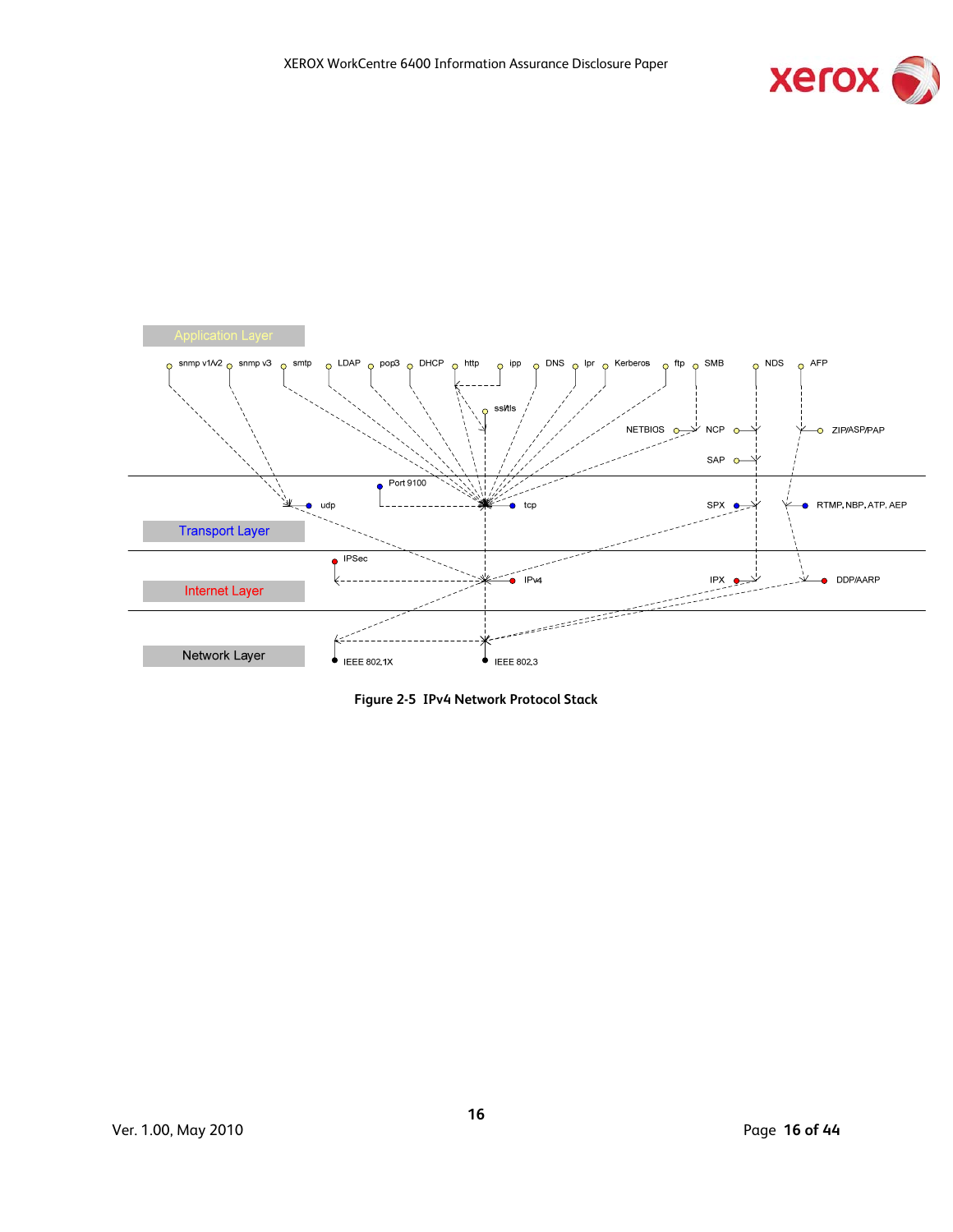



**Figure 2-6 IPv6 Network Protocol Stack** 

### 2.8. Logical Access

#### 2.8.1.Network Protocols

The supported network protocols are listed in Appendix D and are implemented to industry standard specifications (i.e. they are compliant to the appropriate RFC) and are well-behaved protocols. There are no 'Xerox unique' additions to these protocols.

#### **2.8.1.1. IPSec**

The device supports IPSec tunnel mode. The print channel can be secured by establishing an IPSec association between a client and the device. A shared secret is used to encrypt the traffic flowing through this tunnel. SSL must be enabled in order to set up the shared secret.

When an IPSec tunnel is established between a client and the machine, the tunnel will also be active for administration with SNMPv2 tools (HP Open View, etc.), providing security for SNMP SETs and GETS with an otherwise insecure protocol. SNMP Traps may not be secure if either the client or the device has just been rebooted. IP Filtering can be useful to prevent SNMP calls from non-IPSec clients.

Once an IPSec channel is established between two points, it stays open until one end reboots or goes into power saver,. Only network clients and servers will have the ability to establish an IPSec tunnel with the machine. Thus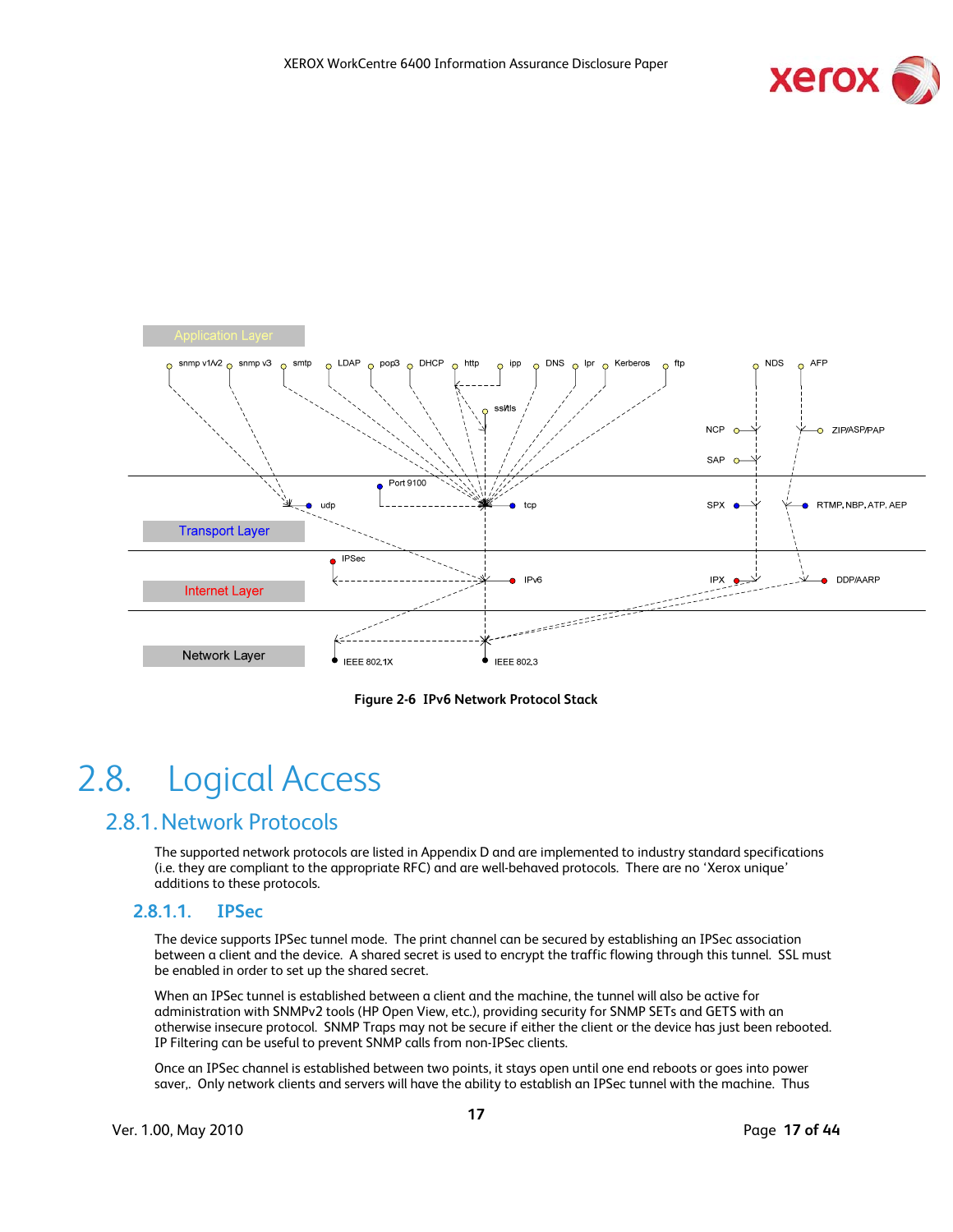

device-initiated operations (like scanning) cannot assume the existence of the tunnel unless a print job (or other client initiated action) has been previously run since the last boot at either end of the connection.

#### 2.8.2. Ports

The following table summarizes all potential open ports and subsequent sections discuss each port in more detail.

| Default<br>Port # | <b>Type</b> | Service name                                                     |
|-------------------|-------------|------------------------------------------------------------------|
| 25                | <b>TCP</b>  | <b>SMTP</b>                                                      |
| 53                | <b>UDP</b>  | <b>DNS</b>                                                       |
| 68                | <b>UDP</b>  | <b>BOOTP/DHCP</b>                                                |
| 80                | TCP         | <b>HTTP</b>                                                      |
| 88                | <b>UDP</b>  | Kerberos                                                         |
| 110               | <b>TCP</b>  | POP-3 client                                                     |
| 137               | <b>UDP</b>  | <b>NETBIOS- Name Service</b>                                     |
| 138               | UDP         | NETBIOS-Datagram Service; SMB filing and Scan template retrieval |
| 139               | <b>TCP</b>  | NETBIOS; SMB filing and Scan template retrieval                  |
| 161               | <b>UDP</b>  | <b>SNMP</b>                                                      |
| 162               | <b>UDP</b>  | SNMP trap                                                        |
| 389               | <b>UDP</b>  | LDAP                                                             |
| 396               | <b>TCP</b>  | <b>Netware</b>                                                   |
| 427               | <b>UDP</b>  | <b>SLP</b>                                                       |
| 443               | TCP         | SSL                                                              |
| 515               | TCP         | <b>LPR</b>                                                       |
| 631               | <b>TCP</b>  | <b>IPP</b>                                                       |
| 1900              | <b>UDP</b>  | <b>SSDP</b>                                                      |
| 3003              | TCP         | http/SNMP reply                                                  |
| 9100              | <b>TCP</b>  | raw IP                                                           |

Please note that there is no ftp port in this list. ftp is only used to export scanned images and to retrieve Scan Job Templates, and will open port 21 on the remote device. An ftp port is never open on the controller itself.

#### **2.8.2.1. Port 25, SMTP**

This unidirectional port is open only when Scan to E-mail or Internet Fax (I-Fax) is exporting images to an SMTP server, or when email alerts are being transmitted. SMTP messages & images are transmitted to the SMTP server from the device.

#### **2.8.2.2. Port 53, DNS**

Designating a DNS server will allow the device to resolve domain names. This can be configured via the LocalUI or WebUI.

#### **2.8.2.3. Port 68, DHCP**

This port is used only when performing DHCP, and is not open all of the time. To permanently close this port, DHCP must be explicitly disabled. This is done in User Tools via the Local User Interface or via the TCP/IP page in the Properties tab on the WebUI.

#### **2.8.2.4. Port 80, HTTP**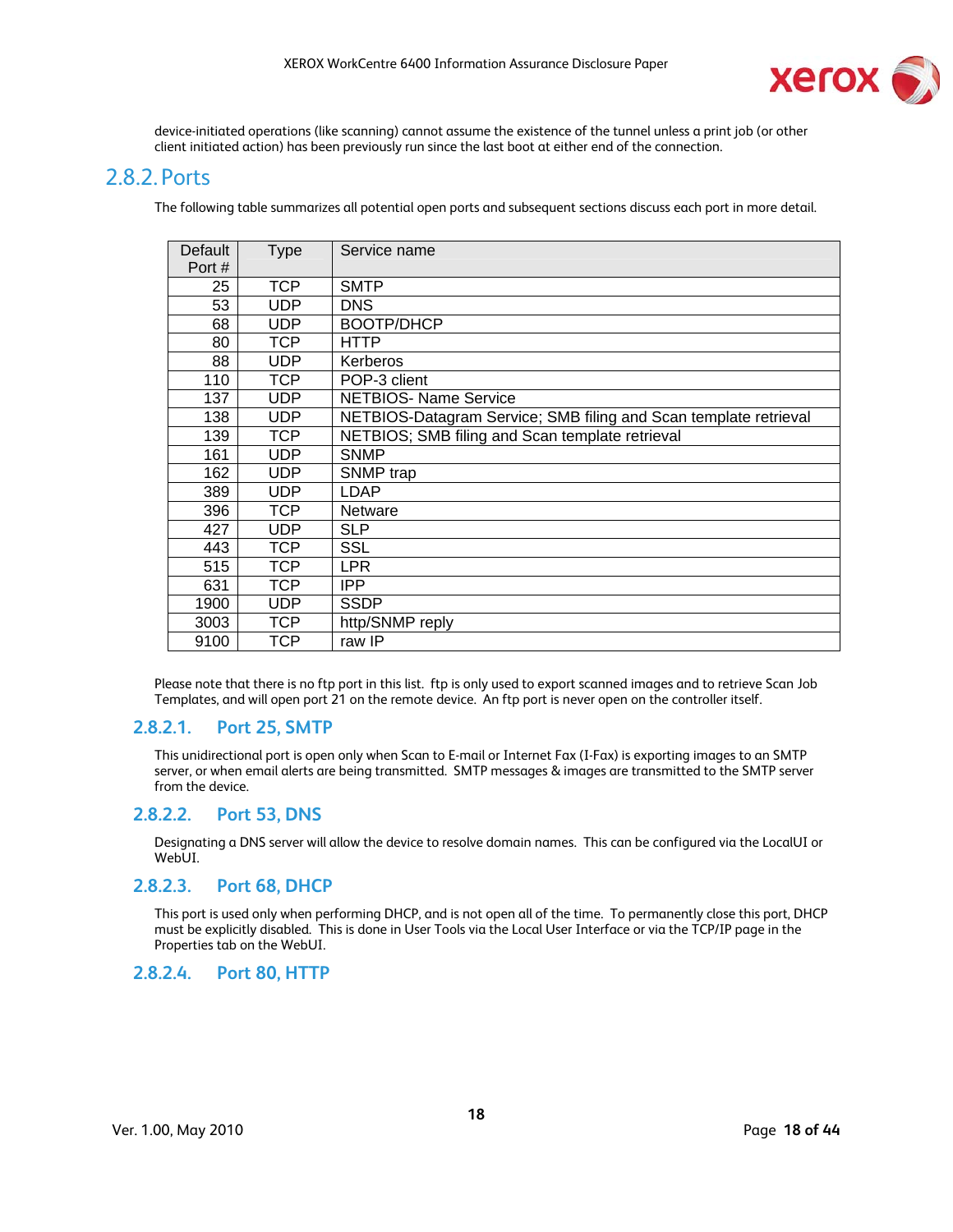

The embedded web pages communicate to the machine through a set of unique APIs and do not have direct access to machine information:



The HTTP port can only access the HTTP server residing in the controller. The embedded HTTP server is Apache. The purpose of the HTTP server is to:

- Give users information of the status of the device;
- View the job queue within the device and delete jobs;
- Allow users to download print ready files and program Scan to File Job Templates;
- Allow remote administration of the device. Many settings that are on the Local UI are replicated in the device's web pages. Users may view the properties of the device but not change them without logging into the machine with administrator privileges.

The HTTP server can only host the web pages resident on the hard disk of the device. It does not and cannot act as a proxy server to get outside of the network the device resides on. Hence the server cannot access any networks (or web servers) outside of the customer firewall.

When the device is configured with an IP address, it is as secure as any device inside the firewall. The web pages are accessible only to authorized users of the network inside the firewall.

This service (and port) may be disabled in User Tools via the Local User Interface or via the TCP/IP page in the Properties tab on the WebU. Please note that when this is disabled, IPP Port 631 is also disabled.

HTTP may be secured by enabling Secure Sockets Layer.

#### **2.8.2.4.1. Proxy Server**

The device can be configured to communicate through a proxy server. Features that can make use of a proxy server include the Automatic Meter Read feature, scanning to a remote repository, or retrieving scan templates from a remote template pool.

#### **2.8.2.5. Port 88, Kerberos**

This port is only open when the device is communicating with the Kerberos server to authenticate a user, and is only used only to authenticate users in conjunction with the Network Scanning feature. To disable this port, authentication must be disabled, and this is accomplished via the Local User Interface.

This version of software has Kerberos 5.1.1 with DES (Data Encryption Standard) and 64-bit encryption. The Kerberos code is limited to user authentication, and is used to authenticate a user with a given Kerberos server as a valid user on the network. Please note that the Kerberos server (a 3rd party device) needs to be set up for each user. Once the user is authenticated, the Kerberos software has completed its task. This code will not and cannot be used to encrypt or decrypt documents or other information.

This feature is based on the Kerberos program from the Massachusetts Institute of Technology (MIT). The Kerberos network authentication protocol is publicly available on the Internet as freeware at http://web.mit.edu/kerberos/www/. Xerox has determined that there are no export restrictions on this version of the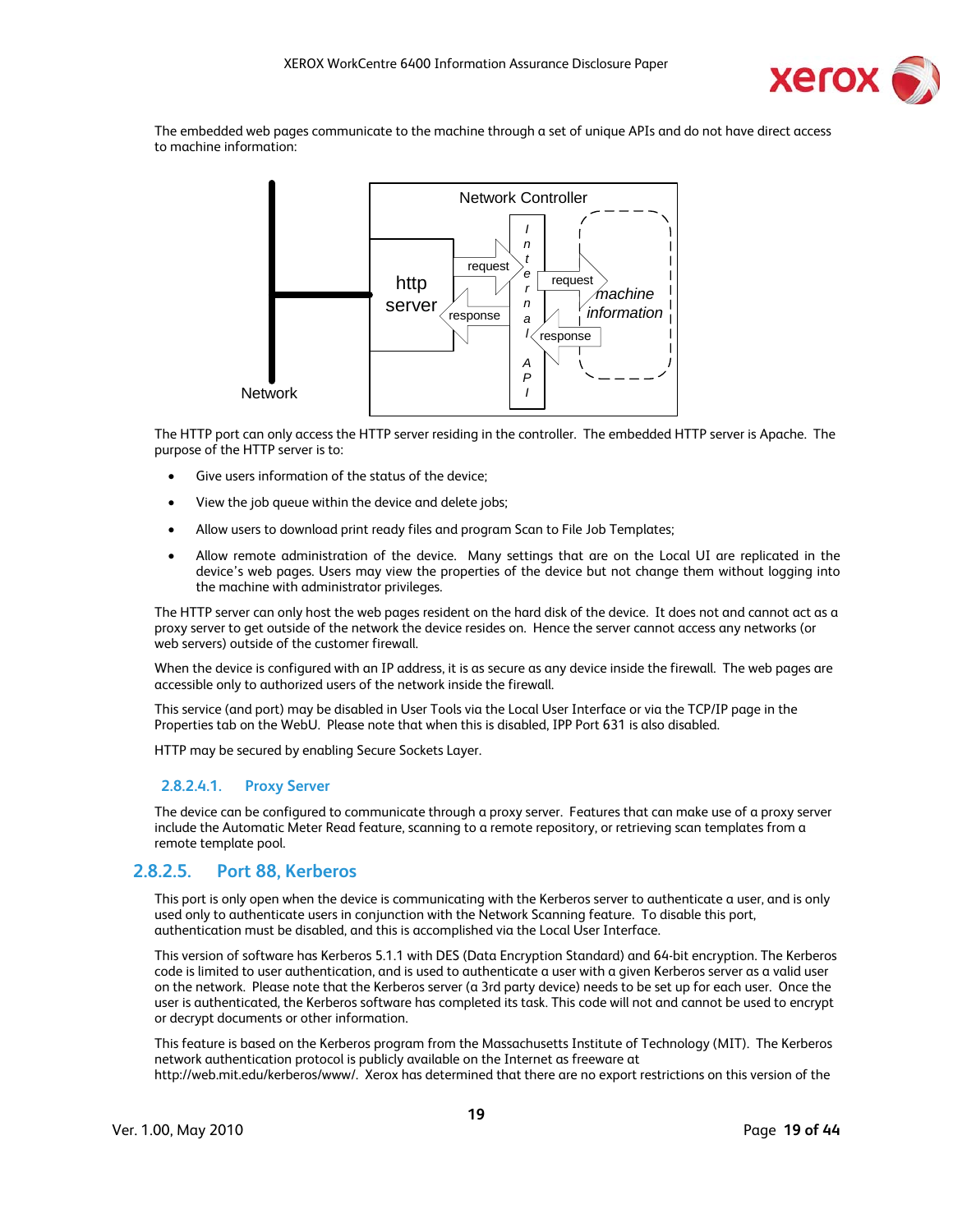

software. However, there are a few deviations our version of Kerberos takes from the standard Kerberos implementation from MIT. These deviations are:

- 1) The device does not keep a user's initial authentication and key after the user has been authenticated. In a standard Kerberos implementation, once a user is authenticated, the device holds onto the authentication for a programmed timeout (the usual default is 12 hours) or until the user removes it (prior to the timeout period). In the Xerox implementation, all traces of authentication of the user are removed once they have been authenticated to the device. The user can send any number of jobs until the user logs off the system, either manually or through system timeout.
- 2) The device ignores clock skew errors. In a standard implementation of Kerberos, authentication tests will fail if a device clock is 5 minutes (or more) different from the Kerberos server. The reason for this is that given enough time, someone could reverse engineer the authentication and gain access to the network. With the 5-minute timeout, the person has just 5 minutes to reverse engineer the authentication and the key before it becomes invalid. It was determined during the implementation of Kerberos for our device that it would be too difficult for the user/SA to keep the device clock in sync with the Kerberos server, so the Xerox instantiation of Kerberos has the clock skew check removed. The disadvantage is that this gives malicious users unlimited time to reverse engineer the user's key. However, since this key is only valid to access the Network Scanning features on a device, possession of this key is of little use for nefarious purposes.
- 3) The device ignores much of the information provided by Kerberos for authenticating. For the most part, the device only pays attention to information that indicates whether authentication has passed. Other information that the server may return (e.g. what services the user is authenticated for) is ignored or disabled in the Xerox implementation. This is not an issue since the only service a user is being authenticated for is access to an email directory. No other network services are accessible from the Local UI.

Xerox has received an opinion from its legal counsel that the device software, including the implementation of a Kerberos encryption protocol in its network authentication feature, is not subject to encryption restrictions based on Export Administration Regulations of the United States Bureau of Export Administration (BXA). This means that it can be exported from the United States to most destinations and purchasers without the need for previous approval from or notification to BXA. At the time of the opinion, restricted destinations and entities included terroristsupporting states (Cuba, Iran, Libya, North Korea, Sudan and Syria), their nationals, and other sanctioned entities such as persons listed on the Denied Parties List. Xerox provides this information for the convenience of its customers and not as legal advice. Customers are encouraged to consult with legal counsel to assure their own compliance with applicable export laws.

#### **2.8.2.6. Port 110, POP-3 Client**

This unidirectional port is used when receiving an Internet Fax (I-Fax) or E-Mail. These jobs may only be printed, and the port is only open if I-Fax is enabled and while receiving the job. It is not configurable.

#### **2.8.2.7. Ports 137, 138, 139, NETBIOS**

For print jobs, these ports support the submission of files for printing as well as support Network Authentication through SMB. Port 137 is the standard NetBIOS Name Service port, which is used primarily for WINS. Port 138 supports the CIFS browsing protocol. Port 139 is the standard NetBIOS Session port, which is used for printing. Ports 137, 138 and 139 may be configured in the Properties tab of the device's web page.

For Network Scanning features, ports 138 and 139 are used for both outbound (i.e. exporting scanned images and associated data) and inbound functionality (i.e. retrieving Scan Templates). In both instances, these ports are only open when the files are being stored to the server or templates are being retrieved from the Template Pool. For these features, SMB protocol is used.

#### **2.8.2.8. Ports 161, 162, SNMP**

These ports support the SNMPv1, SNMPv2c, and SNMPv3 protocols. Please note that SNMP v1 does not have any password or community string control. SNMPv2 relies on a community string to keep unwanted people from changing values or browsing parts of the MIB. This community string is transmitted on the network in clear text so anyone sniffing the network can see the password. Xerox strongly recommends that the customer change the community string upon product installation. SNMP is configurable, and may be explicitly enabled or disabled in the Properties tab of the device's web pages.

SNMP traffic may be secured if an IPSec tunnel has been established between the agent (the device) and the manager (i.e. the user's PC).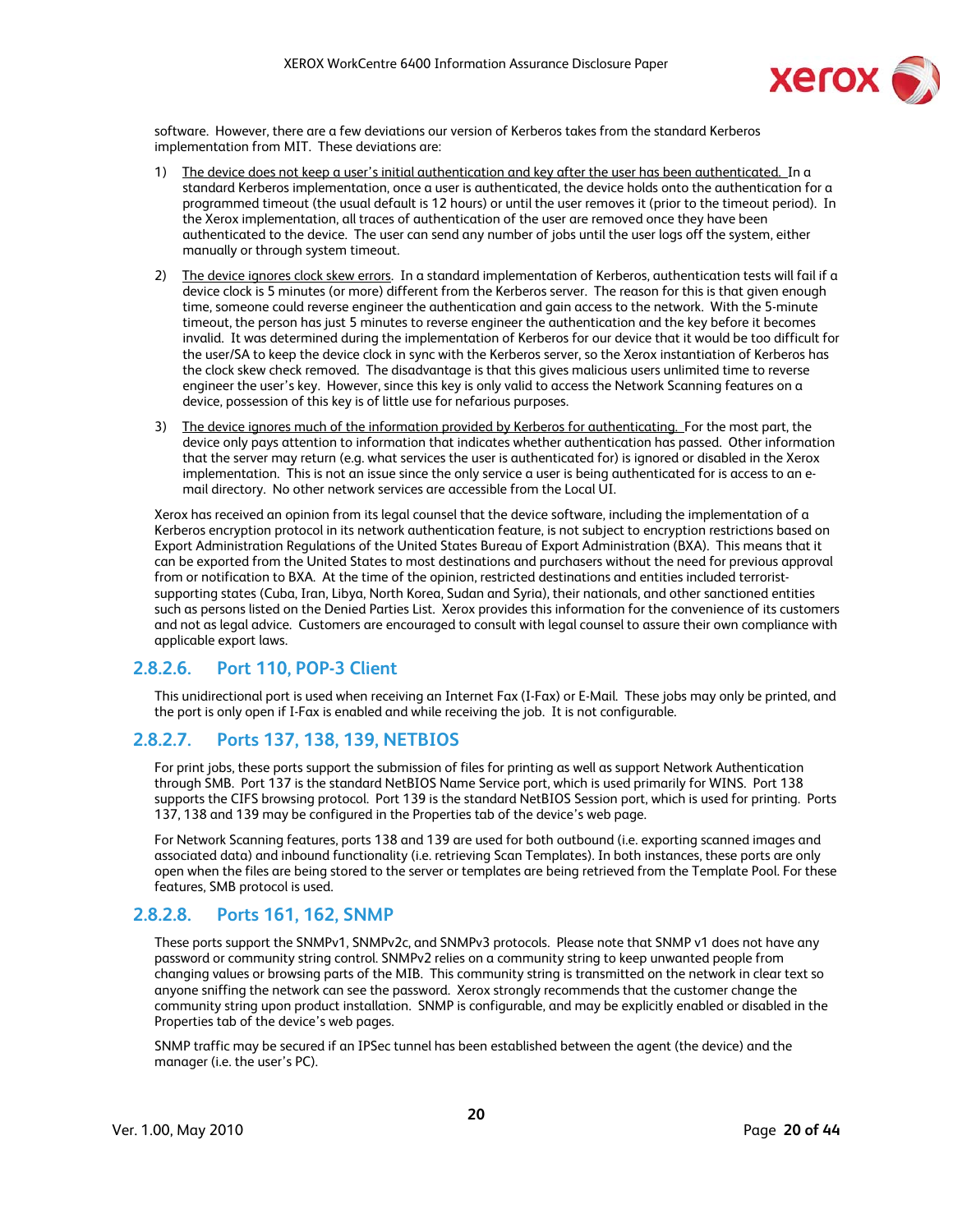

The device supports SNMPv3, which is an encrypted version of the SNMP protocol that uses a shared secret. Secure Sockets Layer must be enabled before configuring the shared secret needed for SNMPv3.

#### **2.8.2.9. Port 389, LDAP**

This is the standard LDAP port used for address book queries in the Scan to Email feature.

#### **2.8.2.10. Port 396, Netware**

This configurable port is used when Novell Netware is enabled to run over IP.

#### **2.8.2.11. Port 427, SLP**

When activated, this port is used for service discovery and advertisement. The device will advertise itself as a printer and also listen for SLP queries using this port. It is not configurable. This port is explicitly enabled / disabled in the Properties tab of the device's web pages.

#### **2.8.2.12. Port 443, SSL**

This is the default port for Secure Sockets Layer communication. This port can be configured via the device's web pages. SSL must be enabled before setting up either SNMPv3 or IPSec or before retrieving the audit log (see Sec. 4.1). SSL must also be enabled in order to use any of the Web Services (Scan Template Management, Automatic Meter Reads, or Network Scanning Validation Service).

SSL should be enabled so that the device can be securely administered from the web UI. When scanning, SSL can be used to secure the filing channel to a remote repository.

SSL uses X.509 certificates to establish trust between two ends of a communication channel. When storing scanned images to a remote repository using an https: connection, the device must verify the certificate provided by the remote repository. A Trusted Certificate Authority certificate should be uploaded to the device in this case.

To securely administer the device, the user's browser must be able to verify the certificate supplied by the device. A certificate signed by a well-known Certificate Authority (CA) can be downloaded to the device, or the device can generate a self-signed certificate. In the first instance, the device creates a Certificate Signing Request (CSR) that can be downloaded and forwarded to the well-known CA for signing. The signed device certificate is then uploaded to the device. Alternatively, the device will generate a self-signed certificate. In this case, the generic Xerox root CA certificate must be downloaded from the device and installed in the certificate store of the user's browser.

The device supports only server authentication.

#### **2.8.2.13. Port 515, LPR**

This is the standard LPR printing port, which only supports IP printing. It is a configurable port, and may be explicitly enabled or disabled in the Properties tab of the device's web pages.

#### **2.8.2.14. Port 631, IPP**

This port supports the Internet Printing Protocol. It is not configurable. This is disabled when the http server is disabled.

#### **2.8.2.15. Port 1900, SSDP**

This port behaves similarly to the SLP port. When activated, this port is used for service discovery and advertisement. The device will advertise itself as a printer and also listen for SSDP queries using this port. It is not configurable. This port is explicitly enabled / disabled in the Properties tab of the device's web pages.

#### **2.8.2.16. Port 3003, http/SNMP reply**

This port is used when the http server requests device information. The user displays the Web User Interface (WebUI) and goes to a page where the http server must query the device for settings (e.g. Novell network settings). The http server queries the machine via an internal SNMP request (hence this port can only open when the http server is active). The machine replies back to the http server via this port. It sends the reply to the loopback address (127.0.0.0), which is internally routed to the http server. This reply is never transmitted on the network. Only SNMP replies are accepted by this port, and this port is active when the http server is active (i.e. if the http server is disabled, this port will be closed). If someone attempted to send an SNMP reply to this port via the network, the reply would have to contain the correct sequence number, which is highly unlikely, since the sequence numbers are internal to the machine.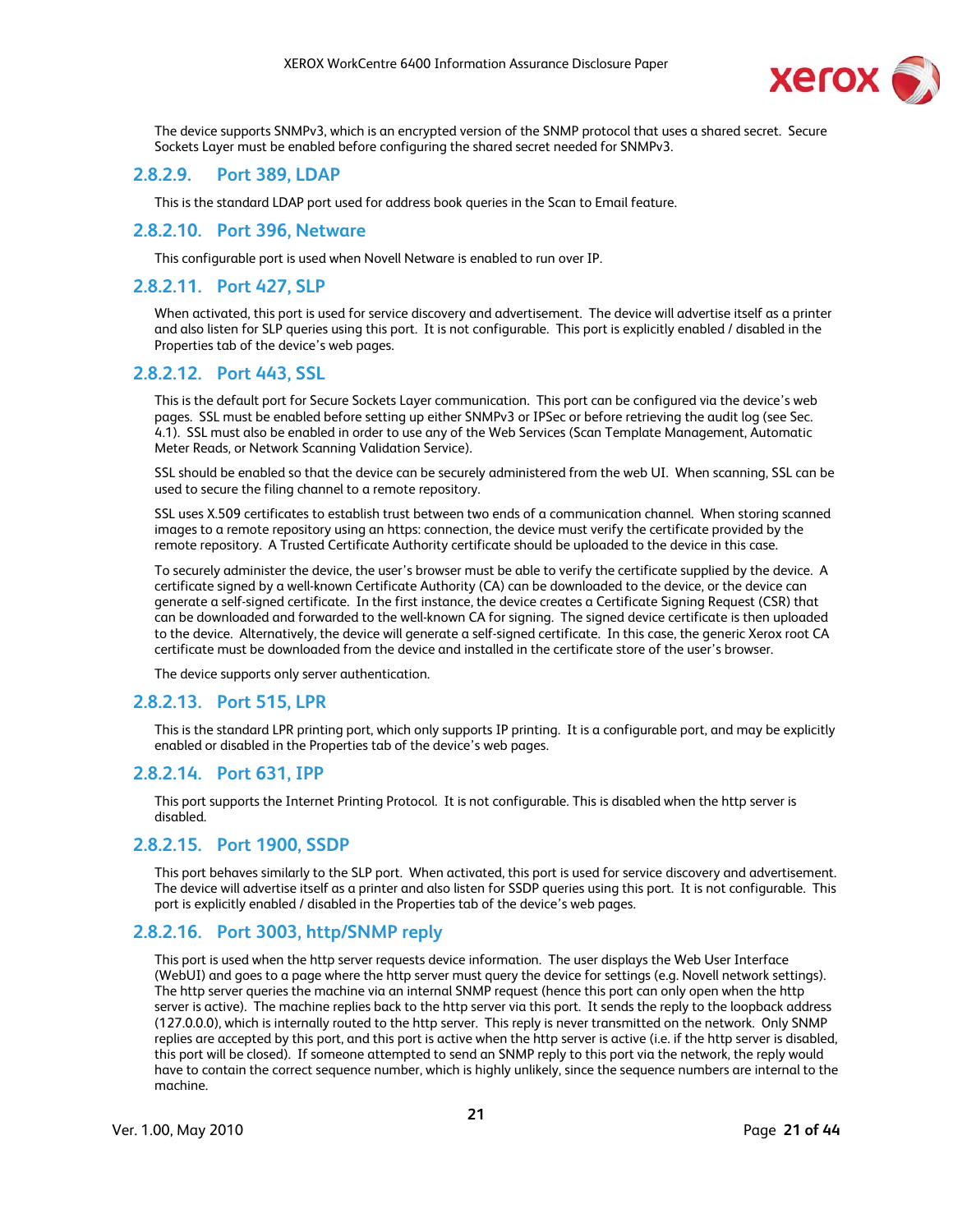

#### **2.8.2.17. Port 9100, raw IP**

This allows downloading a PDL file directly to the interpreter. This port has limited bi-directionality (via PJL back channel) and allows printing only. This is a configurable port, and may be disabled in the Properties tab of the device's web pages.

#### 2.8.3.IP Filtering

The devices contain a static host-based firewall that provides the ability to prevent unauthorized network access based on IP address and/or port number. Filtering rules can be set by the SA using the WebUI. An authorized SA can create rules to (Accept / Reject / Drop) for ALL or a range of IP addresses. In addition to specifying IP addresses to filter, an authorized SA can enable/disable all traffic over a specified transport layer port.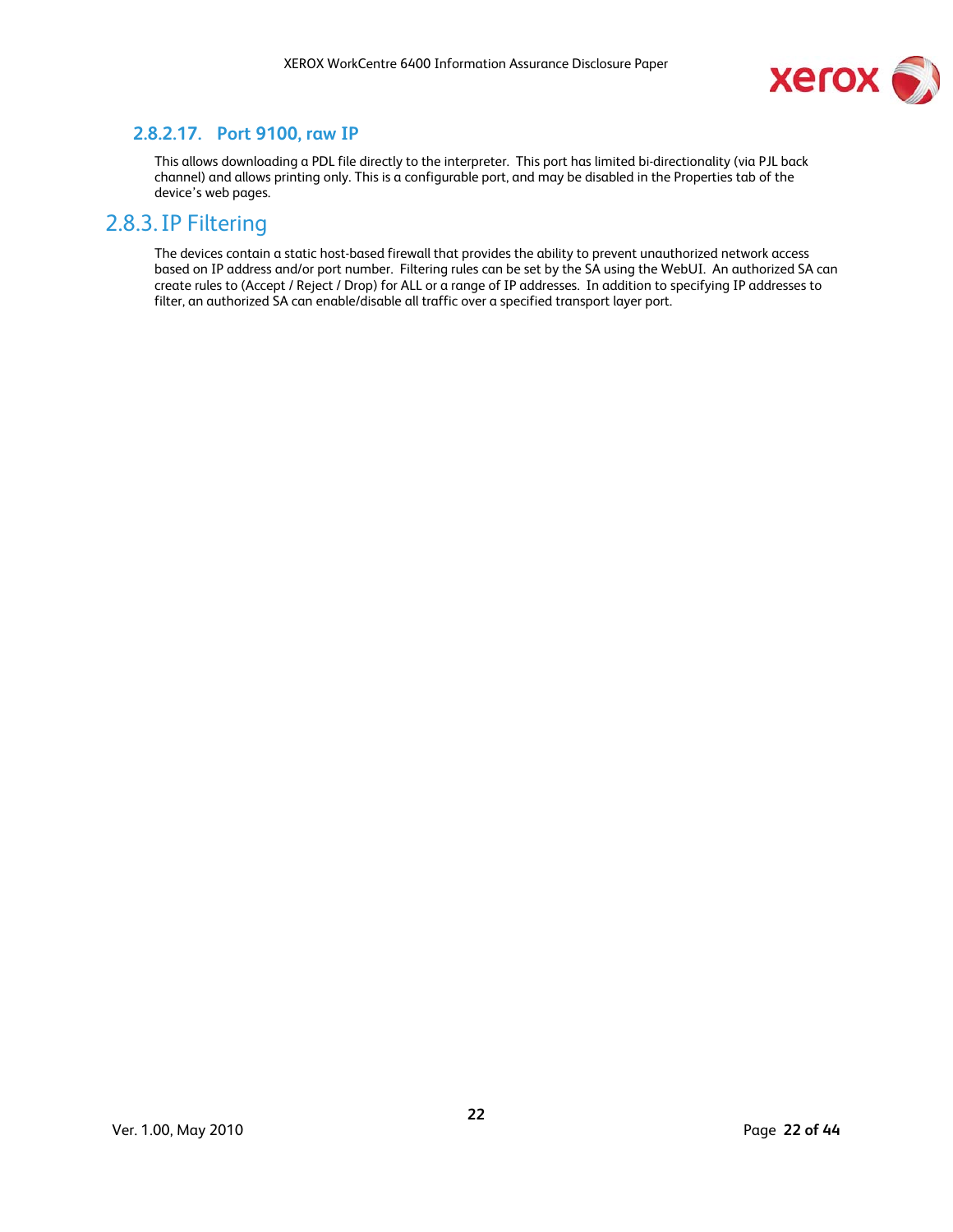

# 3. System Access

### 3.1. Authentication Model

The authentication model allows for both local and network authentication and authorization. In the local and network cases, authentication and authorization take place as separate processes: a user must be authenticated before being authorized to use the services of the device.

If the device is set for local authentication, user account information will be kept in a local accounts database (see the discussion in Chapter 4 of Xerox Standard Accounting) and the authentication process will take place locally. The system administrator can assign authorization privileges on a per user basis. User access to services will be provided based on the privileges set for each user in the local accounts database. .

When the device is set for network authentication, the user's network credentials will be used to authenticate the user at the network domain controller.

Users can be authorized on an individual basis to access one or any combination of the following services: Copy, Fax, Server Fax, Reprint Saved Jobs, Email, Internet Fax, Workflow Scanning Server.

Also users can be authorized to access one or any combination of the following machine pathways: Services, Job Status, or Machine Status.

Assignment of users to the System Administrator role or the Accounting Administrator is managed by groups set up at the LDAP or Active Directory server. Any user listed in the System Administrator group will be granted sys admin privileges at the device. Likewise any user listed in the Accounting Administrator group will be granted the privileges for that role. Use of network credentials for system administrator login provides more security than the legacy model based on a sys admin PIN, allowing for better tracking of sys admin logins by individual users.

Finally, color copy feature access is also managed by assigning users to a Color Copying Feature Access group at the LDAP or Active Directory server.

Figure 3-1 provides a schematic view of the authentication and authorization subsystem. Use of the local accounts database or the network can be set independently for both authentication and authorization, meaning that it is possible to enable network authentication and local authorization, or vice versa. Usually the device will be set for both authentication and authorization to take place against the same database, either local or network.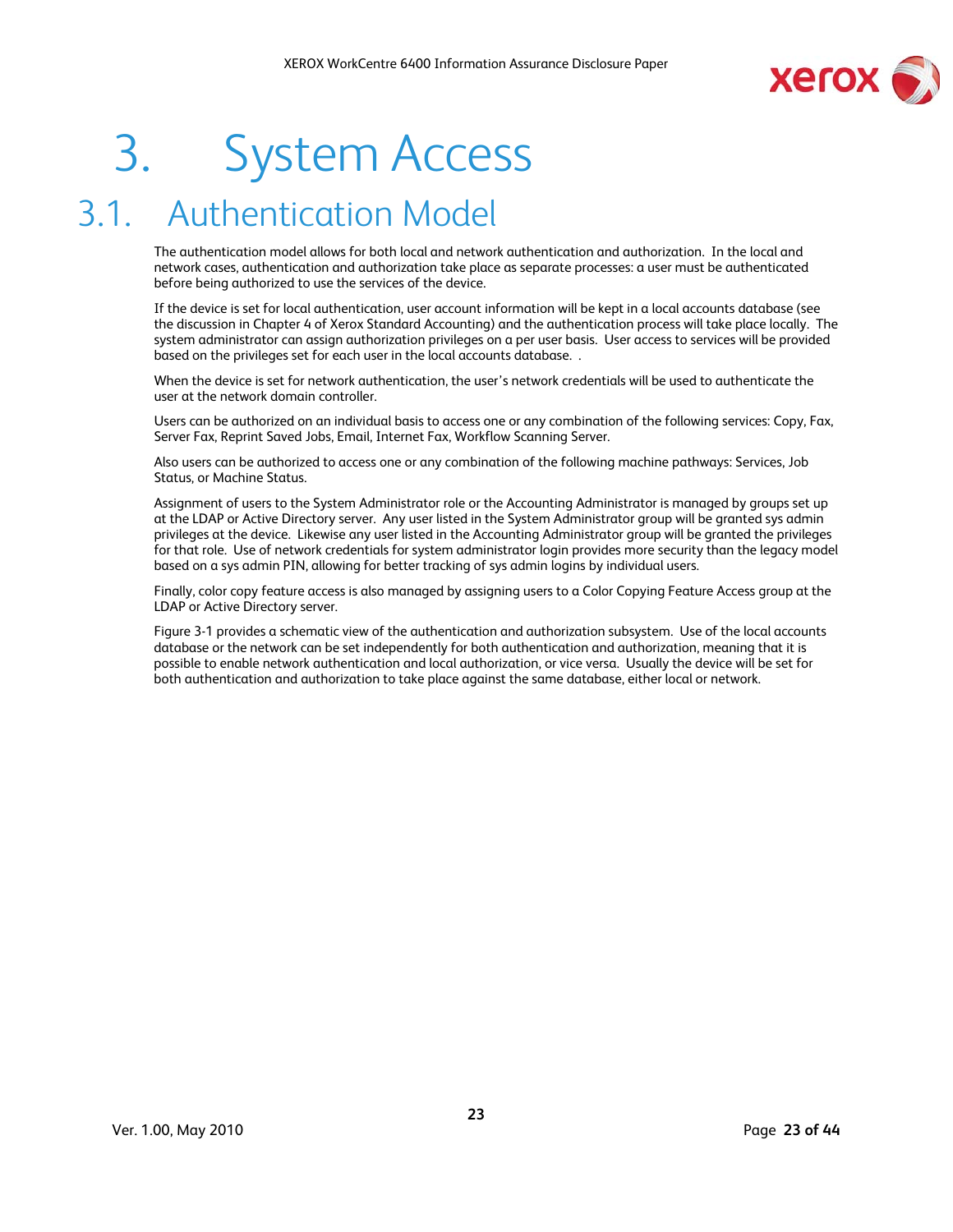



**Figure 3-1 Authentication and Authorization schematic**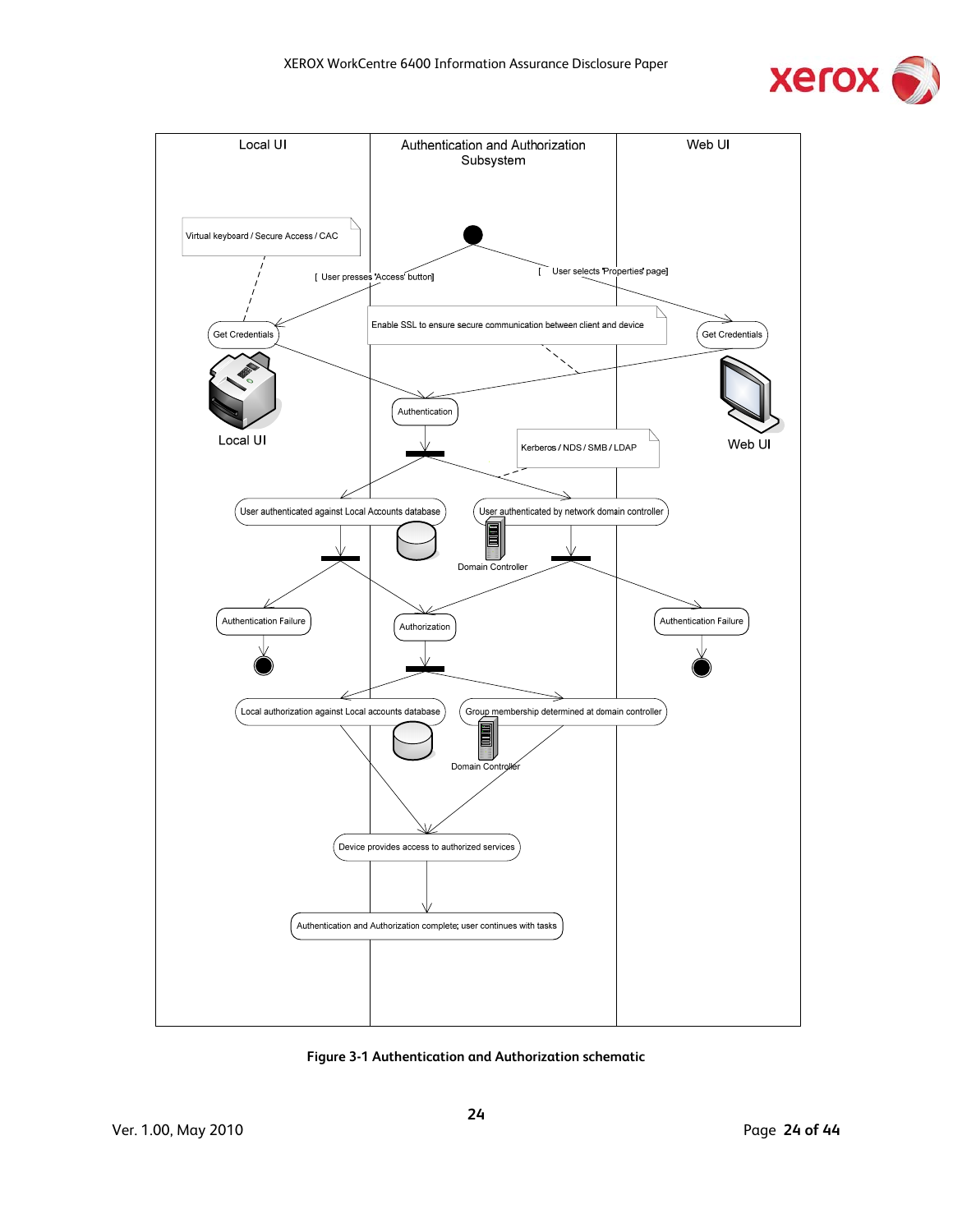

### 3.2. Login and Authentication Methods

There are a number of methods for different types of users to be authenticated. In addition, the connected versions of the product also log into remote servers. A description of these behaviors follows.

#### 3.2.1. System Administrator Login [All product configurations]

Users must authenticate themselves to the device. To access the User Tools via the Local UI, a numerical PIN is required. The customer can set the PIN to anywhere from 3 to 31digits in length. This PIN is stored in the Copy Controller NVM and is inaccessible to the user. Xerox strongly recommends that this PIN be changed from its default value immediately upon product installation. The PIN should be set to a minimum of 8 characters in length and changed at least once per month. Longer PINs can be changed less frequently; a 9-digit PIN would be good for a year. The same PIN is used to access the Administration screens in the Web UI.

#### 3.2.2.User authentication

Users may authenticate to the device using Kerberos, LDAP, SMB Domain, or NDS authentication protocols. Once the user is authenticated to the device, the user may proceed to use the Network Scanning features listed above.

The WebUI allows an SA to set up a default authentication domain and as many as 8 additional alternate authentication domains. The device will attempt to authenticate the user at each domain server in turn until authentication is successful, or the list is exhausted.

#### **3.2.2.1. Kerberos Authentication (Solaris or Windows 2000/Windows 2003)**

This is an option that must be enabled on the device, and is used in conjunction with all Network Scanning features (Scan to File, Scan to E-mail, internet fax, and Scan to Fax Server). The authentication steps are:

- 1) A User enters a user name and password at the device in the Local UI. The device sends an authentication request to the Kerberos Server.
- 2) The Kerberos Server responds with the encrypted credentials of the user attempting to sign on.
- 3) The device attempts to decrypt the credentials using the entered password. The user is authenticated if the credentials can be decrypted.
- 4) The device then logs onto and queries the LDAP server trying to match an email address against the user's Login Name. The user's email address will be retrieved if the personalization option has been selected on the Authentication Configuration page.
- 5) If the LDAP Query is successful, the user's email address is placed in the From: field. Otherwise, the user's login name along with the system domain is used in the From: field.
- 6) The user may then add recipient addresses by accessing the Address Book on the LDAP server. Please see the User Manual for details. Each addition is a separate session to the LDAP server.

#### **3.2.2.2. SMB Authentication (Windows NT 4 or Windows 2000/Windows 2003)**

This is also an option that may be enabled on the device, and is used in conjunction with all Network Scanning features (Scan to File, Scan to E-mail, internet fax, and Scan to Fax Server). The authentication steps vary somewhat, depending on the network configuration. Listed below are 3 network configurations and the authentication steps.

Basic Network Configuration: Device and Domain Controller are on the same Subnet

Authentication Steps:

- 1) The device broadcasts an authentication request that is answered by the Domain Controller.
- 2) The Domain Controller responds back to the device whether or not the user was successfully authenticated.

If (2) is successful, steps 3 – 5 proceed as described in steps 4 – 6 of the Kerberos section.

#### Device and Domain Controller are on different Subnets, SA defines IP Address of Domain Controller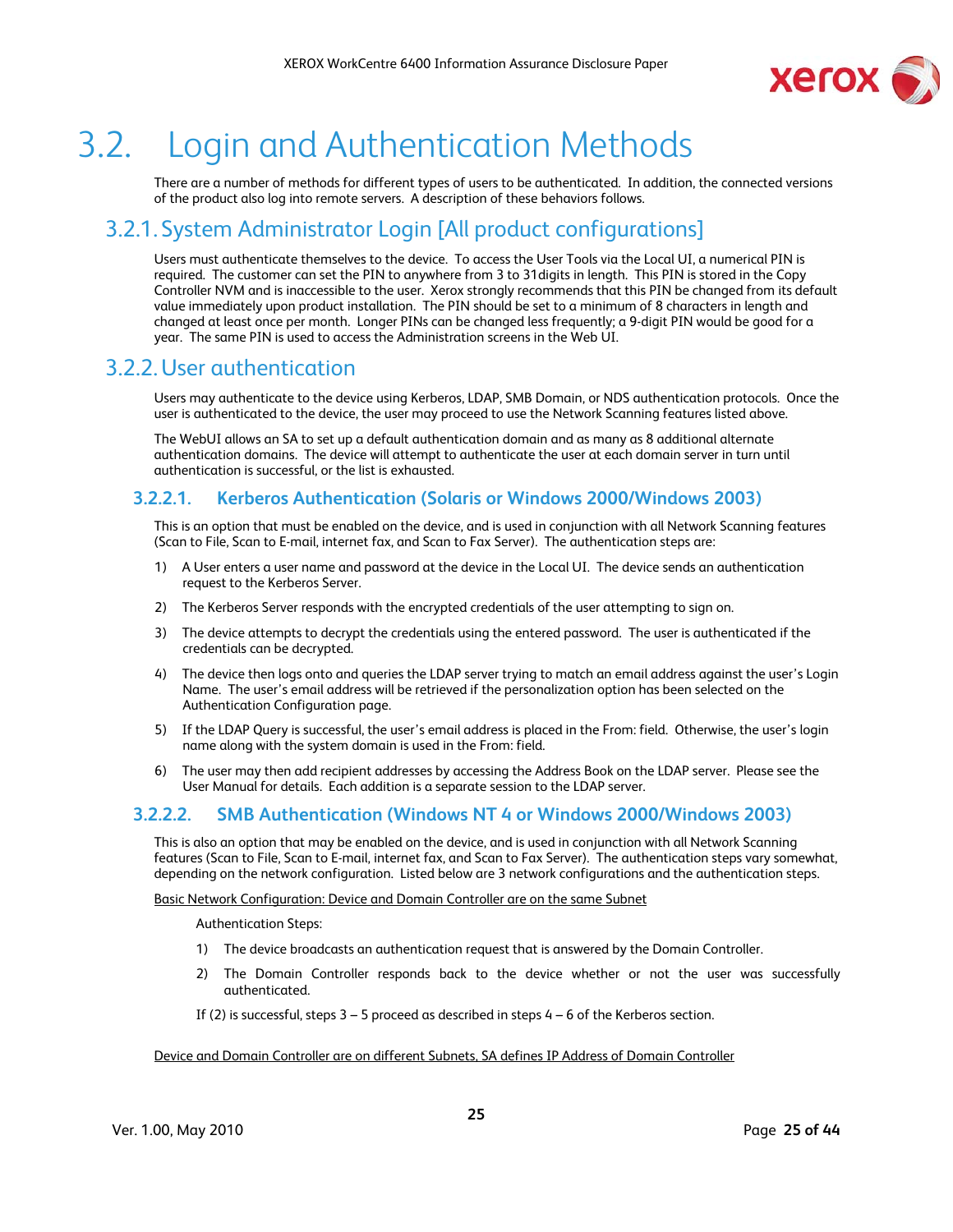

#### Authentication Steps:

- 1) The device sends an authentication request directly to the Domain Controller through the router using the IP address of the Domain Controller.
- 2) The Domain Controller responds back to the device through the router whether or not the user was successfully authenticated.
- If (2) is successful, steps 3 5 proceed as described in 4 6 of Kerberos section.



Device and Domain Controller are on different Subnets, SA defines Hostname of Domain Controller

Authentication Steps:

1) The device sends the Domain Controller hostname to the DNS Server.



- 2) The DNS Server returns the IP Address of the Domain Controller
- 3) The device sends an authentication request directly to the Domain Controller through the router using the IP address of the Domain Controller.
- 4) The Domain Controller responds back to the device through the router whether or not the user was successfully authenticated.

If (4) is successful, steps 5 – 7 proceed as described in steps 4 - 6 of the Kerberos section.

#### **3.2.2.3. DDNS**

The implementation in the device does not support any security extensions.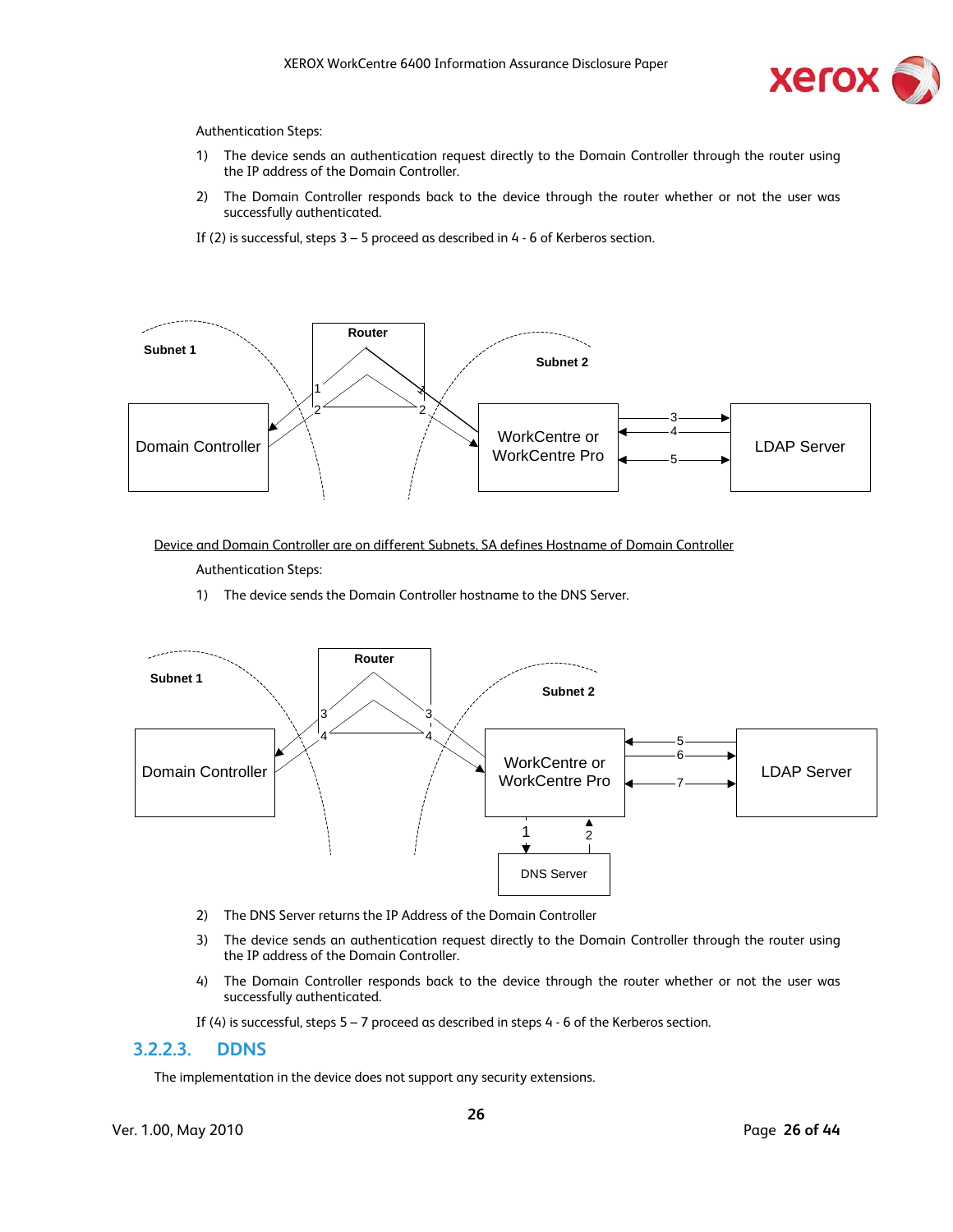

### 3.3. System Accounts

#### 3.3.1. Printing [Multifunction models only]

The device may be set up to connect to a print queue maintained on a remote print server. The login name and password are sent to the print server in clear text. IPSec should be used to secure this channel.

#### 3.3.2.Network Scanning [Multifunction models only]

Network Scanning may require the device to log into a server. The instances where the device logs into a server are detailed in the following table. Users may also need to authenticate for scanning. This authentication is detailed in subsequent sections.

#### **3.3.2.1. Device log on**

| Scanning feature              | Device behavior                                                                                                                                                                                                                                                                                                                                                                                                                                                                                                                                                                  |
|-------------------------------|----------------------------------------------------------------------------------------------------------------------------------------------------------------------------------------------------------------------------------------------------------------------------------------------------------------------------------------------------------------------------------------------------------------------------------------------------------------------------------------------------------------------------------------------------------------------------------|
| Scan to File, Public Template | The device logs in to the scan repository as set up by the SA in User<br>Tools.                                                                                                                                                                                                                                                                                                                                                                                                                                                                                                  |
| Scan to E-mail, I-Fax         | The device logs into an SMTP Server as set up by the SA in User<br>Tools. It will only log into the Server when a user attempts to use<br>the scan-to-email feature. At the time the LDAP server must be<br>accessed, the device will log into the LDAP server.<br>The device uses simple authentication on the SMTP server. A network<br>username and password must be assigned to the device. The device<br>logs in as a normal user, with read only privileges. User credentials are<br>not used for this authentication step, and are never transmitted over the<br>network. |
| Scan to Fax Server            | The device logs in to the Fax Server as set up by the SA in User Tools on<br>the Local UI or from the Properties tab on the WebUI.                                                                                                                                                                                                                                                                                                                                                                                                                                               |

Please note that when the device logs into any server the device username and password are sent over the network in clear text unless SSL has been enabled or IPSec has been configured to encrypt the traffic.

#### **3.3.2.2. Scan Template Management**

This is a web service that allows the SA to manage templates stored in a remote template pool. The connection to the remote pool can be secured with SSL.

### 3.4. Diagnostics

#### 3.4.1. Service [All product configurations]

To access onboard diagnostics from the local user interface, Xerox service representatives must enter a unique 4-digit password. This PIN is the same for all product configurations and cannot be changed.

#### 3.4.2.tty Mode

When the Network Controller has completed booting a login line will be displayed. This mode is a typical tty window, and is password protected. This password changes with each major software release. The password is stored on the Network Controller hard disk in an encrypted format similarly to how UNIX encrypts and stores passwords. Through this port a user can gain information and access to any files or information stored in the Network Controller DRAM or Network Controller hard disk. However, this mode is only used by a CSE if directed by a Field Engineer when all other diagnostics fail to solve a problem. The written repair procedures that direct the CSE never employ this mode.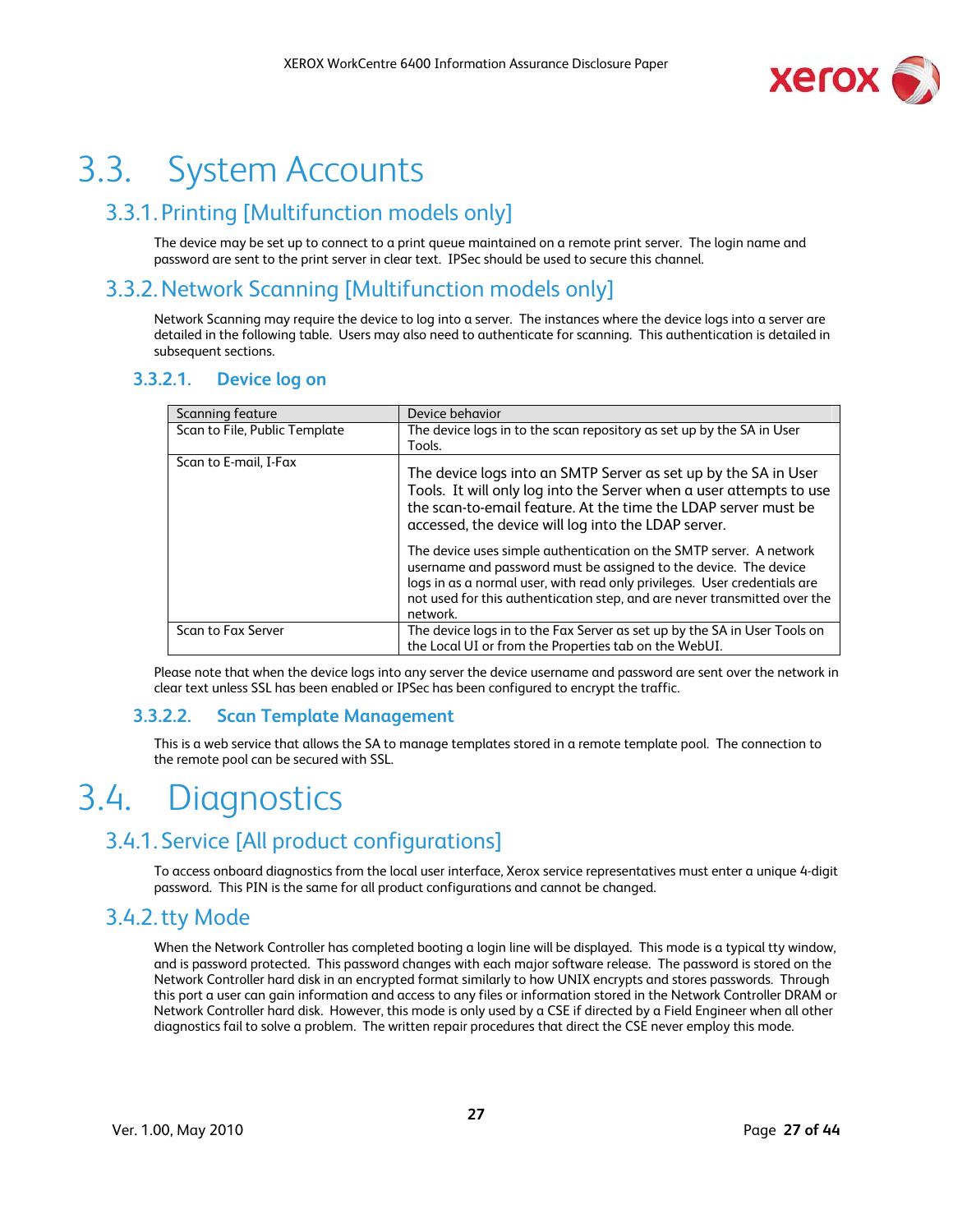

#### 3.4.3. Summary

As stated above, accessibility of customer documents, files or network resources is impossible via the PSW. In the extremely unlikely event that someone did spoof the Xerox proprietary protocols, only diagnostic activities can be executed.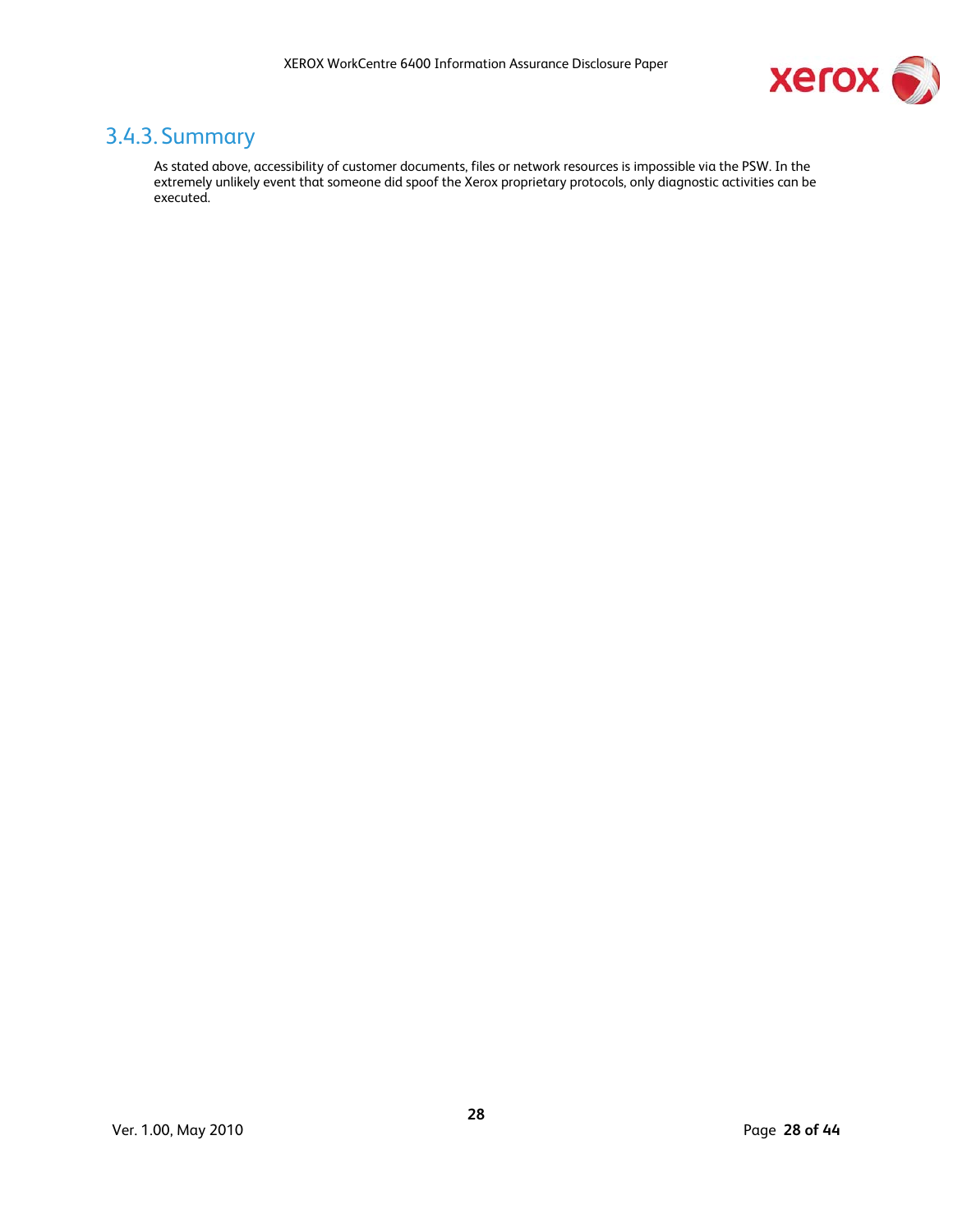

# 4. Security Aspects of Selected Features

### 4.1. Audit Log

The device maintains a security audit log. Recording of security audit log data can be enabled or disabled by the SA. The audit log is implemented as a circular log containing a maximum of 15000 event entries, meaning that once the maximum number of entries is reached, the log will begin overwriting the earliest entry. Only an SA will be authorized to download the log from the device. The log may only be exported over an https: connection, so SSL must be set up before retrieving the log. The log is exported in MS-Excel comma-separated file format. The log does not clear when it is disabled, and will persist through power cycles.

The following table lists the events that are recorded in the log:

| <b>Event</b><br>ID | <b>Event description</b> | <b>Entry Data</b>                 |
|--------------------|--------------------------|-----------------------------------|
| 1                  | System startup           | Device name                       |
|                    |                          | Device serial number              |
| 2                  | System shutdown          | Device name                       |
|                    |                          | Device serial number              |
| 3                  | Manual ODIO Standard     | Device name                       |
|                    | started                  | Device serial number              |
| 4                  | Manual ODIO Standard     | Device name                       |
|                    | complete                 | Device serial number              |
|                    |                          | <b>Overwrite Status</b>           |
| 5                  | Print job                | Job name                          |
|                    |                          | User Name                         |
|                    |                          | <b>Completion Status</b>          |
|                    |                          | IIO status                        |
|                    |                          | <b>Accounting User ID</b>         |
|                    |                          | <b>Accounting Account ID</b>      |
| 6                  | Network scan job         | Job name                          |
|                    |                          | User Name                         |
|                    |                          | <b>Completion Status</b>          |
|                    |                          | IIO status                        |
|                    |                          | <b>Accounting User ID</b>         |
|                    |                          | <b>Accounting Account ID</b>      |
|                    |                          | total-number-net-destination      |
|                    |                          | net-destination.                  |
| $\overline{7}$     | Server fax job           | Job name                          |
|                    |                          | User Name                         |
|                    |                          | <b>Completion Status</b>          |
|                    |                          | IIO status                        |
|                    |                          | <b>Accounting User ID</b>         |
|                    |                          | <b>Accounting Account ID</b>      |
|                    |                          | Total-fax-recipient-phone-numbers |
|                    |                          | fax-recipient-phone-numbers       |
|                    |                          | net-destination.                  |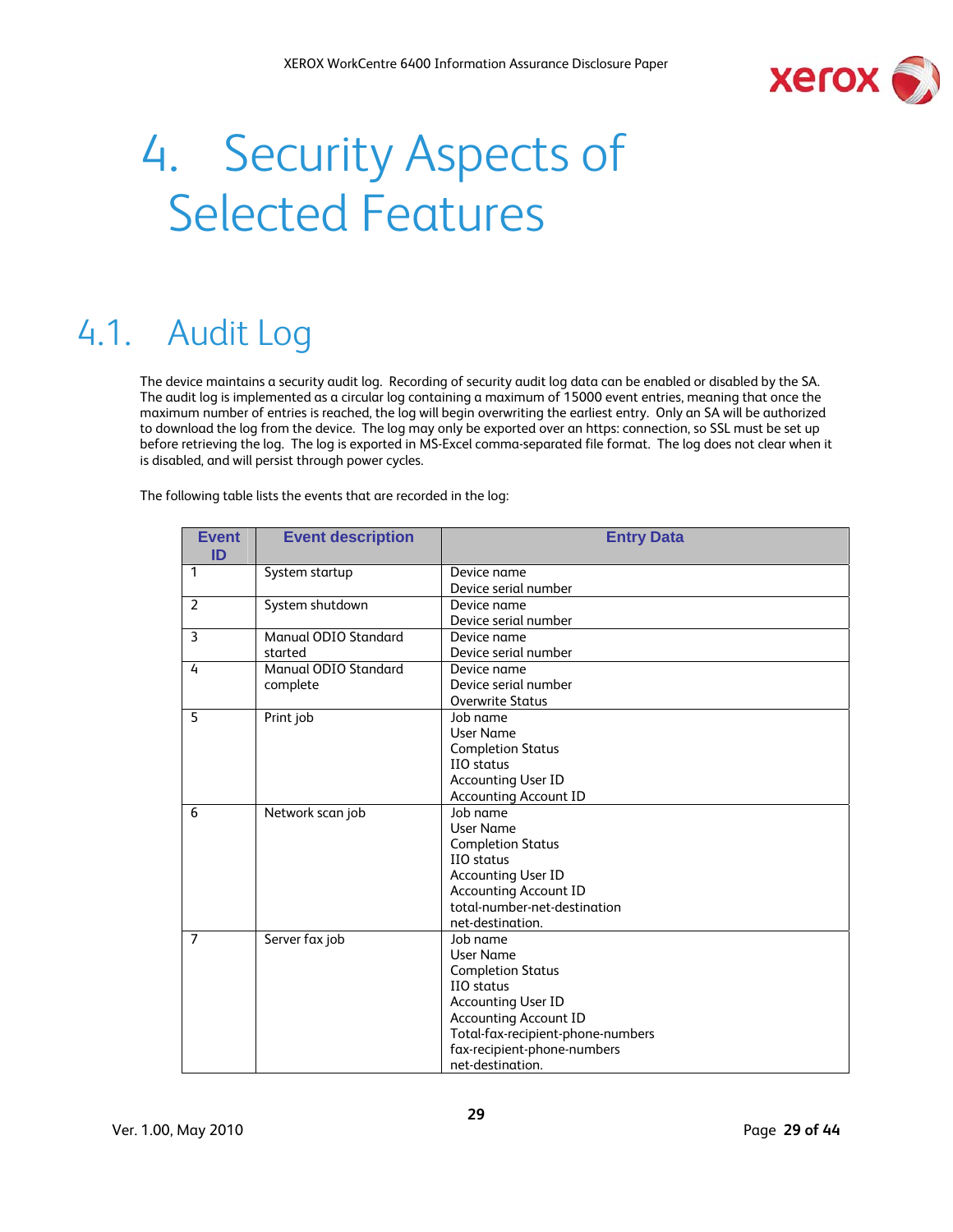

| <b>Event</b><br>ID | <b>Event description</b>  | <b>Entry Data</b>                        |
|--------------------|---------------------------|------------------------------------------|
| 8                  | <b>IFAX</b>               | Job name                                 |
|                    |                           | User Name                                |
|                    |                           | <b>Completion Status</b>                 |
|                    |                           | IIO status                               |
|                    |                           | <b>Accounting User ID</b>                |
|                    |                           | <b>Accounting Account ID</b>             |
|                    |                           | total-number-of-smtp-recipients          |
|                    |                           | smtp-recipients                          |
| 9                  | Email job                 | Job name                                 |
|                    |                           | User Name                                |
|                    |                           | <b>Completion Status</b>                 |
|                    |                           | IIO status                               |
|                    |                           | <b>Accounting User ID</b>                |
|                    |                           | <b>Accounting Account ID</b>             |
|                    |                           | total-number-of-smtp-recipients          |
|                    |                           | smtp-recipients                          |
| 10                 | <b>Audit Log Disabled</b> | Device name                              |
|                    |                           | Device serial number                     |
| 11                 | <b>Audit Log Enabled</b>  | Device name                              |
|                    |                           | Device serial number                     |
| 12                 | Copy                      | Job name                                 |
|                    |                           | <b>User Name</b>                         |
|                    |                           | <b>Completion Status</b>                 |
|                    |                           | IIO status                               |
|                    |                           | Accounting User ID                       |
|                    |                           | <b>Accounting Account ID</b>             |
|                    |                           | Total-fax-recipient-phone-numbers        |
|                    |                           | fax-recipient-phone-numbers              |
| 13                 | Efax                      | Job name                                 |
|                    |                           | User Name                                |
|                    |                           | <b>Completion Status</b>                 |
|                    |                           | IIO status                               |
|                    |                           | <b>Accounting User ID</b>                |
|                    |                           | <b>Accounting Account ID</b>             |
|                    |                           | Total-fax-recipient-phone-numbers        |
|                    |                           | fax-recipient-phone-numbers              |
| 14                 | Lan Fax Job               | Job name                                 |
|                    |                           | User Name                                |
|                    |                           | <b>Completion Status</b>                 |
|                    |                           | IIO status                               |
|                    |                           | <b>Accounting User ID</b>                |
|                    |                           | <b>Accounting Account ID</b>             |
|                    |                           | Total-fax-recipient-phone-numbers        |
|                    |                           | fax-recipient-phone-numbers              |
| 15                 | Data Encryption enabled   | Device name                              |
|                    |                           | Device serial number                     |
| 16                 | Manual ODIO Full started  | Device name                              |
|                    |                           | Device serial number                     |
| 17                 | Manual ODIO Full complete | Device name                              |
|                    |                           | Device serial number                     |
|                    |                           | <b>Overwrite Status</b>                  |
| 20                 | Scan to Mailbox job       | Job name or Dir name                     |
|                    |                           | User Name                                |
|                    |                           | <b>Completion Status</b>                 |
|                    | Delete File/Dir           | IIO status                               |
| 21                 |                           | Job name or Dir name<br><b>User Name</b> |
|                    |                           | <b>Completion Status</b>                 |
|                    |                           | IIO status                               |
|                    |                           |                                          |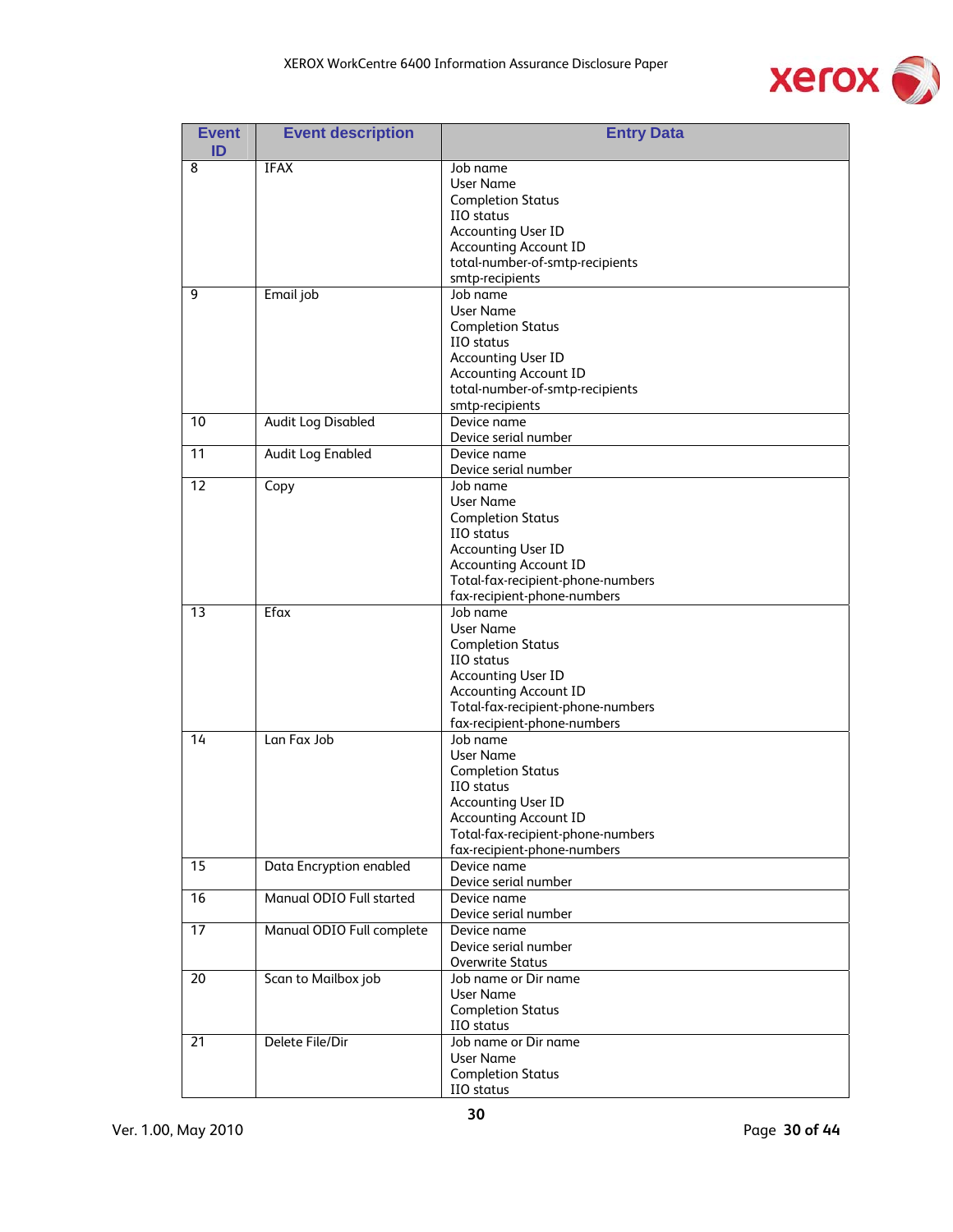

| <b>Event</b><br>ID | <b>Event description</b>    | <b>Entry Data</b>                                     |
|--------------------|-----------------------------|-------------------------------------------------------|
| 22                 | <b>USB Thumbdrive</b>       | <b>UserName</b>                                       |
|                    |                             | Device name                                           |
|                    |                             | Device serial number                                  |
|                    |                             | USB port                                              |
|                    |                             | <b>Completion Status (Enabled/Disabled)</b>           |
| 23                 | Scan to Home                | <b>UserName</b>                                       |
|                    |                             | Device name                                           |
|                    |                             | Device serial number                                  |
|                    |                             | <b>Completion Status (Enabled/Disabled)</b>           |
| 24                 | Scan to Home job            | Job name or Dir name                                  |
|                    |                             | User Name                                             |
|                    |                             | <b>Completion Status (Normal/Error)</b><br>IIO status |
| 25                 | Copy store job              | Job name or Dir name                                  |
|                    |                             | User Name                                             |
|                    |                             | <b>Completion Status (Normal/Error)</b>               |
|                    |                             | IIO status                                            |
| 26                 | PagePack login              | Device name                                           |
|                    |                             | Device serial number                                  |
|                    |                             | <b>Completion Status (Success, Failed)</b>            |
|                    |                             | Locked out (if Max attempts exceed 5)                 |
|                    |                             | Time remaining                                        |
| 27                 | <b>Postscript Passwords</b> | Device name                                           |
|                    |                             | Device serial number                                  |
|                    |                             | StartupMode (enabled/disabled)                        |
|                    |                             | System Params Password (changed or failed)            |
|                    |                             | Start Job Password (changed or failed)                |
|                    |                             | <b>Completion Status (Success, Failed)</b>            |
| 29                 | Network User Login          | <b>UsereName</b>                                      |
|                    |                             | Device name<br>Device serial number                   |
|                    |                             | <b>Completion Status (Success, Failed)</b>            |
| 30                 | SA login                    | Device name                                           |
|                    |                             | Device serial number                                  |
|                    |                             | <b>Completion Status (Success or Failed)</b>          |
| 31                 | User Login                  | <b>UserName</b>                                       |
|                    |                             | Device name                                           |
|                    |                             | Device serial number                                  |
|                    |                             | <b>Completion Status (Success or Failed)</b>          |
| 32                 | Service Login Diagnostics   | Service name                                          |
|                    |                             | Device name                                           |
|                    |                             | Device serial number                                  |
|                    |                             | Completion status (Success or Failed).                |
| 33                 | Audit log download          | <b>UserName</b>                                       |
|                    |                             | Device name                                           |
|                    |                             | Device Serial Number                                  |
|                    |                             | Completion status (Success or Failed).                |
| 34                 | <b>IIO</b> feature status   | <b>UserName</b><br>Device name                        |
|                    |                             | Device serial number                                  |
|                    |                             | IIO Status (enabled or disabled)                      |
| 35                 | SA pin changed              | <b>UserName</b>                                       |
|                    |                             | Device name                                           |
|                    |                             | Device serial number                                  |
|                    |                             | <b>Completion status</b>                              |
| 36                 | <b>Audit log Transfer</b>   | <b>UserName</b>                                       |
|                    |                             | Device name                                           |
|                    |                             | Device serial number                                  |
|                    |                             | Completion status                                     |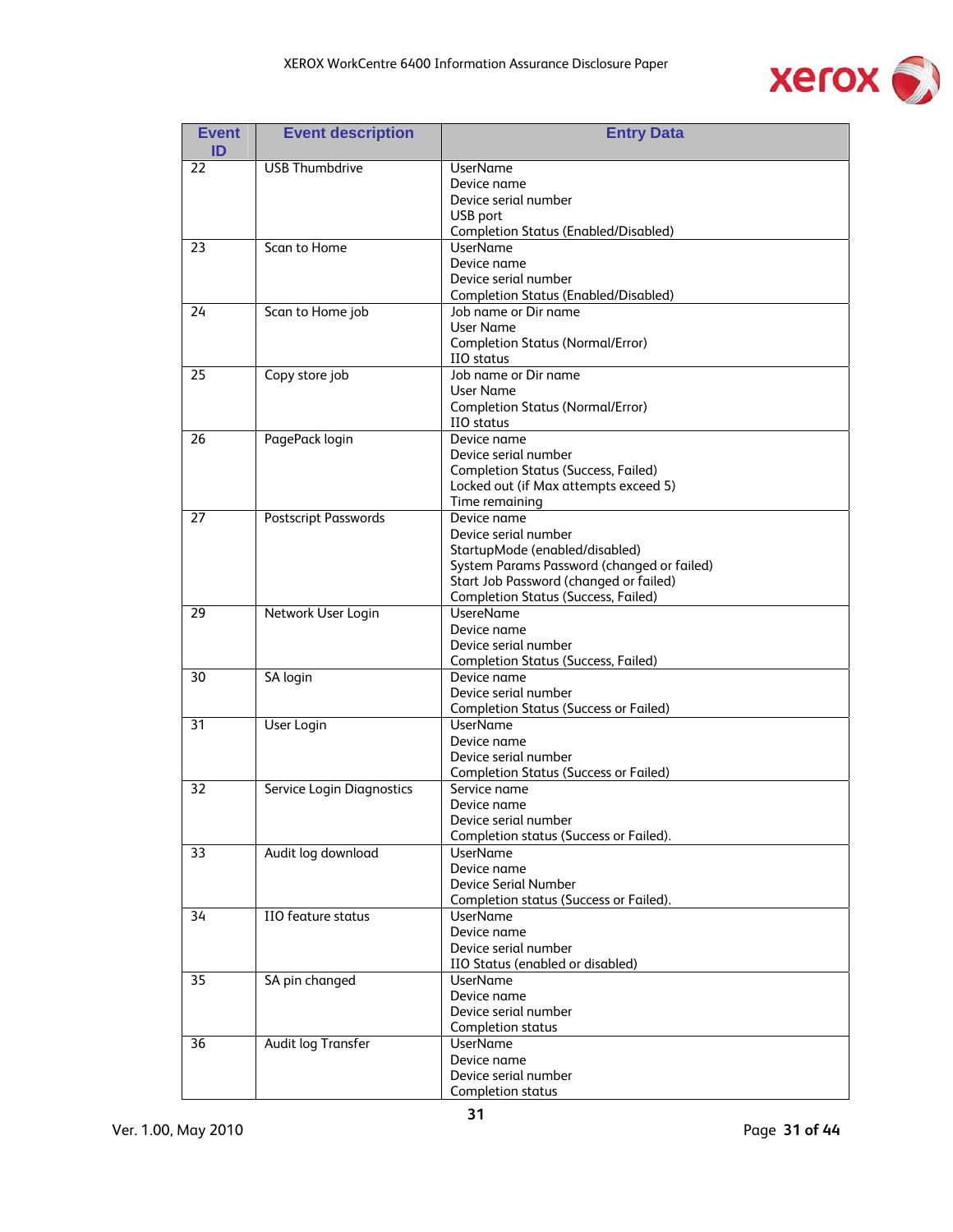

| <b>Event</b><br>ID | <b>Event description</b>      | <b>Entry Data</b>                                                   |
|--------------------|-------------------------------|---------------------------------------------------------------------|
| 37                 | SSL                           | <b>UserName</b>                                                     |
|                    |                               | Device name                                                         |
|                    |                               | Device serial number                                                |
|                    |                               | Completion status (Enabled/Disabled).                               |
| 38                 | X509 certificate              | <b>UserName</b>                                                     |
|                    |                               | Device name                                                         |
|                    |                               | Device serial number                                                |
|                    |                               | Completion Status (Created/uploaded/Downloaded).                    |
| 39                 | <b>IP</b> sec                 | <b>UserName</b>                                                     |
|                    |                               | Device name                                                         |
|                    |                               | Device serial number                                                |
|                    |                               | Completion Status (Configured/enabled/disabled).                    |
| 40                 | SNMP <sub>v3</sub>            | <b>UserName</b>                                                     |
|                    |                               | Device name                                                         |
|                    |                               | Device serial number                                                |
|                    |                               | Completion Status (Configured/enabled/disabled).                    |
| 41                 | <b>IP Filtering Rules</b>     | <b>UserName</b>                                                     |
|                    |                               | Device name                                                         |
|                    |                               | Device serial number                                                |
|                    |                               | Completion Status (Configured/enabled/disabled).<br><b>UserName</b> |
| 42                 | <b>Network Authentication</b> |                                                                     |
|                    |                               | Device name<br>Device serial number                                 |
|                    |                               | <b>Completion Status (Enabled/Disabled)</b>                         |
| 43                 | Device clock                  | <b>UserName</b>                                                     |
|                    |                               | Device name                                                         |
|                    |                               | Device serial number                                                |
|                    |                               | Completion Status (time changed/date changed)                       |
| 44                 | SW upgrade                    | Device name                                                         |
|                    |                               | Device serial number                                                |
|                    |                               | <b>Completion Status (Success, Failed)</b>                          |
| 45                 | Cloning                       | Device name                                                         |
|                    |                               | Device serial number                                                |
|                    |                               | <b>Completion Status (Success, Failed)</b>                          |
| 46                 | Secure scanning               | Device name                                                         |
|                    |                               | Device serial number                                                |
|                    |                               | Completion Status (Certificate Validation success, certificate      |
|                    |                               | validation failed)                                                  |
| 47                 | Secure authentication         | Device name                                                         |
|                    |                               | Device serial number                                                |
|                    |                               | Completion status (completed w errors).                             |
| 48                 | Service login copy mode       | Service name                                                        |
|                    |                               | Device name                                                         |
|                    |                               | Device serial number                                                |
|                    |                               | <b>Completion Status (Success, Failed)</b>                          |
| 49                 | Smartcard access              | <b>UserName</b>                                                     |
|                    |                               | Device name                                                         |
|                    |                               | Device serial number                                                |
| 50                 | Process terminated            | <b>Completion Status (Success, Failed)</b><br>Device name           |
|                    |                               | Device serial number                                                |
|                    |                               | Process name                                                        |
| 51                 | ODIO scheduled                | Device name                                                         |
|                    |                               | Device serial number                                                |
|                    |                               | ODIO type (Full or Standard)                                        |
|                    |                               | Scheduled time                                                      |
|                    |                               | ODIO status (Started/Completed/canceled)                            |
|                    |                               | Completion Status (Success/Failed/Canceled)                         |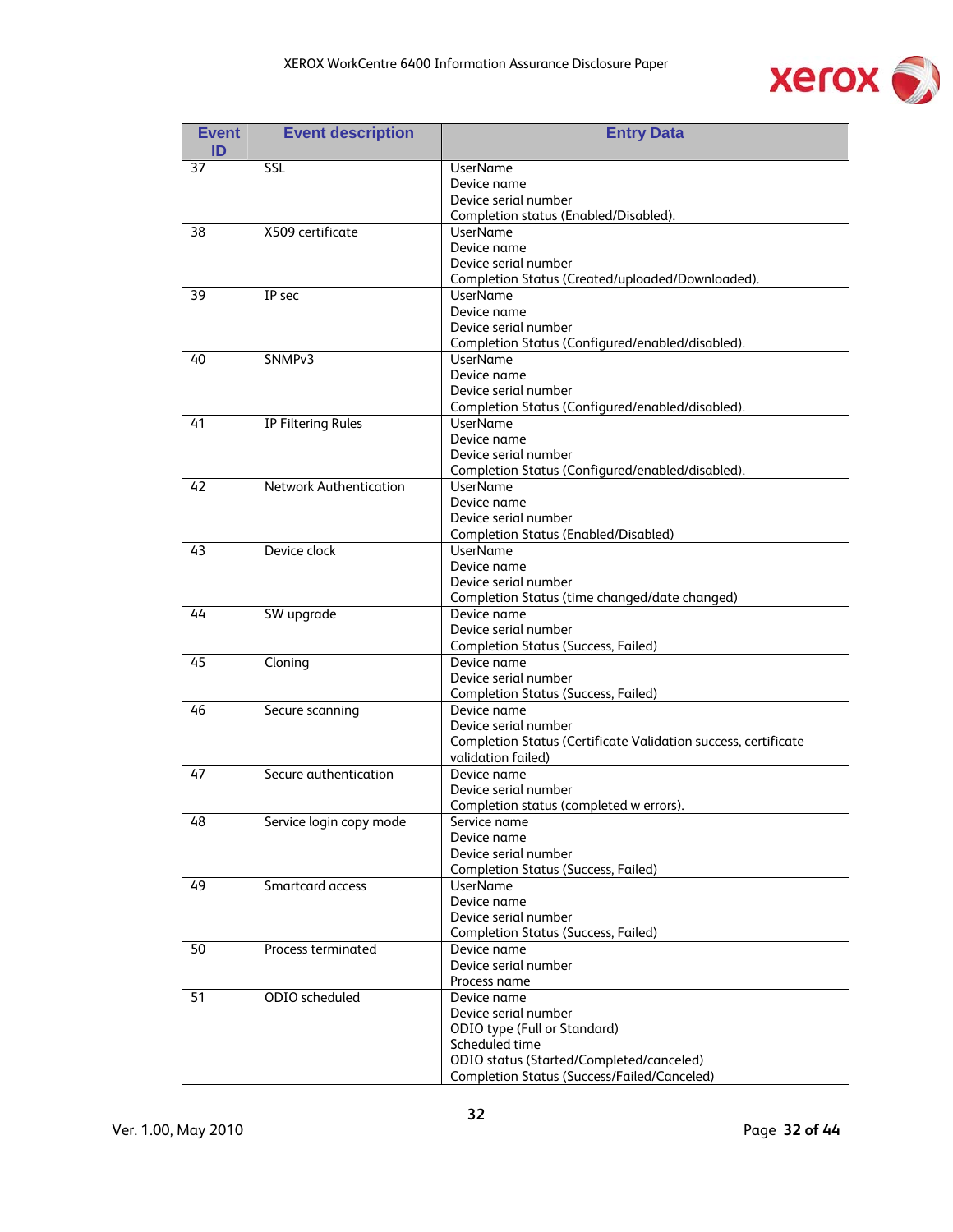

### 4.2. Xerox Standard Accounting

Xerox Standard Accounting (XSA), intended primarily for use as an accounting service, can be used as an internal authorization service. XSA tracks copy, scan (including filing and email), print and fax usage by individual user1. The system administrator can enable/disable the feature via the LUI or Web UI, add or delete users, and set usage limits by service for each user. If XSA is enabled, a walk-up user must enter a valid XSA ID before being allowed access to the device. The device will confirm that the entered XSA ID matches an authorized user, and that the usage limits for the selected service have not been exceeded. In this sense, XSA acts as an authorization service. The system administrator can limit access to device services by setting the usage limits on specific services to zero for users that should not have rights to use the feature. After each job is performed, the user's balance is updated by the number of impressions or scans performed. Services become unavailable to the user when the usage limits are exceeded.

When XSA is enabled in the print driver or on the Web UI, before a print job is submitted, an XSA ID must also be entered. The ID is sent to the controller for validation. If the submitted ID is valid, the job will print, and the user's balance will be updated by the number of impressions performed. If the submitted ID is invalid, the job is deleted and an error sheet is printed in its place.

On demand, the SA will be able to download a report that shows activity for all of the users. The SA can add, modify or remove users and their allocations at any point.

An end user will be able to review their balances by entering a User ID at the LUI or web UI.

### 4.3. Automatic Meter Reads

Automatic Meter Reads (AMR) is a service that allows devices to electronically report meter readings back to Xerox. The Systems Administrator sets up the attributes for the AMR service via the web UI, including registering the device with the Xerox AMR server. Once enabled, the device will poll the Xerox AMR server daily over the network. The server will check whether it is time in the monthly billing cycle to update the meter readings. If so, the server will request reads from the device, and the device will then respond by sending the meter reads back to the server.

This communication process means that the device initiates all communication between it and Xerox. Only device ID and meter read information is transferred. The information is sent in clear text.

The device can be set to communicate via a proxy server on the customer's network. The proxy server address is set up using the WebUI.

### 4.4. Encrypted Partitions

When enabled by the customer, the controller disks are encrypted using the AES algorithm with a 128-bit key. 256-bit encryption is available via SPAR – please contact Xerox Customer Support and request SPAR 85669. The key is generated dynamically on each boot, and is kept only in volatile memory. Encryption is installed but must be enabled by the customer.

1

<sup>&</sup>lt;sup>1</sup> On color machines XSA can track color copy or color print usage.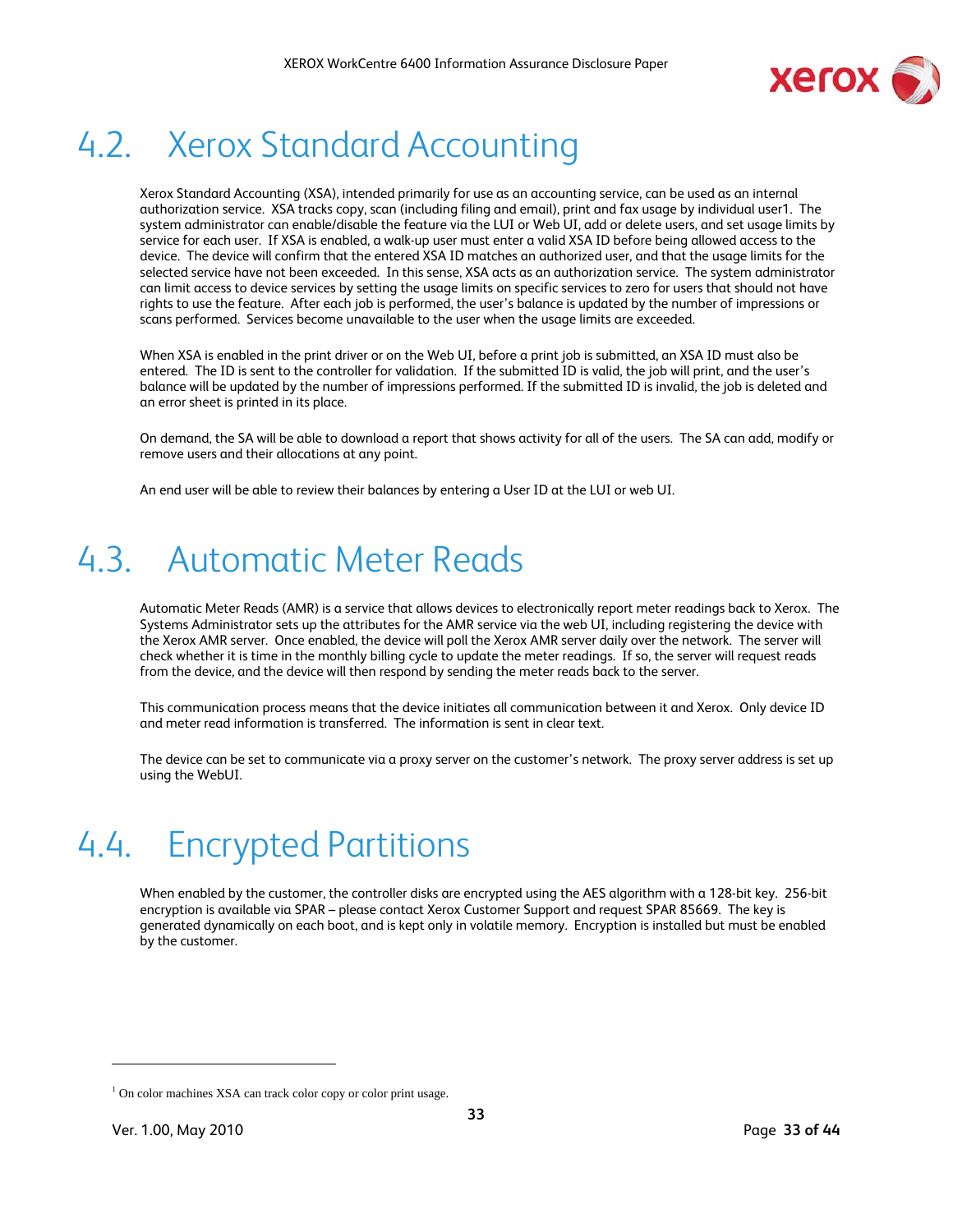

### 4.5. Image Overwrite

The Image Overwrite Security feature provides both Immediate Image Overwrite (IIO) and On-Demand Image Overwrite (ODIO) functions. Immediately before a job is considered complete, IIO will overwrite any temporary files associated with print, network scan, internet fax, network fax, or e-mail jobs that had been created on the Controller Hard Disks. The ODIO feature can be executed at any time by the SA and will overwrite the entire document image partitions of the Controller Hard disks. ODIO may also be scheduled to run at regular times. A standard ODIO will overwrite all image data from memory and disks except for Jobs and Folders stored in the Reprint Saved Jobs feature; Jobs stored in the Scan to Mailbox feature (if installed); Fax Dial Directories (if fax card is installed); and Fax Mailbox contents (if fax card is installed). A full ODIO will overwrite all image data from memory and disks as well as the items excluded from a standard ODIO.

#### 4.5.1.Algorithm

The overwrite mechanism for both IIO and ODIO conforms to the U.S. Department of Defense Directive 5200.28-M (Section 7, Part 2, paragraph  $7-202^2$ .

The algorithm for the Image Overwrite feature is:

- Step 1: Pattern #1 is written to the sectors containing temporary files (IIO) or to the entire spooling area of the disks (ODIO). (hex value 0x35 (ASCII "5")).
- Step 2: Pattern #2 is written to the sectors containing temporary files (IIO) or to the entire spooling area of the disks (ODIO). (hex value 0xCA (ASCII compliment of 5)).
- Step 3: Pattern #3 is written to the sectors containing temporary files (IIO) or to the entire spooling area of the disks (ODIO). (hex value 0x97 (ASCII "ú")).
- Step 4: 10% of the overwritten area is sampled to ensure Pattern #3 was properly written. The 10% sampling is accomplished by sampling a random 10% of the overwritten area.

#### 4.5.2.User Behavior

IIO can be enabled at the local UI only. Once enabled, IIO is invoked automatically immediately prior to the completion of a print, network scan, internet fax, network fax, or e-mail job. If IIO completes successfully, status is displayed in the Job Queue. However, if IIO fails, a popup will appear on the Local UI recommending that the user run ODIO, and a failure sheet will be printed.

ODIO may be invoked either from the Local UI in Tools Pathway or from the CentreWare Internet Services Web UI. Network functions will be delayed until the overwrite is completed. Copying is unavailable while the overwrite itself is underway, but copies may be made while the controller is booting.

Upon completion and verification of the ODIO process, a confirmation sheet is printed which indicates the status of the overwrite. The completion status can be successful, failed, cancelled, or timed-out.

Please note that invocation of ODIO will cause currently processing print jobs to be aborted. However, scan jobs will not be aborted and so ODIO might fail. The user should insure that all scan jobs have been completed before invoking ODIO.

Please refer to the customer documentation for a description on how failures are logged.

 $\overline{a}$ 

<sup>&</sup>lt;sup>2</sup>http://www.dtic.mil/whs/directives/corres/archives/520028m\_0173/p520028m.pdf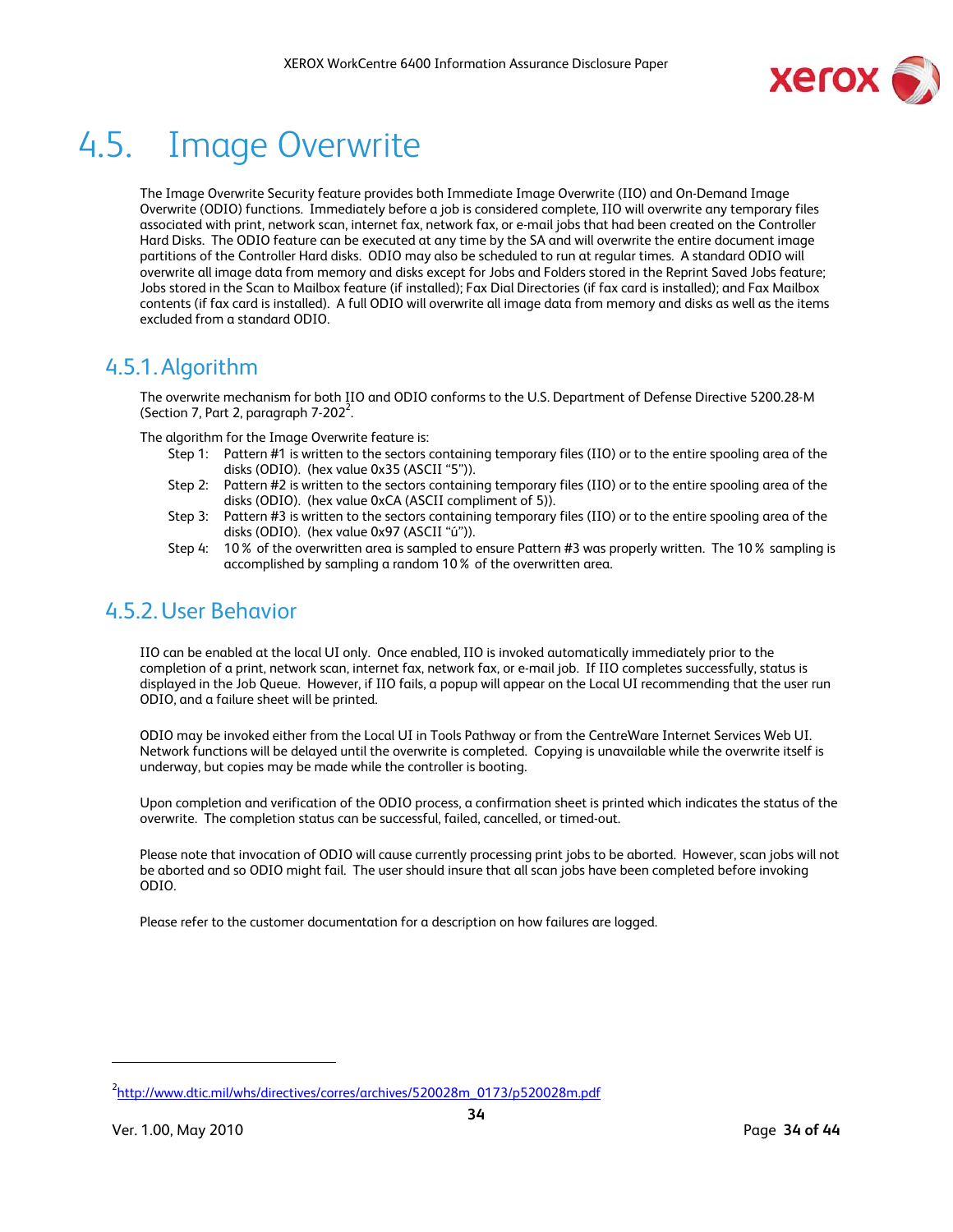

#### 4.5.3.Overwrite Timing

The ODIO overwrite time is dependent on the type of hard disk in the product. The overwrite and reset average time is 10 minutes, but longer times are possible.

IIO is performed as a background operation, with no user-perceivable reduction in copy, print or scan performance.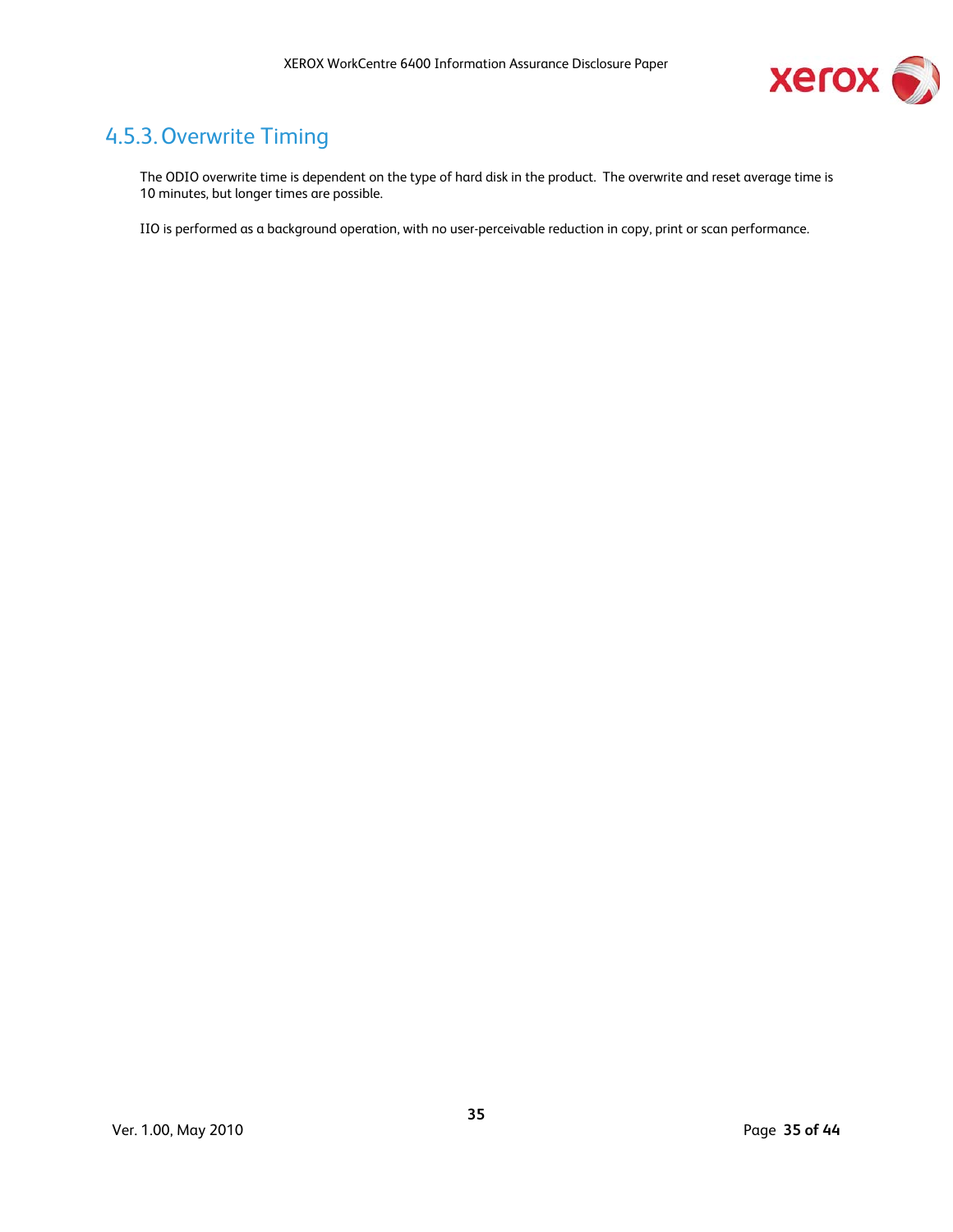

# 5. Responses to Known Vulnerabilities

### 5.1. Security @ Xerox (www.xerox.com/security)

Xerox maintains an evergreen public web page that contains the latest security information pertaining to its products. Please see www.xerox.com/security.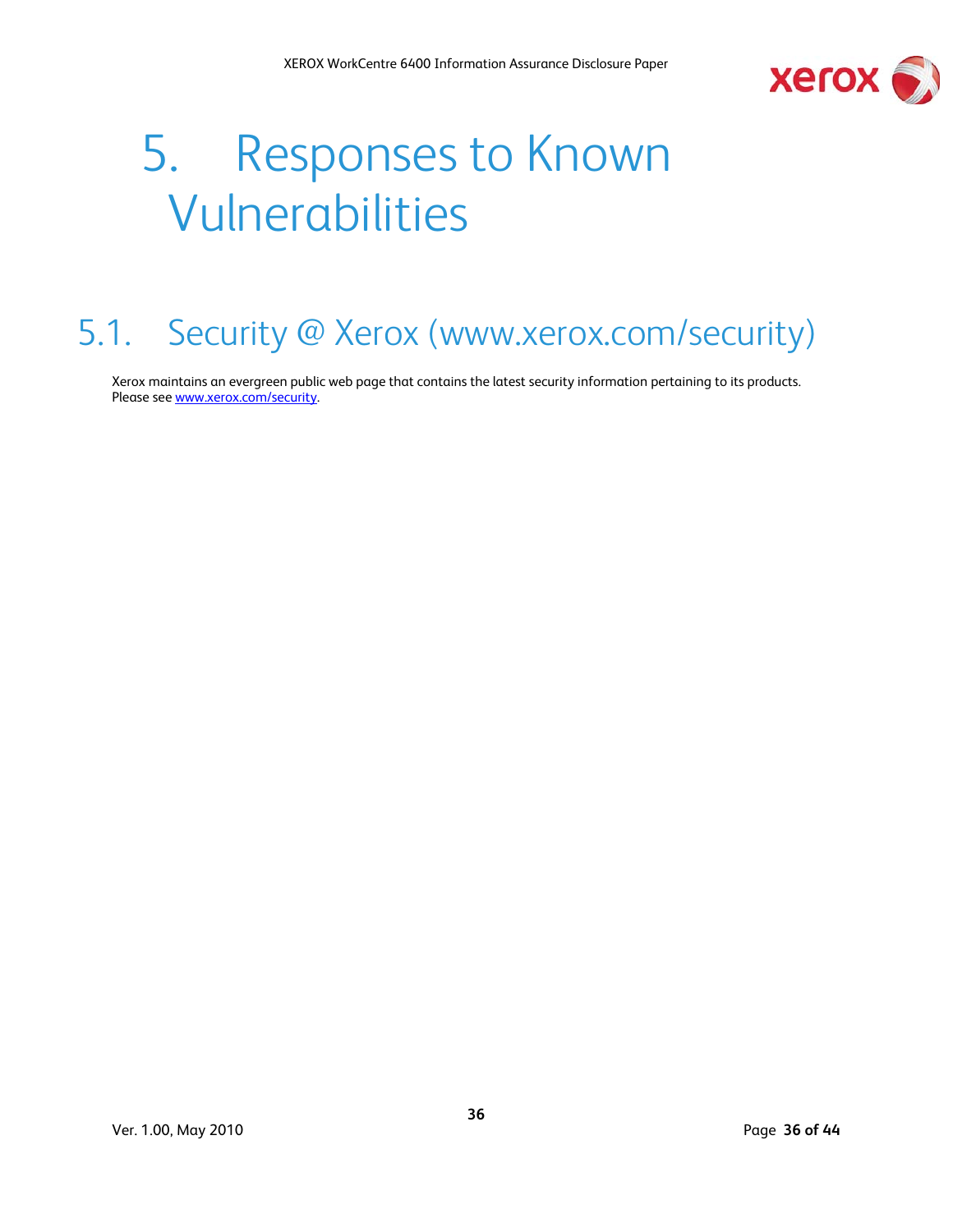

# 6. APPENDICES

### 6.1. Appendix A – Abbreviations

| <b>API</b>         | Application Programming Interface                                                                                                                                                                                                 |
|--------------------|-----------------------------------------------------------------------------------------------------------------------------------------------------------------------------------------------------------------------------------|
| AMR                | <b>Automatic Meter Reads</b>                                                                                                                                                                                                      |
| <b>ASIC</b>        | Application-Specific Integrated Circuit. This is a custom integrated circuit that is unique to a specific<br>product.                                                                                                             |
| <b>CSE</b>         | <b>Customer Service Engineer</b>                                                                                                                                                                                                  |
| DADF/DADH          | <b>Duplex Automatic Document Feeder/Handler</b>                                                                                                                                                                                   |
| <b>DHCP</b>        | <b>Dynamic Host Configuration Protocol</b>                                                                                                                                                                                        |
| <b>DNS</b>         | Domain Name Server. A centralized database that maps host names to static IP addresses.                                                                                                                                           |
| <b>DDNS</b>        | Dynamic Domain Name Server. Maps host names to dynamic static IP addresses.                                                                                                                                                       |
| <b>DRAM</b>        | <b>Dynamic Random Access Memory</b>                                                                                                                                                                                               |
| <b>EEPROM</b>      | Electrically erasable programmable read only memory                                                                                                                                                                               |
| <b>EGP</b>         | <b>Exterior Gateway Protocol</b>                                                                                                                                                                                                  |
| GB                 | Gigabyte                                                                                                                                                                                                                          |
| НP                 | Hewlett-Packard                                                                                                                                                                                                                   |
| <b>HTTP</b>        | Hypertext transfer protocol                                                                                                                                                                                                       |
| <b>IBM</b>         | <b>International Business Machines</b>                                                                                                                                                                                            |
| <b>ICMP</b>        | <b>Internet Control Message Protocol</b>                                                                                                                                                                                          |
| <b>IETF</b>        | <b>Internet Engineering Task Force</b>                                                                                                                                                                                            |
| <b>IFAX</b>        | <b>Internet Fax</b>                                                                                                                                                                                                               |
| HО                 | <b>Immediate Image Overwrite</b>                                                                                                                                                                                                  |
| IIT                | Image Input Terminal (the scanner)                                                                                                                                                                                                |
| IT                 | <b>Information Technology</b>                                                                                                                                                                                                     |
| <b>IOT</b>         | Image Output Terminal (the marking engine)                                                                                                                                                                                        |
| IP                 | <b>Internet Protocol</b>                                                                                                                                                                                                          |
| <b>IPSec</b>       | <b>Internet Protocol Security</b>                                                                                                                                                                                                 |
| <b>IPX</b>         | <b>Internet Protocol Exchange</b>                                                                                                                                                                                                 |
| <b>LAN</b>         | Local Area Network                                                                                                                                                                                                                |
| <b>LDAP</b>        | Lightweight Directory Access Protocol                                                                                                                                                                                             |
| <b>LDAP Server</b> | Lightweight Directory Access Protocol Server. Typically the same server that is used for email. It contains<br>information about users such as name, phone number, and email address. It can also include a users<br>login alias. |
| <b>LED</b>         | <b>Light Emitting Diode</b>                                                                                                                                                                                                       |
| <b>LPR</b>         | Line Printer Request                                                                                                                                                                                                              |
| <b>MAC</b>         | Media Access Control                                                                                                                                                                                                              |
| MIB                | Management Information Base                                                                                                                                                                                                       |
| n/a                | not applicable                                                                                                                                                                                                                    |
| <b>NDPS</b>        | Novell Distributed Print Services                                                                                                                                                                                                 |
| <b>NETBEUI</b>     | <b>NETBIOS Extended User Interface</b>                                                                                                                                                                                            |
| <b>NETBIOS</b>     | Network Basic Input/Output System                                                                                                                                                                                                 |
| <b>NOS</b>         | <b>Network Operating System</b>                                                                                                                                                                                                   |
| <b>NVRAM</b>       | Non-Volatile Random Access Memory                                                                                                                                                                                                 |
| <b>NVM</b>         | Non-Volatile Memory                                                                                                                                                                                                               |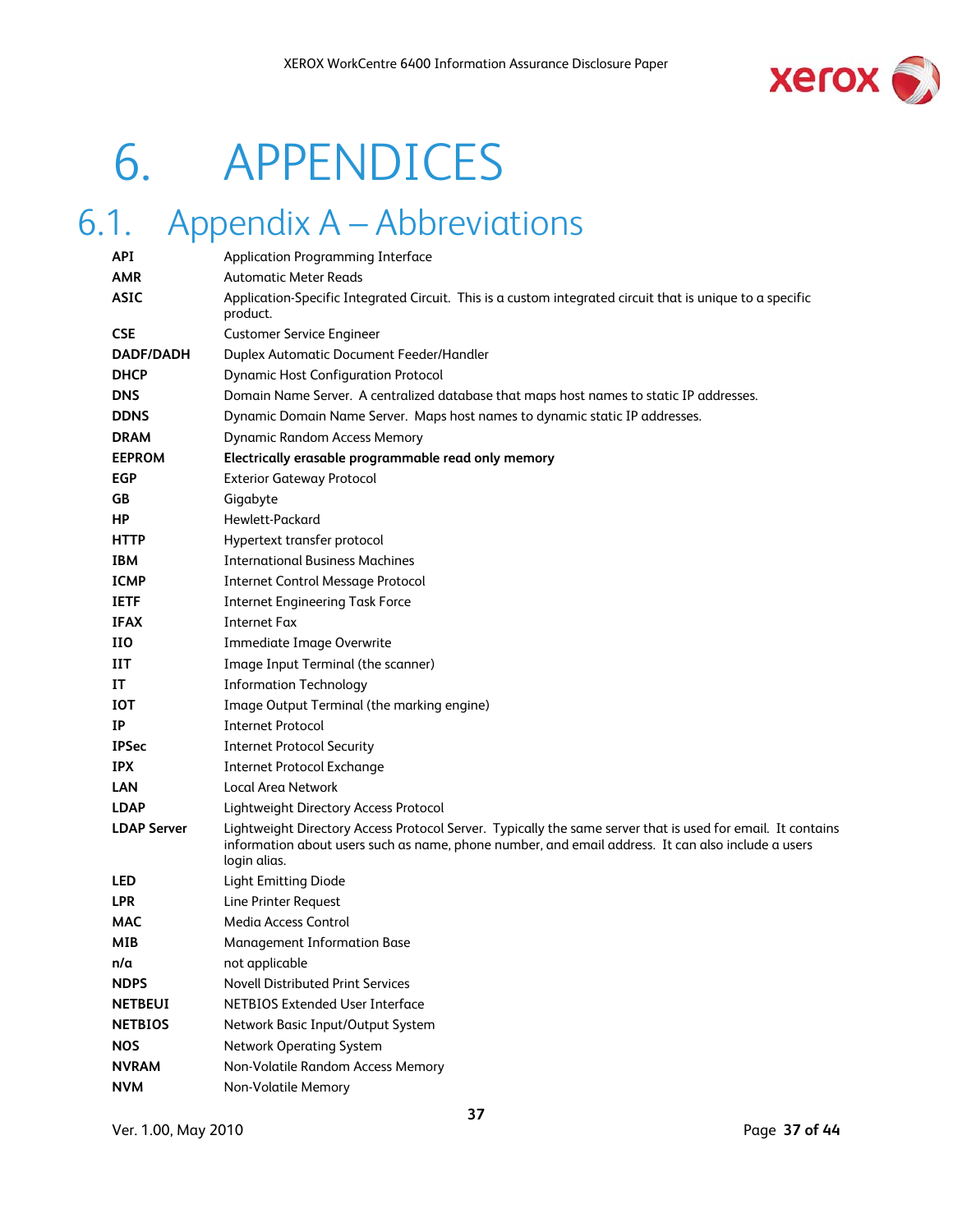

| <b>ODIO</b> | <b>On-Demand Image Overwrite</b>                                                                                                                          |
|-------------|-----------------------------------------------------------------------------------------------------------------------------------------------------------|
| <b>PCL</b>  | Printer Control Language                                                                                                                                  |
| <b>PDL</b>  | Page Description Language                                                                                                                                 |
| <b>PIN</b>  | Personal Identification Number                                                                                                                            |
| <b>PWBA</b> | <b>Printed Wire Board Assembly</b>                                                                                                                        |
| <b>RFC</b>  | <b>Required Functional Capability</b>                                                                                                                     |
| <b>SA</b>   | System Administrator                                                                                                                                      |
| <b>SLP</b>  | <b>Service Location Protocol</b>                                                                                                                          |
| <b>SNMP</b> | Simple Network Management Protocol                                                                                                                        |
| <b>SRAM</b> | <b>Static Random Access Memory</b>                                                                                                                        |
| <b>SSDP</b> | Simple Service Discovery Protocol                                                                                                                         |
| <b>SSL</b>  | Secure Sockets Layer                                                                                                                                      |
| <b>TCP</b>  | <b>Transmission Control Protocol</b>                                                                                                                      |
| <b>TIFF</b> | <b>Tagged Image File Format</b>                                                                                                                           |
| UI          | User Interface                                                                                                                                            |
| <b>URL</b>  | Uniform Resource Locator                                                                                                                                  |
| <b>UDP</b>  | User Datagram Protocol                                                                                                                                    |
| WebUI       | Web User Interface – the web pages resident in the WorkCentre Pro. These are accessible through any<br>browser using the machine's IP address as the URL. |
| <b>XCMI</b> | Xerox Common Management Interface                                                                                                                         |
| XSA         | Xerox Standard Accounting                                                                                                                                 |
|             |                                                                                                                                                           |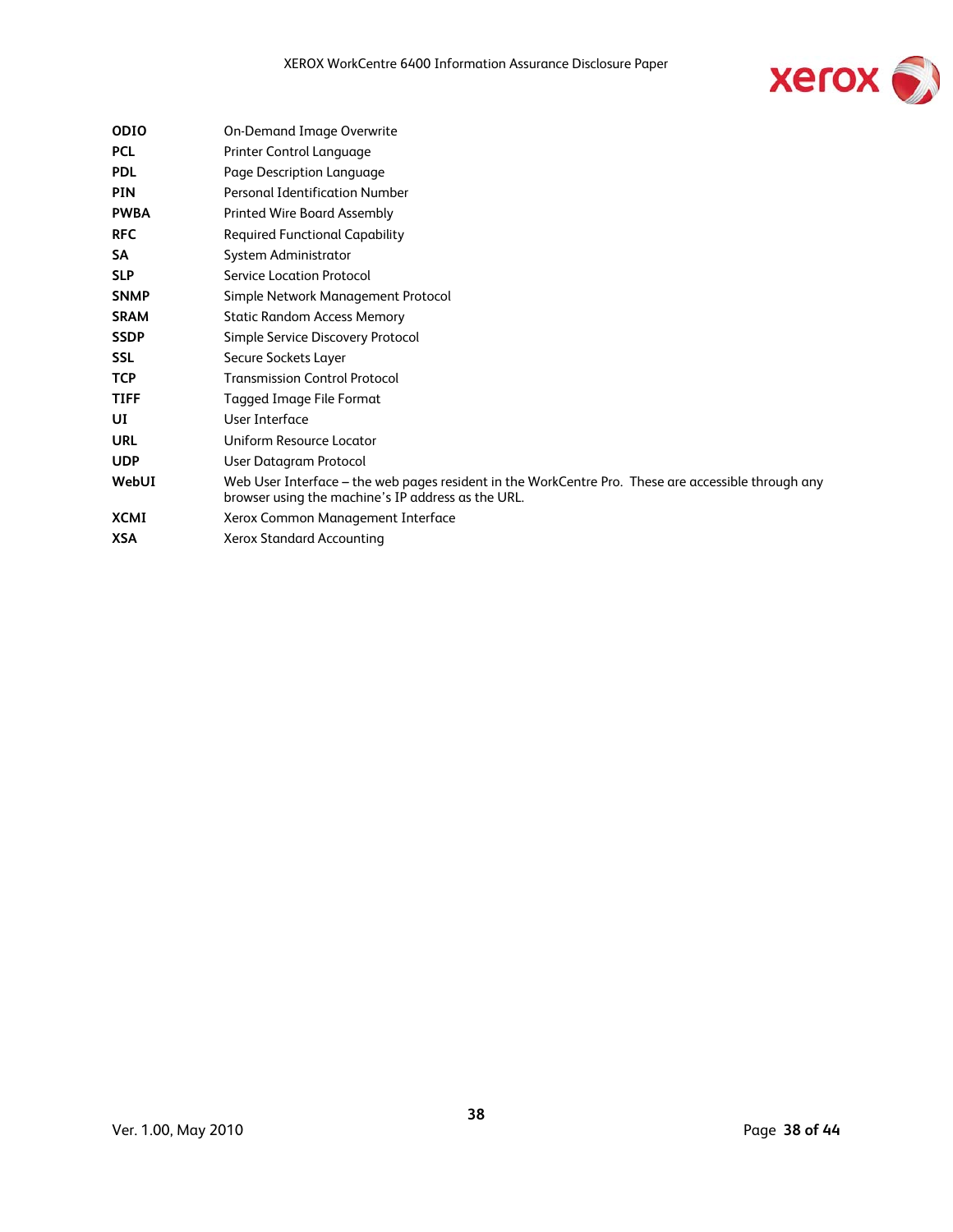

### 6.2. Appendix B – Supported MIB Objects

#### **NOTES :**

- (1) The number of objects shown per MIB group represents the number of objects defined by the IETF standard for that MIB group. It does not represent the instantiation of the MIB group which may contain many more objects.
- (2) Some MIB objects defined within Input and Output groups of the Printer MIB (*RFC 1759*) have a MAX-ACCESS of RW. However, the Printer MIBv2 defines a MIB-ACCESS of RO for these MIB objects within the Input and Output groups and all machines assessed support RO access. Therefore, RO access to these MIB objects is considered IETF compliant.
- (3) It is assumed that mandatory IETF string-related MIB objects shall contain meaningful data; not blank strings
- (4) The "**(C)**" notation indicates that the previously stated item is a true caveat condition. The "**(I)**" notation indicates that the previous stated item should be regarded as information only.
- (5) MIB objects that CANNOT be populated with meaningful data (e.g. a machine may not have paper level sensors, hence, can only support "0" or "-3 for more than 1 sheet" for prtInputCurrentLevel) will be considered a caveat, denoted as "(C)".
- (6) The Printer MIB requires a few groups from RFC 1213 and RFC 1514 to be supported. Therefore, this assessment will indicate that these groups are "supported" as long as the basic MIB structures have been implemented.

#### **Support Definitions**

| . .<br><b>Term</b>     | Definition                                                                                                                                        |
|------------------------|---------------------------------------------------------------------------------------------------------------------------------------------------|
| "supported"            | all MIB objects exists and are populated w/ meaningful data that is consistent w/ the<br>hardware installed within the machine.                   |
| "supported w/ caveats" | all MIB objects exists, however, 2 major bugs or less may exists w/ some of the objects that<br>were not fixed                                    |
| "not supported"        | MIB objects do not exist/implementation was not planned                                                                                           |
| "not fully supported"  | MIB objects exists, HOWEVER, are NOT populated w/ meaningful data OR provide only default<br>values OR contain 3 or more major bugs               |
| "optional, *"          | optional group that is NOT required by the RFC, however, an implementation may exist; some<br>MIB objects may not be populated w/ meaningful data |

| <b>SNMP version / Network Transport support</b> | <b>WorkCentre</b>                               |
|-------------------------------------------------|-------------------------------------------------|
| <b>SNMPv1 (RFC 1157)</b>                        | supported                                       |
| SNMPv2P (RFCs 140x)                             | not supported                                   |
| SNMPv2C (RFCs 190x)                             | supported                                       |
| SNMPv3 (RFCs 1902, 2572, 2574)                  | supported                                       |
| SNMP over UDP (IP)                              | supported                                       |
| SNMP over IPX (Netware)                         | supported                                       |
| SNMP over NETBEUI (Microsoft Networking)        | not supported (implemented but never delivered) |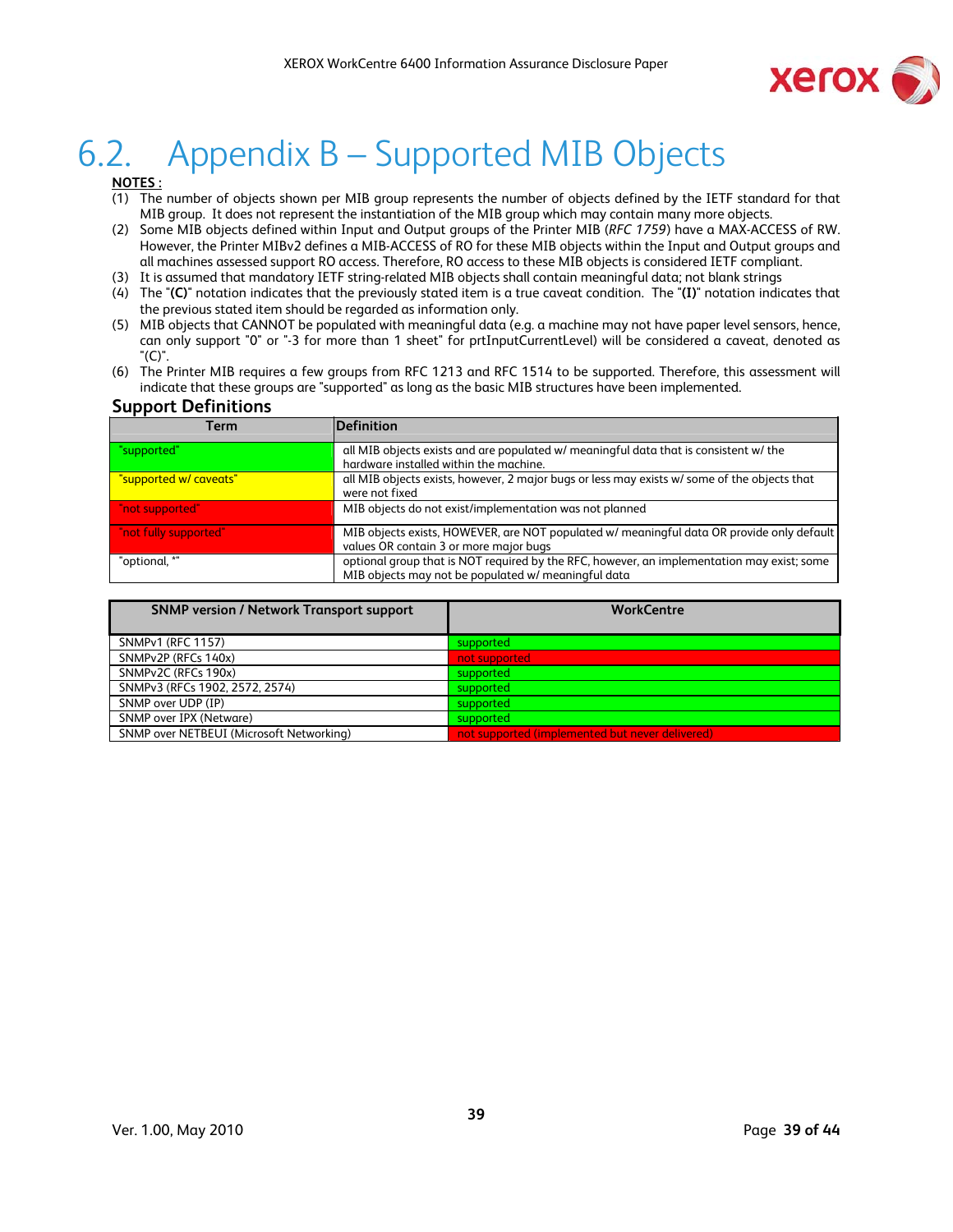

| RFC 1759 - Printer MIB Group                   | <b>WorkCentre</b>                                                                                                                                            |
|------------------------------------------------|--------------------------------------------------------------------------------------------------------------------------------------------------------------|
| RFC 1213 - System group                        | supported                                                                                                                                                    |
| RFC 1213 - Interface group                     | supported                                                                                                                                                    |
| RFC 1514 - Storage group                       | supported                                                                                                                                                    |
| RFC 1514 - Device group                        | supported                                                                                                                                                    |
| General group [7 objects]                      | supported                                                                                                                                                    |
| Covers group [3 objects]                       | supported w/ caveats = Finisher cover is shown as open when only the<br>Front Door is open due to detection limitation of status condition                   |
| Localization group [4 objects]                 | supported w/ caveats = only US English language supported                                                                                                    |
| Responsible Party group [2 objects] - OPTIONAL | supported                                                                                                                                                    |
| System Resources group [4 objects]             | supported                                                                                                                                                    |
| Input group [12 objects]                       | supported                                                                                                                                                    |
| Extended Input group [7 objects] - OPTIONAL    | supported                                                                                                                                                    |
| Input Media group [4 objects] - OPTIONAL       | supported                                                                                                                                                    |
| Output group [6 objects]                       | supported w/ caveats = only "-3" (i.e. can accept 1 or more sheets) can be                                                                                   |
|                                                | supported for the Top Tray (C)                                                                                                                               |
| Extended Output group [7 objects] - OPTIONAL   | supported                                                                                                                                                    |
| Output Dimensions group [5 objects] OPTIONAL   | supported                                                                                                                                                    |
| Output Features group [6 objects] - OPTIONAL   | supported                                                                                                                                                    |
| Marker group [15 objects]                      | supported                                                                                                                                                    |
| Marker Supplies group [9 objects] - OPTIONAL   | supported                                                                                                                                                    |
| Marker Colorant group [5 objects] - OPTIONAL   | supported                                                                                                                                                    |
| Media Path group [11 objects]                  | supported                                                                                                                                                    |
| Channels group [8 objects]                     | supported                                                                                                                                                    |
| Interpreter group [12 objects]                 | supported                                                                                                                                                    |
| Console group [4 objects]                      | supported w/ caveats = prtConsoleDisable is hardcoded to enabled(3),<br>prtConsoleLocalization hardcoded to 1                                                |
| Console Display Buffer group [2 objects]       | supported w/ caveats = limited local UI messaging captured within table<br>(C), local UI button selection messages are not captured within table             |
| Console Display Light group [5 objects]        | supported w/ caveats = only the Power Saver LED is supported, the other<br>LEDs were not implemented because they represent local UI menu<br>activations (I) |
| Alert Table group [8 objects]                  | supported                                                                                                                                                    |
| Alert Time group [1 object] - OPTIONAL         | supported                                                                                                                                                    |

| RFC 1514 - Host Resources MIB group                       | <b>WorkCentre</b>                                                                                                                                                                                           |
|-----------------------------------------------------------|-------------------------------------------------------------------------------------------------------------------------------------------------------------------------------------------------------------|
| System group [7 objects]                                  | supported                                                                                                                                                                                                   |
| Storage group [8 objects]                                 | supported                                                                                                                                                                                                   |
| Devices group [6 objects]                                 | supported w/ caveats = hrDeviceStatus for xcmHrDeviceScanner does<br>not work, hrDeviceErrors for xcmHrDeviceScanner does not work, all other<br>device error counts AND hrDeviceStatus are not supported © |
| Processor Table [2 objects]                               | supported                                                                                                                                                                                                   |
| Network Interface Table [1 object]                        | supported                                                                                                                                                                                                   |
| Printer Table [2 objects]                                 | supported                                                                                                                                                                                                   |
| Disk Storage Table [4 objects]                            | supported                                                                                                                                                                                                   |
| Partition Table [5 objects]                               | supported                                                                                                                                                                                                   |
| File System Table [9 objects]                             | supported w/ caveats = hrFSLastFullBackupDate &<br>hrFSLastPartialBackupDate are not supported ©                                                                                                            |
| Software Running group [7 objects] - OPTIONAL             | optional, not supported                                                                                                                                                                                     |
| Software Running Performance group [2 objects] - OPTIONAL | optional, not supported                                                                                                                                                                                     |
| Software Installed group [7 objects] - OPTIONAL           | optional, not supported                                                                                                                                                                                     |

| RFC 1213 - MIB-II for TCP/IP group    | <b>WorkCentre</b>                                                 |
|---------------------------------------|-------------------------------------------------------------------|
| System group [7 objects]              | supported                                                         |
| Interfaces group [23 objects]         | supported w/ caveats = ifInUnknownProtos does not work            |
| Address Translation group [3 objects] | supported, but this group has been DEPRICATED by the IETF         |
| IP group [42 objects]                 | supported                                                         |
| ICMP group [26 objects]               | supported                                                         |
| TCP group [19 objects]                | supported                                                         |
| UDP group [6 objects]                 | supported                                                         |
| EGP group [20 objects]                | not applicable because Exterior Gateway Protocol not supported by |
|                                       | machine                                                           |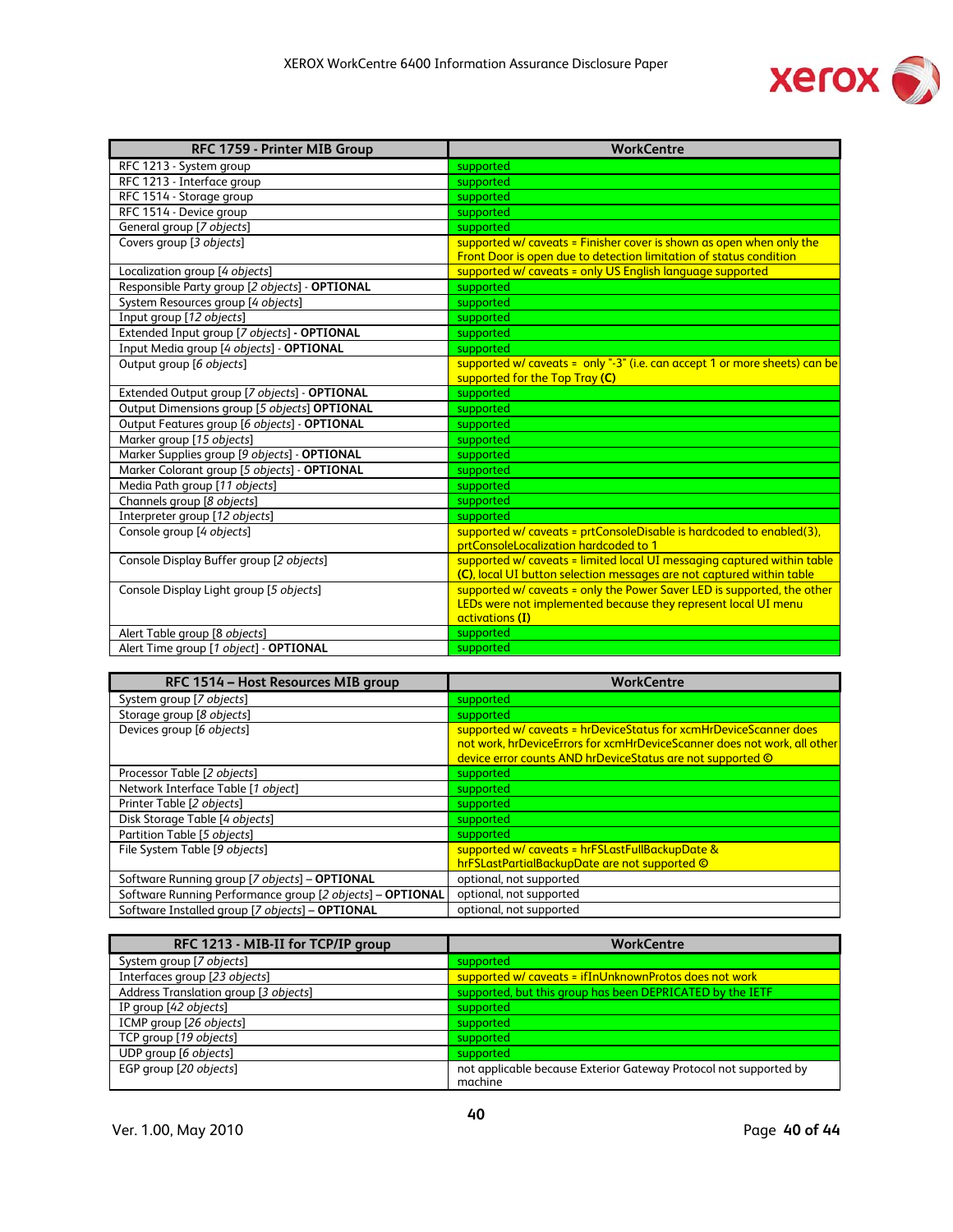

| RFC 1213 - MIB-II for TCP/IP group                     | <b>WorkCentre</b>                                                     |
|--------------------------------------------------------|-----------------------------------------------------------------------|
| Transmission group [0 objects]                         | not applicable because the group has not yet been defined by the IETF |
| SNMP group [28 objects]                                | supported                                                             |
| System Object Resources Table/objects per RFC 1907 [8] | supported                                                             |
| objects]                                               |                                                                       |

| <b>Additional Capabilities / Application Support</b>                         | <b>WorkCentre</b>                                                                                                        |
|------------------------------------------------------------------------------|--------------------------------------------------------------------------------------------------------------------------|
| ability to change GET, SET, TRAP PDU community names                         | supported, default values : GET="public", SET="private",<br>TRAP="SNMP_trap"                                             |
| Printer MIB traps                                                            | supported = printerV1Alert, printerV2Alert                                                                               |
| <b>SNMP Generic Traps</b>                                                    | supported = coldStart, warmStart, authenticationFailure                                                                  |
| Vendor-specific Traps                                                        | supported = xcmJobV1AlertNew, xcmJobV2AlertNew for job monitoring<br>alerts                                              |
| set trap destination address(es) for any 3rd party Net Mgmt<br>apps.         | supported via Web UI                                                                                                     |
| polling for IETF status objects using any 3rd party Net Mgmt<br>apps.        | supported                                                                                                                |
| walking IETF MIB tree structure using any 3rd party Net Mgmt                 | supported                                                                                                                |
| app. (e.g. HP OpenView, etc.) / shareware program                            |                                                                                                                          |
| New type 2 enumerations from next generation Host<br>Resources MIB supported | optional, not support because Host Resources MIBv2 has NOT entered<br>the standards track                                |
| New type 2 enumerations from next generation Printer MIB<br>supported        | supported                                                                                                                |
| New Printer MIBv2 objects implemented                                        | optional, not support because Printer MIBv2 has NOT entered the<br>standards track                                       |
| IETF AppleTalk MIB (RFC ?) implemented                                       | not supported                                                                                                            |
| Job monitoring via MIBs                                                      | supported via Xerox MIBs                                                                                                 |
| Vendor-specific MIBs implemented                                             | supported = Network Connectivity, Job Monitoring, Scan-to-File, and<br>Scan-to-LAN FAX features supported via Xerox MIBs |
| Vendor-specific MIBs provided to customer                                    | supported $w/$ caveat = planned support within $2 - 3Q00$ via Xerox web<br>site, URL = www.xerox.com                     |
| Vendor-specific client application(s) provided                               | <b>CentreWare Services</b>                                                                                               |
| required Windows2000 MIB objects supported                                   | supported                                                                                                                |
| Embedded Web Server support                                                  | supported                                                                                                                |
| Xerox PrinterMap application support                                         | supported                                                                                                                |
| Xerox PrintXchange support                                                   | supported                                                                                                                |
| Novell Distributed Print Services support                                    | supported = w/ Xerox NDPS Gateway solution w/ improved device status                                                     |
| Dazel Output Management Environment                                          | supported                                                                                                                |
| HP OpenView snap-in module                                                   | supported                                                                                                                |
| CA Unicenter snap-in module                                                  | supported                                                                                                                |
| IBM/Tivoli NetView snap-in module                                            | supported                                                                                                                |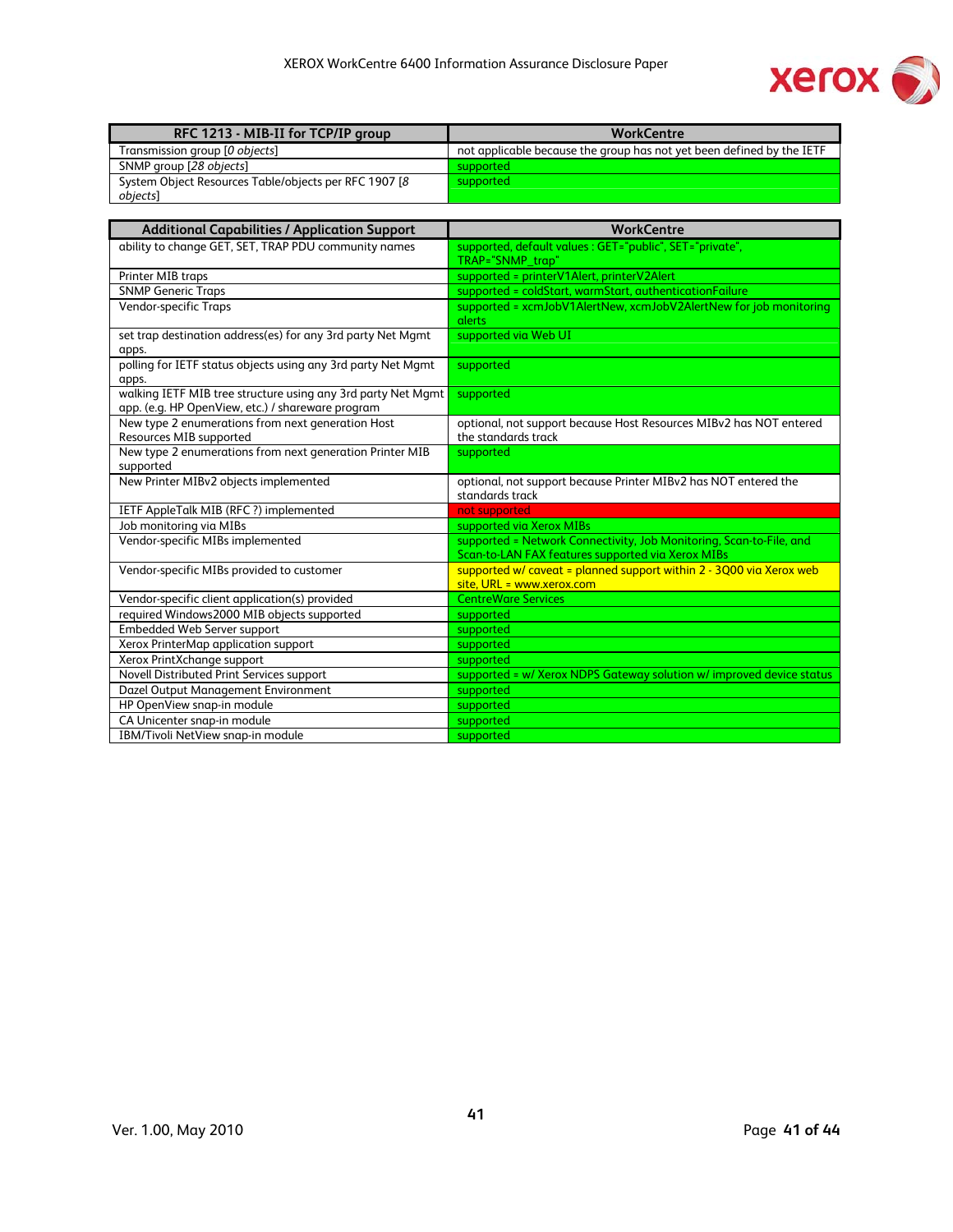

### 6.3. Appendix C –Standards

**Controller Hardware**

PCI Specification (PCI Local Bus Specification Revision 2.1) 100 Megabit Ethernet (IEEE 802.3) Universal Serial Bus 1.1 Parallel (IEEE 1284) IEEE 1394a (FireWire)

#### **Controller Software**

| <b>Function</b>                                                                            | <b>RFC/Standard</b>                |
|--------------------------------------------------------------------------------------------|------------------------------------|
| <b>Internet Protocol</b>                                                                   | 950                                |
| Internet standard subnetting procedure                                                     | 919                                |
| <b>Broadcasting internet datagrams</b>                                                     | 922                                |
| IP Version 6                                                                               | 2460                               |
| IP Version 6 Addressing Architecture                                                       | 2373                               |
| <b>ICMP Version 6 Protocol</b>                                                             | 2463                               |
| Transition Mechanisms for IPv6 Hosts and Routers                                           | 1933                               |
| <b>Transmission Control Protocol (TCP)</b>                                                 | 793                                |
| <b>User Datagram Protocol</b>                                                              | 768                                |
| Standard for the transmission of IP datagrams over Ethernet networks                       | 894                                |
| Standard for the transmission of IP datagrams over IEEE802 networks                        | 1042                               |
| ICMP - ICMP Echo, ICMP Time, ICMP Echo Reply, and ICMP<br>Destination Unreachable message. | 792                                |
| Reverse Address Resolution Protocol (RARP)                                                 | 903                                |
| Bootstrap Protocol (BOOTP)                                                                 | 951                                |
| Clarifications and Extensions for the Bootstrap Protocol (BOOTP)                           | 1542                               |
| X.500 Distinguished Name RFC references                                                    | 1779, 2253, 2297, 2293             |
| <b>SLP</b>                                                                                 | 2608                               |
| <b>Dynamic Host Configuration Protocol (DHCP)</b>                                          | 2131                               |
| DHCP Options and BOOTP Vendor Extensions                                                   | 2132                               |
| X.509 Certificate RFC references                                                           | 2247, 2293, 2459, 2510, 2511, 3280 |
| Hyper Text Transfer Protocol version 1.1 (HTTP)                                            | 2616                               |
| Line Printer Daemon (LPR/LPD)                                                              | 1179                               |
| File Transfer Protocol (FTP)                                                               | 959                                |
| SNMP <sub>v1</sub>                                                                         | 1157                               |
| SNMP <sub>v2</sub>                                                                         | 1901, 1905, 1906, 1908, 1909       |
| SNMP <sub>v3</sub>                                                                         | 1902, 2572, 2574                   |
| Structure of Management Information (SMI) for SNMPv1                                       | 1155, 1212                         |
| Structure of Management Information (SMI) for SNMPv2                                       | 1902, 1903, 1904                   |
| <b>IETF MIBs:</b><br>MIB II<br><b>Host Resources</b>                                       | 1213<br>1514                       |
| RFC 1759 (Printer), Printer MIB V2                                                         | 1759                               |
| <b>SNMP Traps</b>                                                                          | 1215                               |
| <b>Document Printing Application (DPA)</b>                                                 | 10175                              |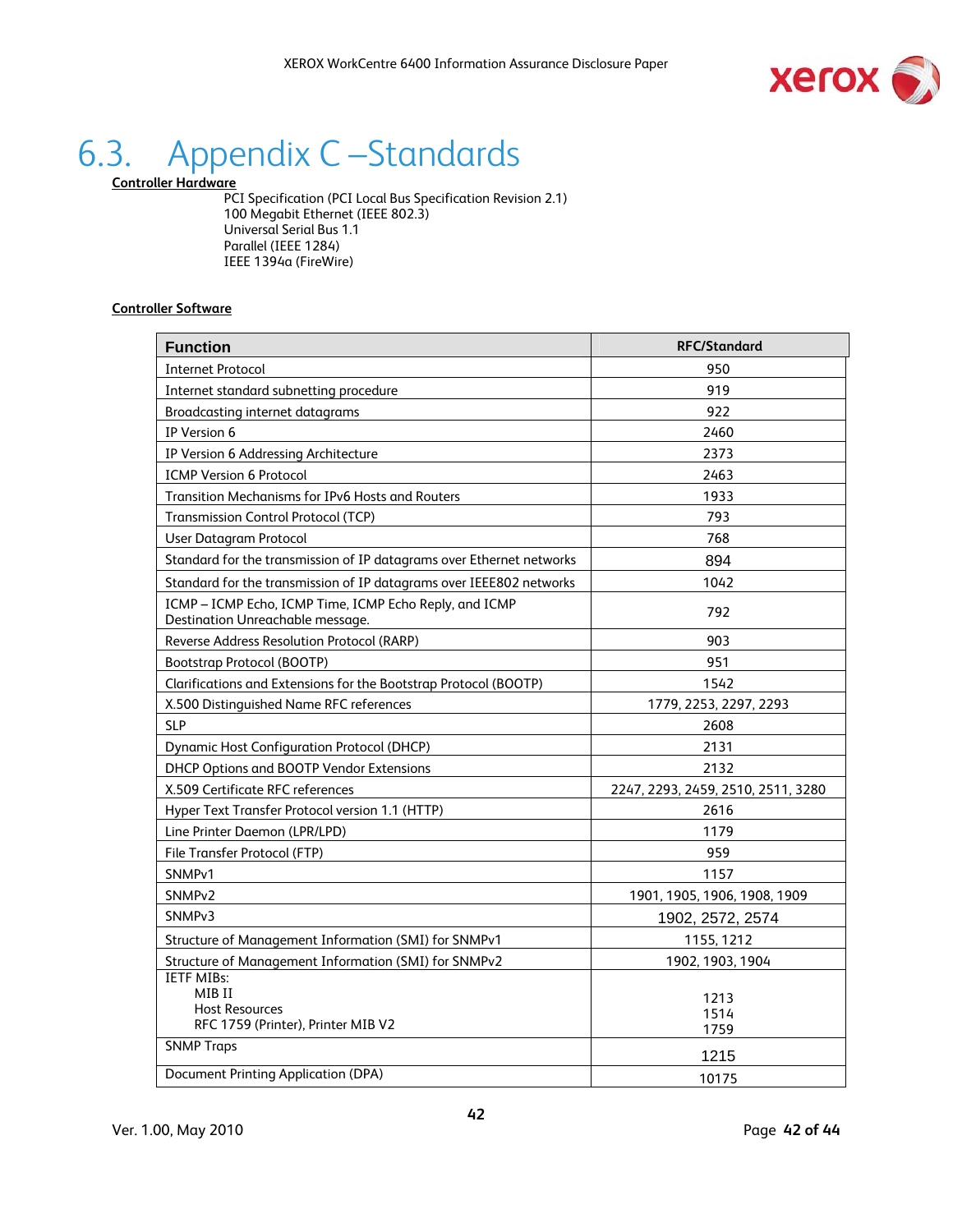

| <b>Function</b> | <b>RFC/Standard</b>              |
|-----------------|----------------------------------|
| Appletalk       | Inside Appletalk, Second Edition |

#### **Printing Description Languages**

Postscript Language Reference, Third Edition PCL6 (PCL5E 5SI emulation) PCL6 (PCLXL 5M emulation) TIFF 6.0 JPEG Portable Document Format Reference Manual Version 1.3